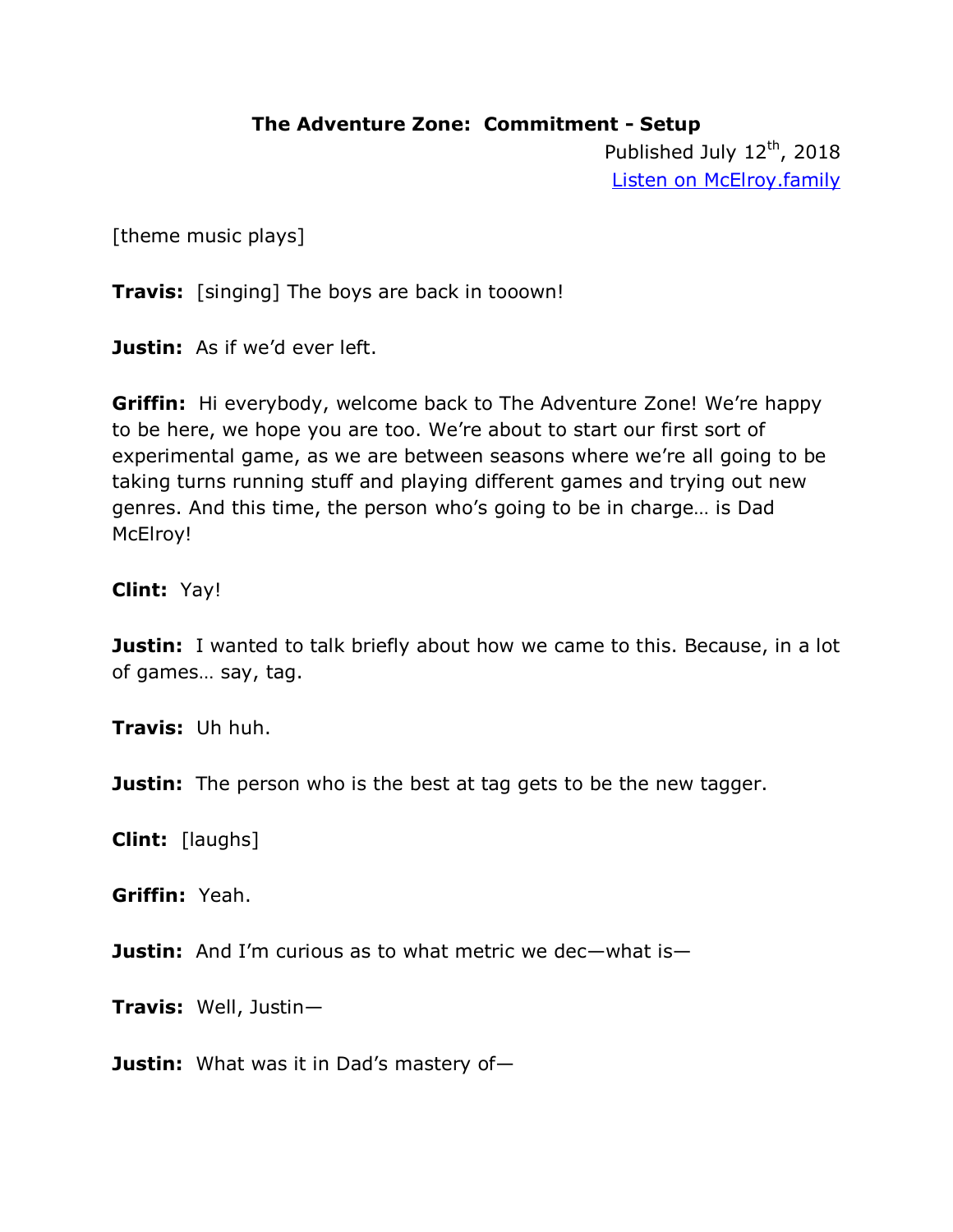**Griffin:** [laughs]

**Travis:** [laughs]

**Justin:** —Dungeons & Dragons that led us to think, "I'll tell you what this man needs, he needs a new—he needs to move onto a new game, because he's mastered this one," and let him lead—sort of lead the thing.

**Travis:** From my point of view, Justin, I think it was Dad's turn, because out of all of us… he was the only one who was ready to go. So, by default…

**Justin:** You can also make the argument that, by knowing too many of the rules of Dungeons & Dragons, you may be too deep. It may be harder for you to fluidly—

**Griffin:** Oh. That's it!

**Clint:** So by being really bad at Dungeons & Dragons, therefore….

**Travis:** Because he only lightly settles on the lily pad, he's able to jump to the next one so much easier!

**Justin:** Right.

**Travis:** [laughs]

**Griffin:** Daddy has what I like to call an empty old brain. And that's bad for most things, but for this specific instance, it's good, because you can fill it up with more game rules!

**Travis:** It's a good brain.

**Justin:** Within the first three weeks of us deciding to go this route, Dad was telling us, "There's a few of the rules I'm going to tweak," and I'm like, "Oh really, Skrillex? You're gonna fucking step in and remix this game system rather than..."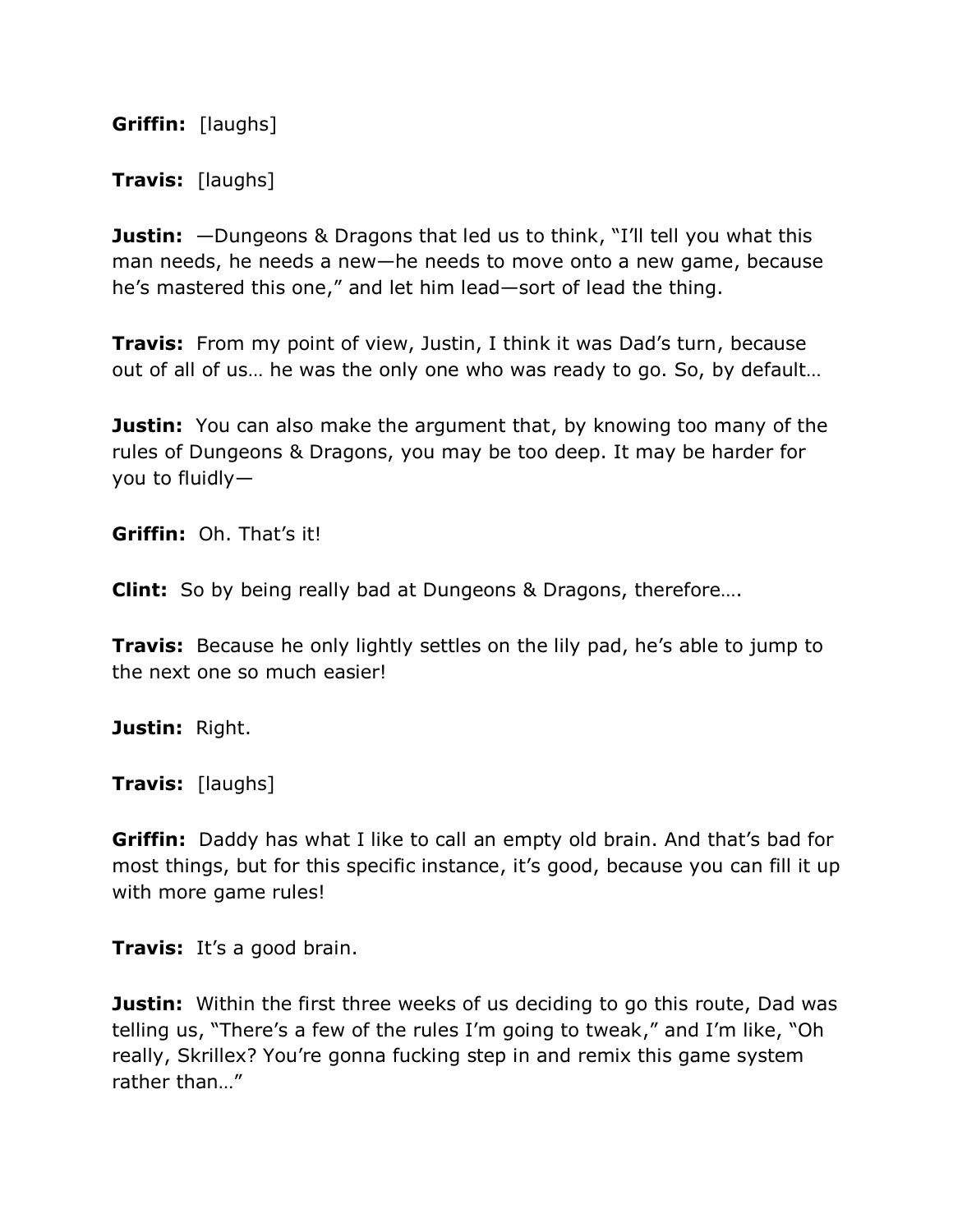**Travis:** [laughs]

**Griffin:** [laughs]

**Clint:** I don't know if it's "tweak" as much as "not know."

**Griffin:** Sure.

**Justin:** There we go.

**Griffin:** Big thanks to, uh—

**Justin:** Evil Hat?

**Travis:** Evil Hat?

**Clint:** Evil Hat. Yeah.

**Griffin:** Evil Hat. We had somebody run us through a trial game of this last week and it was very—it was actually—

**Travis:** Thank you Morgan.

**Griffin:** Yeah, thank you Morgan. It was very helpful in sort of helping us understand how the game is supposed to operate. It was very informative, and I think our first proper episode is going to benefit from that. But that's not this.

This is sort of just our episode where we're going to talk about the game and the world and what Dad has prepped. And we're going to talk about our characters, so that when we do actually start playing, we can just kinda step right into it. Um, Dad—

**Travis:** Well, first, just to start off, I don't think we've said - we're playing the Fate Core system.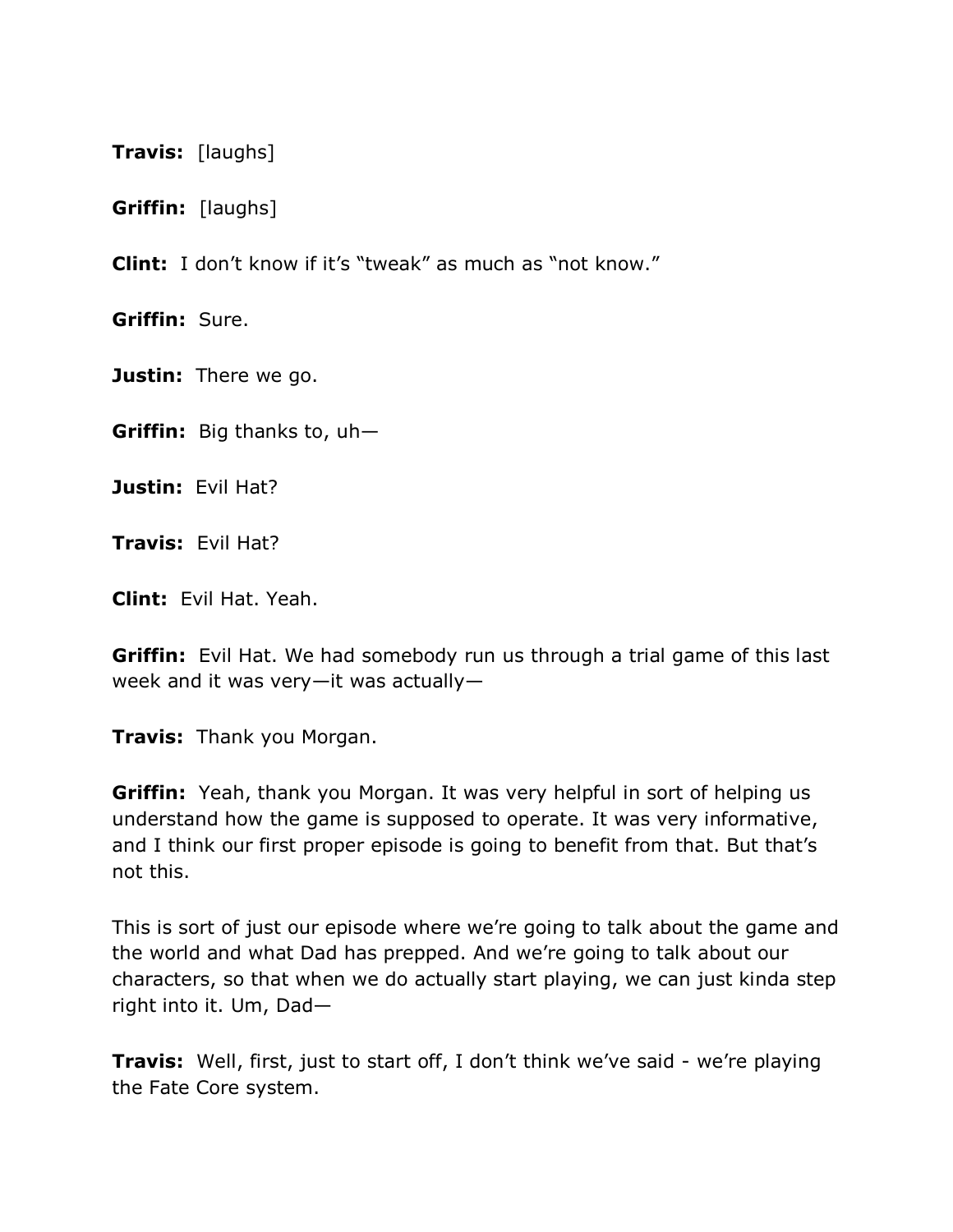**Griffin:** Yeah, I was hoping Dad could like, start out with just sort of like a surface-level discussion of um, what it is we're going to be playing, and why it is that he chose this system, and like, what his sort of ambitions are for this little mini-arc? Again, this is—these are all going to be pretty short experimental things, probably two or three episodes, so… Dad, what's up?

**Clint:** Well, I got a lot of feedback from a lot of folks on social media and actual letters, believe it or not, um, and—

**Travis:** I don't. But go on.

**Clint:** —a lot of folks said that if you're looking to do a superhero game, that this would really lend itself to that. But the most compelling thing to me was, in the stuff I was reading and the stuff I was looking at, it looked like the Fate system relies much more heavily on collaboration and really emphasizes the dramatic angle. Almost a theatrical presentation of the action.

Um, when it comes to creating characters, you do it together. Uh, there's a lot of back-and-forth and a lot of fluidity, a lot of flexibility involved in it. And it just seemed that a lot of the things that we have done up to this point really leans towards the storytelling, the dramatic, and uh, it just really appealed to me for that reason.

**Travis:** Also, I would say, to that point, one of the things as we've been playing around with it and testing it out, one of the things I think… uh, you mentioned flexibility, there's a certain elasticity to the rules of Fate that's like, y'know how sometimes, you have that house rule of like, if it's a cool thing, you're allowed to do it?

**Griffin:** Yeah, exactly.

**Travis:** That's basically one of the core ideas of the Fate system. Um, there are these things called Aspects that basically, they are character traits or traits of the situation or an item. So for example, you might have a character who is… uh, Will of Iron. Right? They have a will of iron, and so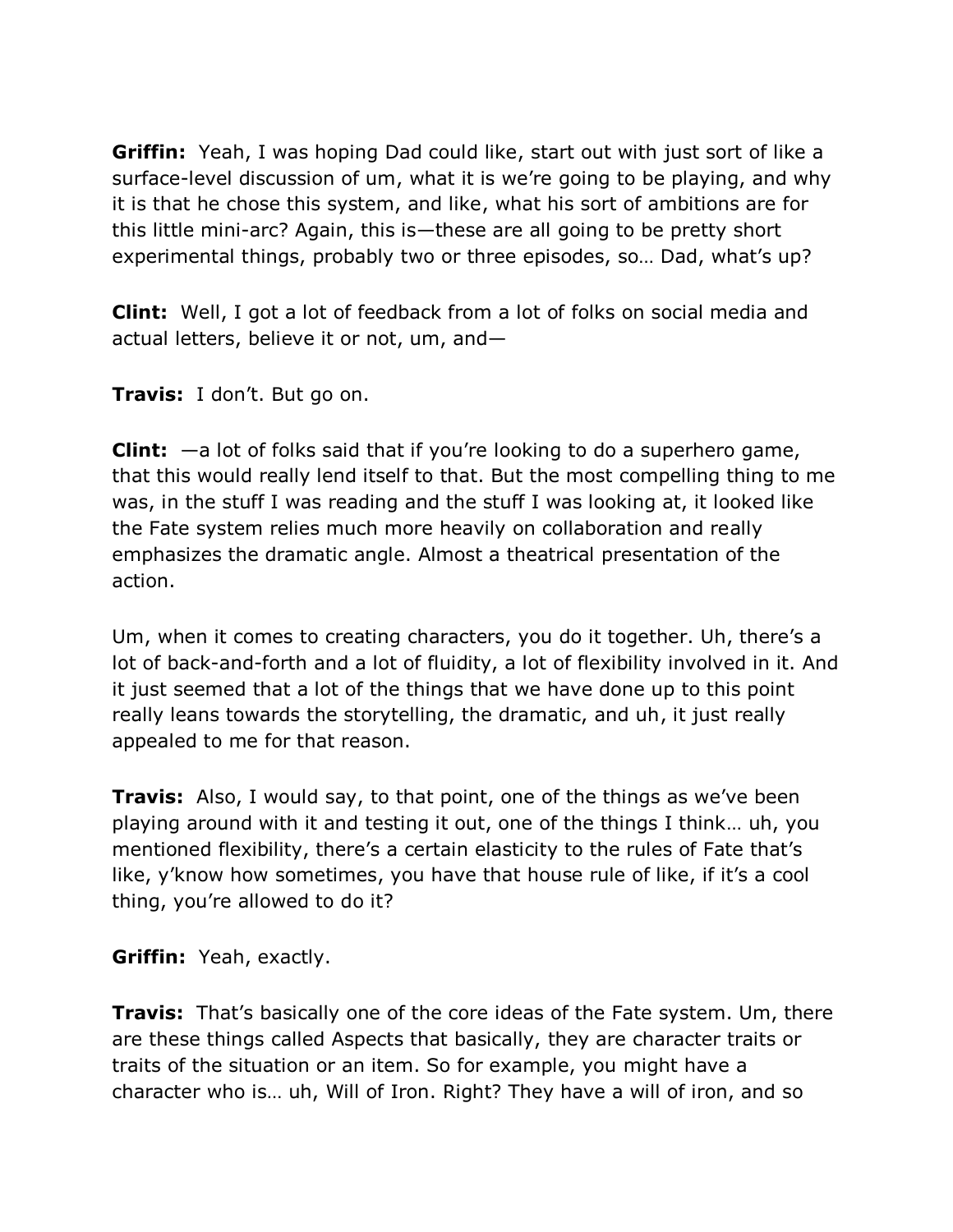maybe they're trying to cast a spell, and there's something that would be distracting them from that spell. You can invoke the aspect, Will of Iron, to add like a plus two to your roll.

**Griffin:** Yeah, and where that system—it's really important. If you've never played Fate, and we are not going to overburden you with like a, y'know, comprehensive explanation. But it's important for you to understand Aspects, because there's other cool stuff that can happen, where anything can have an Aspect that will either benefit you or harm you in the future, so that if there's a big, uh, y'know, a big piece of electrical machinery in the room, one of the players can use their actions to try to uh, y'know, create an advantage for everyone else, maybe by uh, y'know, disabling that piece of machinery, or by like, punching it a whole lot.

And then, maybe it has the Aspect like, Unstable. And then, when it's your turn, you can invoke that Aspect to gain a bonus or create some sort of opportunity or create some sort of action. Anything, not just your characters, can have Aspects.

Aspects also come in the form of like injuries to your character. There are things called consequences, where if you take too much damage, you have a consequence, and that's an aspect that Dad can use against us. Like, "Oh, well, because you have, y'know, a broken rib, that's one of your consequence aspects. I'm going to invoke that to, you know, do something bad to you." Uh, it's a really, really, really cool, flexible system.

**Clint:** And also, a lot of the action comes from skills. There are a number of fairly basic skills that you apply, so when you do have a confrontation, if you are more skilled at athletics, or more skilled at, y'know, more skilled in physique, it influences the roll.

The rolls are really kinda cool in Fate. It's fairly simple. You have these die, and you roll 'em. They either have a plus, a minus or a blank side on the die. And when you roll the die, if the minuses cancel out the plusses, you accumulate those numbers, and that's your base for any kind of confrontation or something you have to overcome. Your skill points are added to that if it's applicable.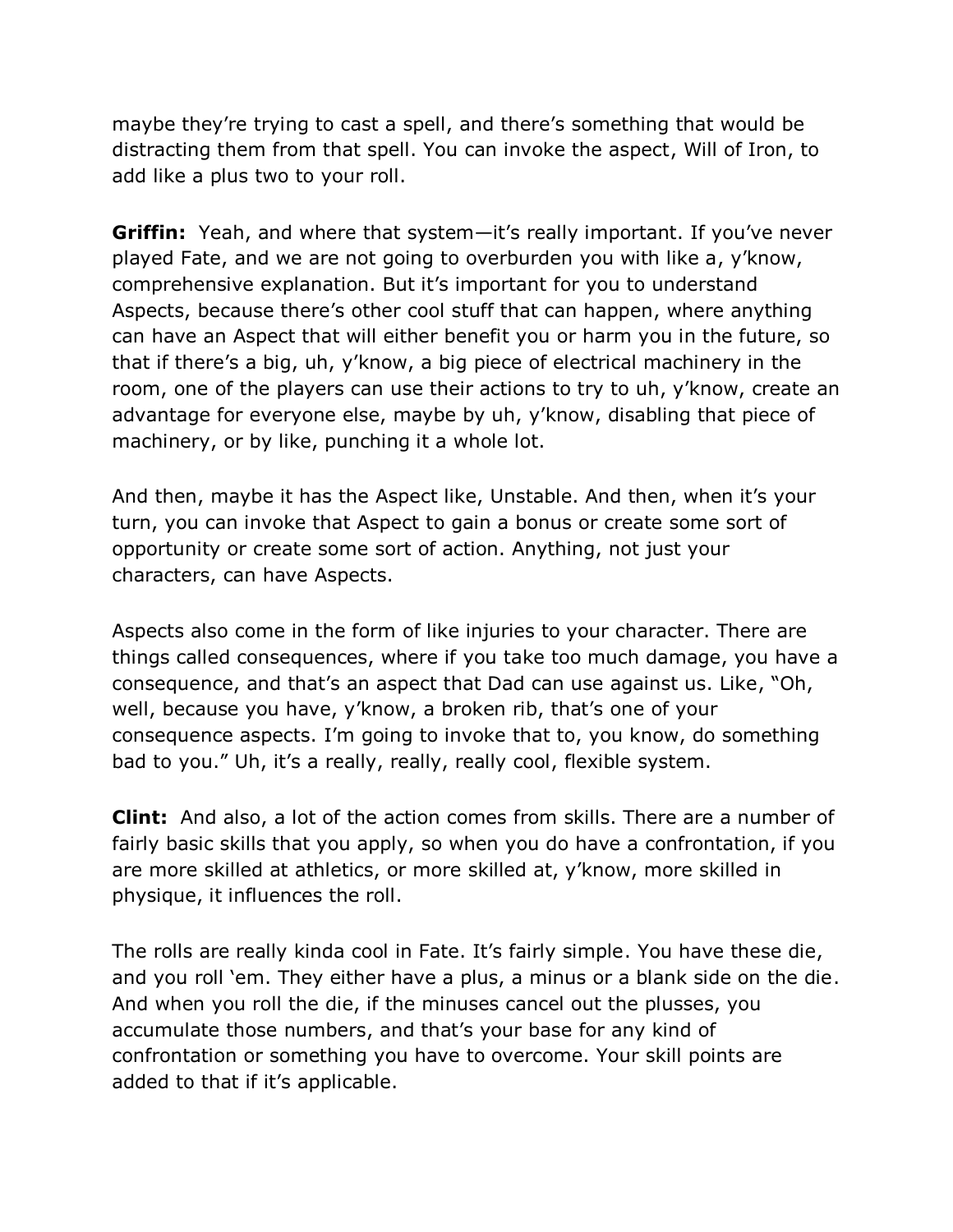And then, you also have stunts, which in our case, will be superpowers since we're going to do a super… uhh, a super-being, a super-person, uh, storyline.

**Travis:** Enhanced individual.

**Griffin:** Yeah.

**Clint:** Enhanced individual.

**Griffin:** Yeah, so that's very D&D-like. Right? Like, that is the main point of familiarity. We are still rolling dice to try to beat either sort of static numbers that Dad has in mind for different situations or traps, or if we are combatting somebody, then Dad will roll, and we will have sort of a skill contest. And we want to roll high, and we want to add our skills to it, and then, if that number doesn't get us there, then maybe we invoke an aspect like we mentioned earlier to try and get us there.

Um, there's also a really cool system… so usually, if you want to do that, right? Usually, if you want to add an Aspect to your roll, you have to spend what's called a Fate Point, which we all have limited numbers of. Uh, and if you run out of those, you're going to be in trouble, right? Because those give you more flexibility in certain situations.

But you can get them back with something that are called compels. And that basically means like, "I am going to use an Aspect against you, or against myself, to create a bad scenario for myself. But in doing that, I will get a Fate Point back." And that's really the only way to get Fate Points.

And what's neat about that is, that we can suggest them for each other, Dad can suggest them for us, we can suggest them for ourselves, like, "Oh, well I have the Clumsy aspect, so what if, as a compel, like, I trip and fall off the roof?"

"Okay, well, you did that, and because you agreed to do this bad thing, now you have a Fate Point that you can use later on to benefit yourself later."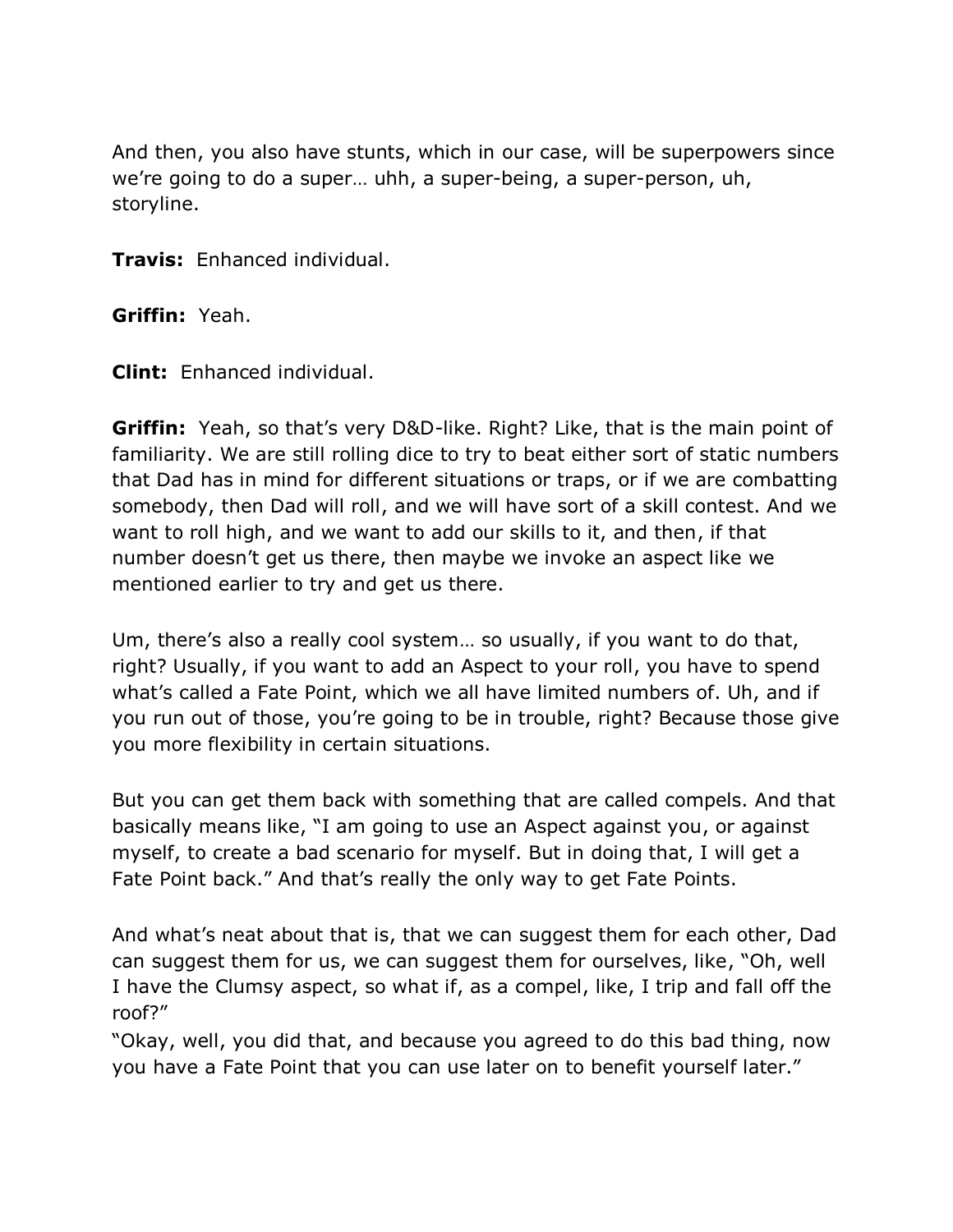**Travis:** So that's the thing. What I really love about this system is the Aspects and the, like… there's like, troubles that you have, and the consequences… all of this stuff is both a mechanic and a character-building exercise.

# **Griffin:** Sure.

**Travis:** *Cause like, if you think about in The Adventure Zone: Balance,* there were things about our characters that we established, right? That it's like, y'know, "Magnus rushes in." But if we'd been playing in the Fate system, the rushing in would have been an Aspect that, like, I could invoke in battle.

**Griffin:** Sure. Rustic Hospitality would be an Aspect. And then, if you're talking to somebody, instead of just saying like, "Well, I'm rustically hospitable so I think that they're nicer to me," you invoke that. You use that Aspect, and maybe if you're doing a rapport roll, is what they call like, one of the main social skills. Uh, and it doesn't entirely go your way. You say, "Well, I am rustically hospitable. So I'm going to invoke that, have some sort of narrative explanation why it is applicable here, and then I will get the bonus from it."

So if you take away one thing from this, we are going to be throwing Aspects around a lot. And they are statements about our characters, or about uh, the scenario itself, that we are going to be trying to use to our advantage, or invoking as a disadvantage when it is like, narratively interesting, and we'll get benefits from that also. That's it.

**Justin:** We don't want to overburden you with rules, and I know that probably, if you're anything like most humans, hearing a bunch of rules told to you is not very effective. We just want to kind of like lay a groundwork. Because I think as we start playing, it's not a... it's a very intuitive system, I would say. And I think as we start playing, the important parts of this system are going to become obvious.

There are, of course, if you're interested, plenty of great, like, super quick tutorials on YouTube or elsewhere if you just want to like, get the basics to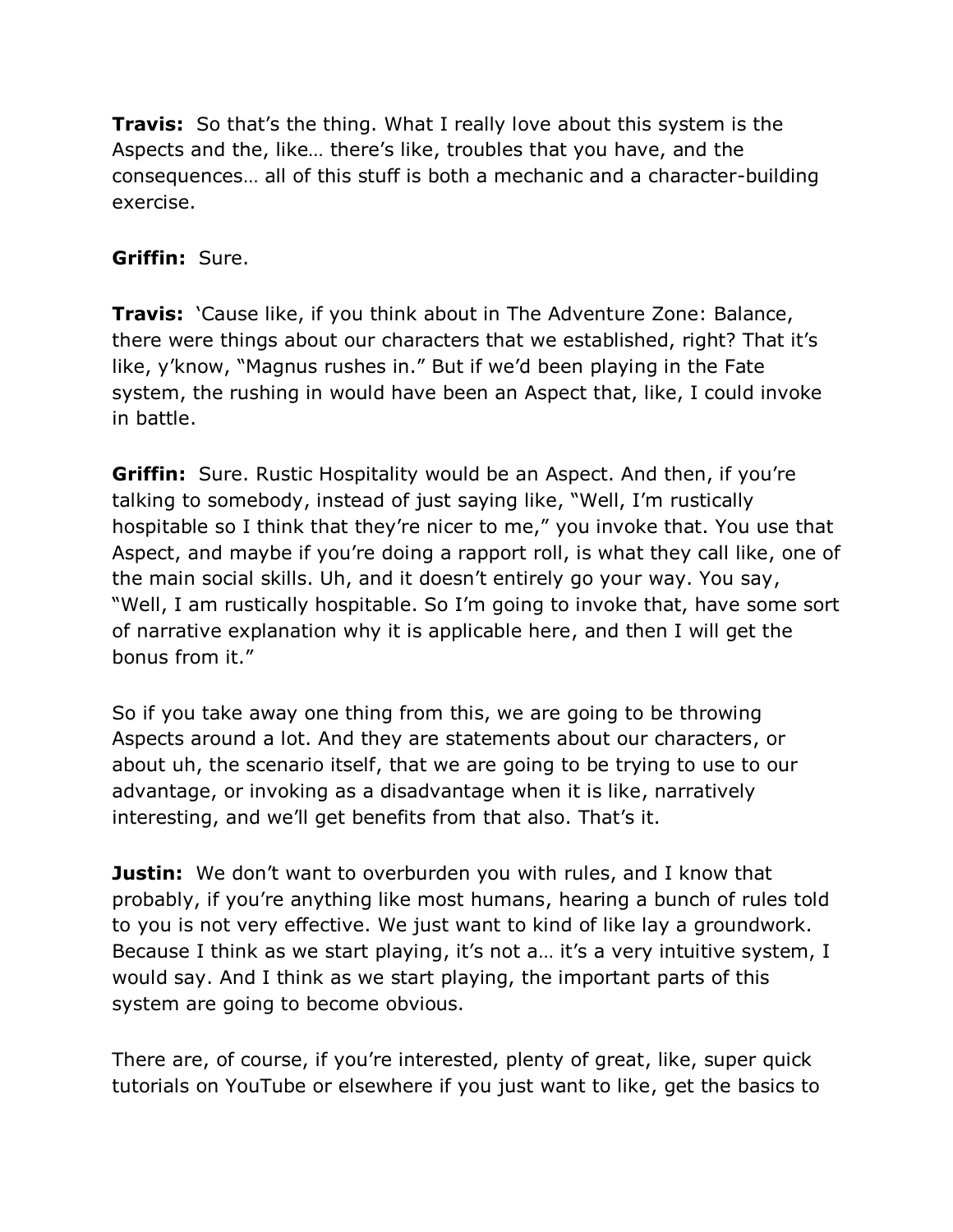get a little bit more out of it. But, as much as we told people who didn't have any familiarity with D&D, I think you're going to be able to enjoy this without understanding the system particularly well.

**Clint:** And you, the listener, will get the enjoyment as you did from Balance of listening to a bunch of people who don't know how to play the game trying to play the game. So that's cool.

**Griffin:** And that's—

**Justin:** And hey, if you are an expert in it, um, all of our sort of social media handles and addresses are public—

**Griffin:** Oh, great.

**Justin:**  $-\infty$ , if you are an expert in it and we screw something up, keep it to yourself. And pipe down, tough guy.

**Clint:** [laughs]

**Griffin:** Um, we should—joking aside, because I think this is really important for people to understand, um, because this is going to be across the board for all of these experiments. It's going to be like… it's going to be a little messy.

Like there's—we are not going to have a complete understanding, and I'm saying that kind of facetiously, of how this game works, and how to best play it, and how to make the best stuff with it, just because by virtue of the fact that we're new to this and we're only going to be playing this for a few episodes before we move on to another thing.

Same goes for like, the world itself and the characters themselves. We are working really hard to make a cool cast of characters that are going to feel very rich, but we're not going to have that like, *deep* lore that comes from 80 hours of us playing together and fleshing this stuff out together.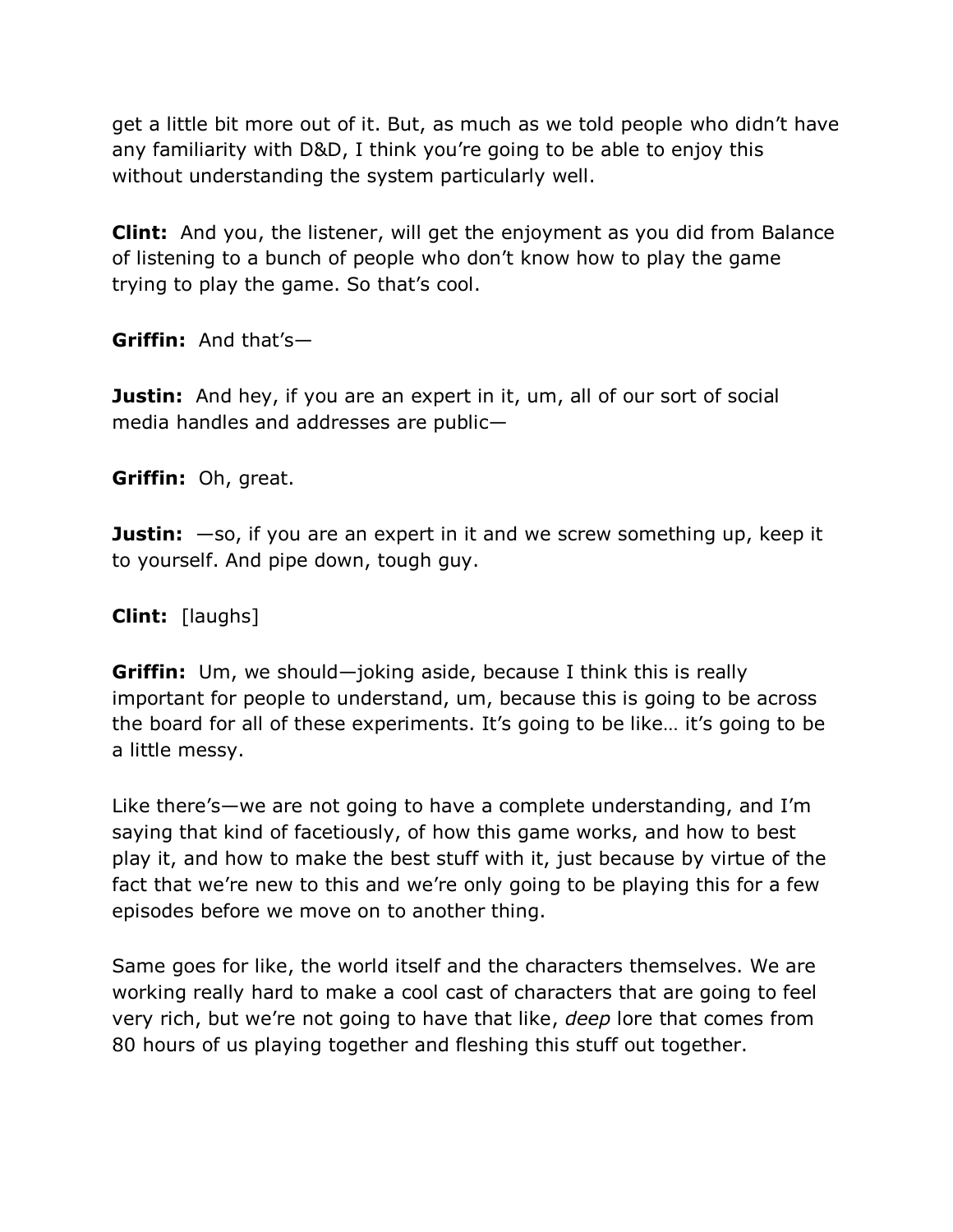So like, I would only ask - and I'm not saying like, "Don't criticize—this makes us immune to criticism." But treat this—the way we're treating this is as an experiment, and it is, by virtue of that, it is not going to be this like, hugely fleshed out thing that Balance was by the end of it.

And that's just not—that's impossible, that's just not going to happen. So um, I would ask you all to just sort of focus on what works and what doesn't work, and then we will incorporate that into whatever it is we do next.

**Travis:** So, Dad, tell us about the world you have created in The Adventure Zone, colon, Commitment.

**Clint:** Uh, the colon is very important.

**Travis:** Yes, tell us about colon commitment.

**Clint:** Good colon health is vital.

**Griffin:** It absorbs all the fluid from your dookie, I think, and that's where it turns, like, y'know, brown and stinky.

**Travis:** Whoa, whoa, slow down, Bill Nye the Science Guy!

**Justin:** That's like third arc shit you're getting into right there. You gotta pace yourself.

**Clint:** Yeah, hold off on that. Okay, the basic concept is… I would call it a comic book premise in the sense that it's contemporary, sort of like Marvel comics or DC comics are contemporary, okay? Maybe a slight variation on reality, but close enough so that the decisions you guys make and the choices you make are kind of rooted in what's, y'know, what's going on in the real world.

**Griffin:** Is it—are we calling it 2017? Like, is it current day, or—

**Clint:** Yeah. Yeah, I would say. I would say, yeah.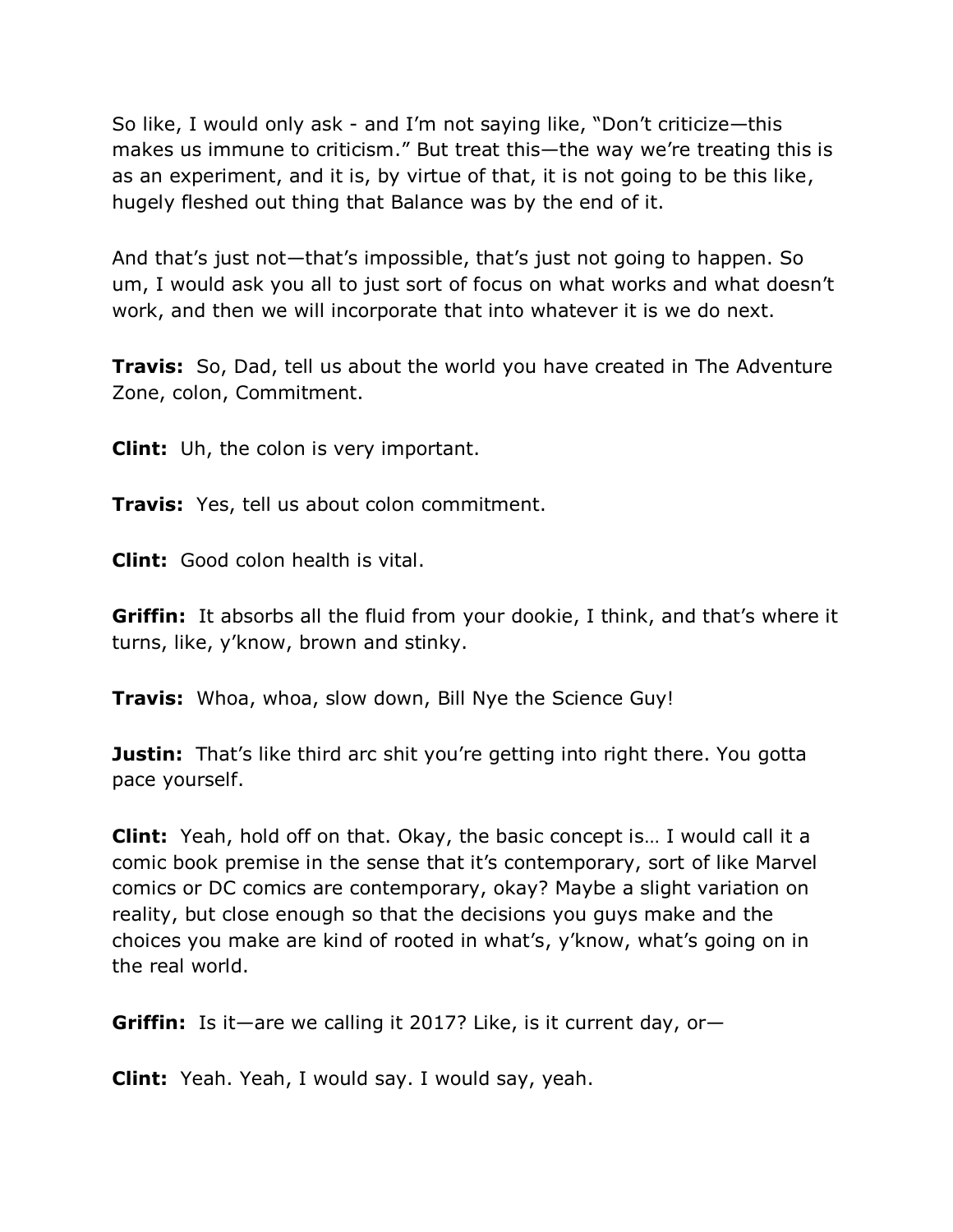**Travis:** Is it that kind of bullshit thing where it's like "present day," and then it's like, 40 years from now, and it still says "present day" and people are like, "That's not present day," or is it 2017?

**Clint:** Nah, no, it's present day. It's 2017.

**Travis:** Oh, no! Okay.

**Clint:** So here's the basic premise. You guys are brand new recruits to an organization called the Do-Good Fellowship. And its name is pretty obvious. This is an organization that is dedicated to doing good stuff all across the globe. If there's somebody in trouble, if there's something that's wrong, uh… they aren't a police force or anything like that, they are there to help people in case of a major disaster or things along that line, and they are basically—

**Griffin:** Sort of like a humanitarian organization?

**Clint:** Yeah, like a humanitarian organization, yeah. Without any real specific ties to government or business. It's actually based on a concept that Ben Franklin created—

**Travis:** Wait, who?

**Clint:** And that was called a Junto. Ben Franklin, the first president of the United States—

**Griffin:** The first president—ah damn it, he beat me to it!

**Justin:** [laughs]

**Clint:** The Junto was 24 people who got together on a regular basis and met, and they were just… they weren't special, they weren't the richest, they weren't the most powerful. It was just 12 people—I'm sorry, 12 people that got together, and started off every meeting by answering 24 questions. And I'm going to send you guys the 24 questions before we actually get started.

But they were all about things like, "Did you see injustice today?"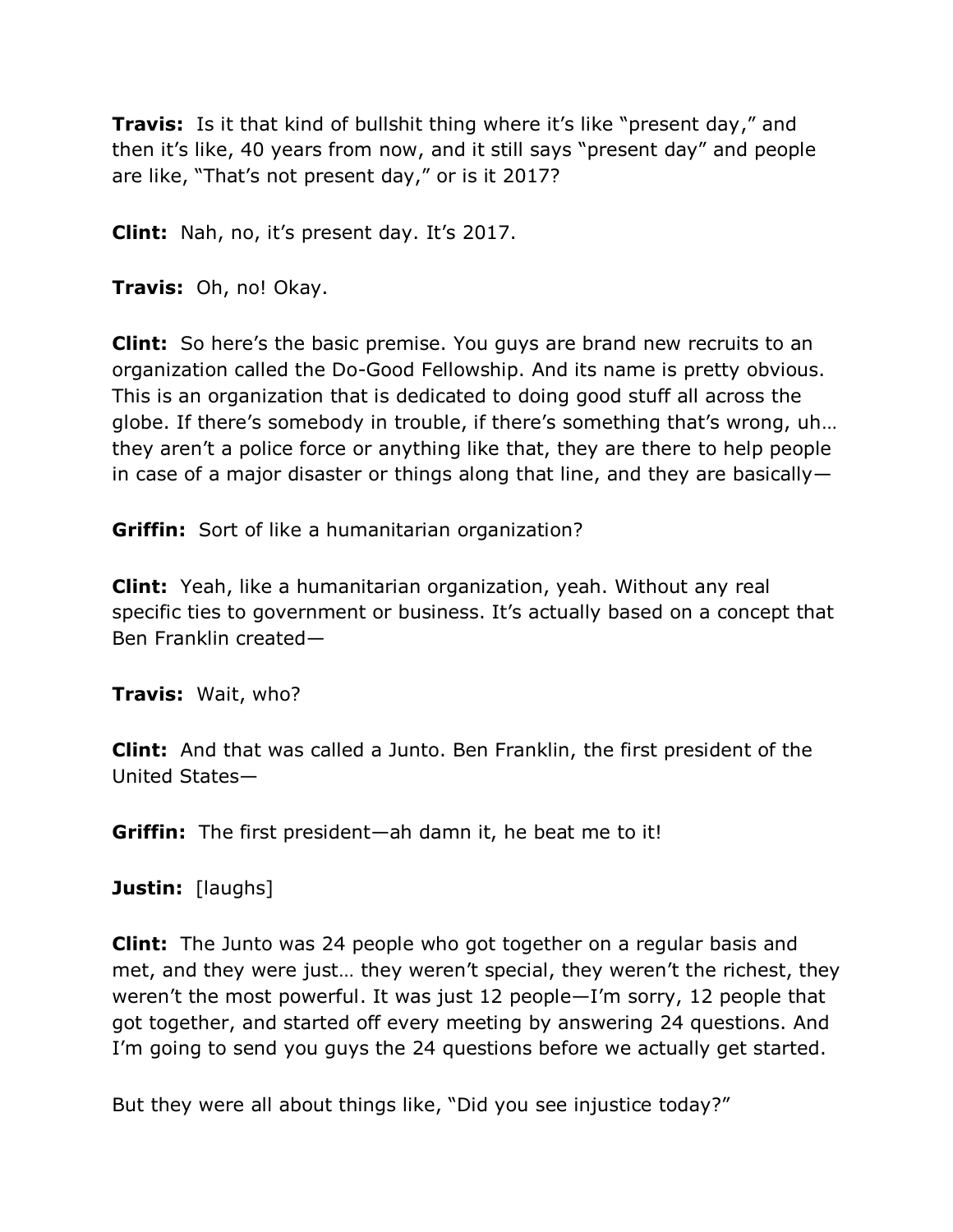"Did you get treated poorly today?" And these 24 questions, they were basically to have ideas to try to do what's best for society, and that's what the Do-Good Fellowship is kind of a spin-off from.

**Griffin:** So this is not—this is not necessarily a military Junto, which is like—

**Clint:** No.

**Griffin:** —a completely different thing and—okay, I wanted to make that clear.

**Clint:** No, Franklin called it a Junto.

**Griffin:** Junto.

**Clint:** Yeah, which is a word he actually made up because the proper form is Junta, and this is not a Junta.

**Griffin:** He's got a Spanish—

**Justin:** Hey listen, he had a grand slam with news, and he got a little cocky.

**Clint:** He thought that was pretty cool.

**Justin:** Thought he could just start coming up with whatever words he wanted.

**Clint:** [laughs]

**Travis:** Now Dad, in this world, is the Do-Good Foundation… right? The Do-Good—

**Clint:** Fellowship.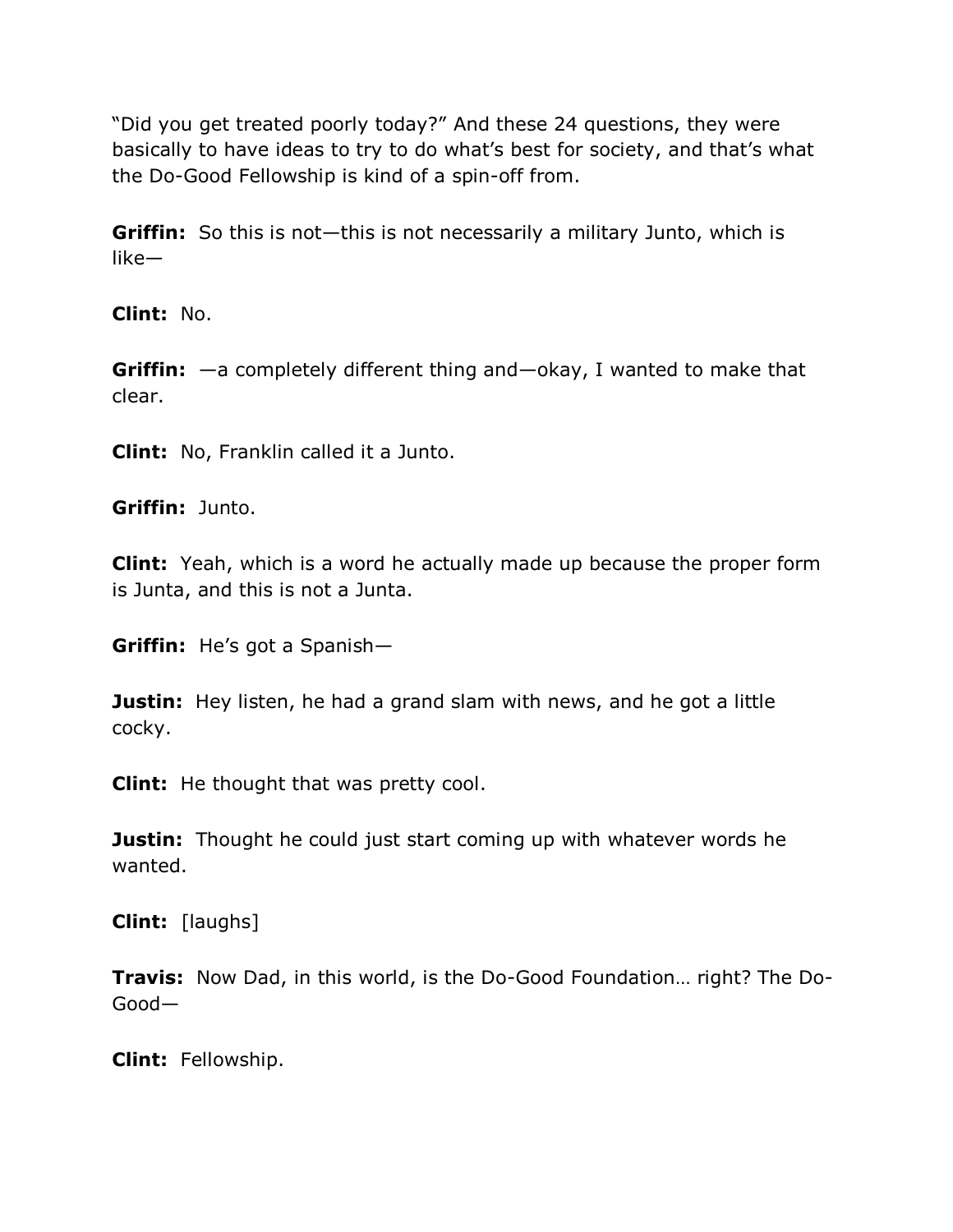**Travis:** Fellowship. Is it actually based like, in canon, based off of Benjamin Franklin's concept, or is that just you have been inspired by that?

**Clint:** No, I think it's probably—no, I think it was inspired by Ben Franklin's Junto.

**Travis:** So there's probably a portrait or two of Ben Franklin in the Do-Good Fellowship.

**Clint:** Oh yeah.

**Travis:** Okay.

**Clint:** Yeah, and in addition to that also, hanging in the Do-Good Fellowship, there's a symbol. And I sent it to all you guys, and I'll put it on Twitter as well, that's kind of a cool stylized 24, incorporating a question mark, and that represents the 24 questions that they would have at every meeting.

**Griffin:** I was wondering about that! You can see that in our new album art, which is very, very cool, and features sort of dramatic artistic takes on some of the ideas we've had for these experiment games. This'll be sort of our temporary art while we do these experimental games, and it's—I love how it turned out.

**Justin:** Yeah, that's, uh—Evan Palmer created our new album art that we're using for the foreseeable future. Something that would be a little bit more flexible. We love our old art by Justin Gray, but it was very specific to that campaign, and I think this is a new page. So, new art.

**Clint:** Okay, so, the Do-Good Fellowship has always kept the numbers very small, very manageable. You've always had 12… I guess you could call them department heads, and that has kept it easy to manage. And so, they still maintain the 12 departments. Uh, so, there are 12 departments represented in the Do-Good Fellowship, and each one has a department head.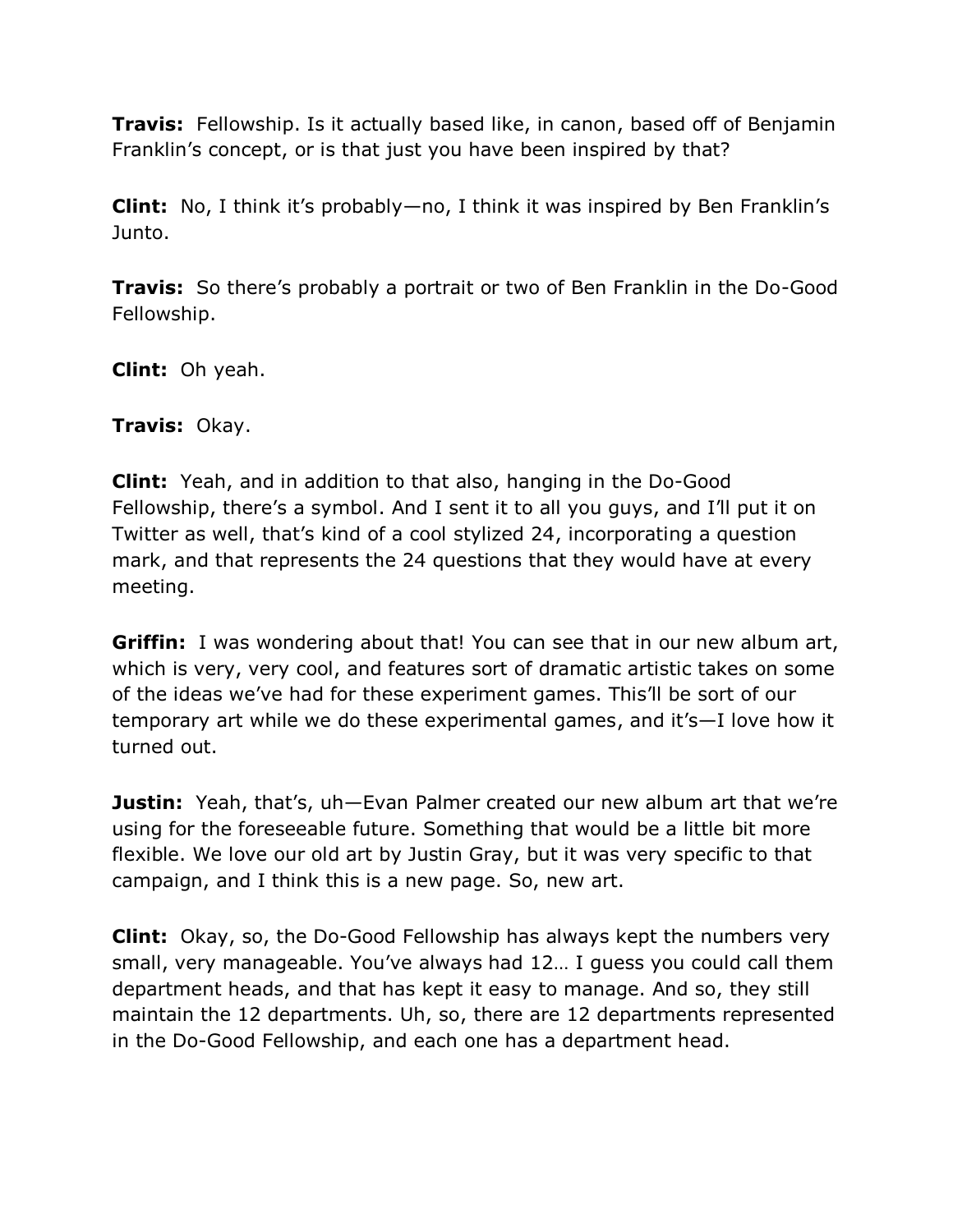You have Security, and that's just sort of like the internal—it's just that, it's the security operation. You have Engineering, responsible for any kind of equipment. You have Transportation, which gets people to and from the base, to the action spots and the places they need to go.

You have Facilities, which is just that, keeping the facilities up, feeding everybody, the day-to-day needs and requirements. You have R&D, research and development, which is very important as we'll find out. There's also Information Tech, which is the media and information gathering. Also cyber security, they are very, very savvy to all of that.

**Justin:** It'll be interesting to hear Dad roleplay those characters.

**Griffin:** Yeah.

**Travis:** They totally know how stuff plugs in, and what switches—

**Griffin:** These superheroes—these superheroes set up their own printer.

**Travis:** [laughs]

**Clint:** I need you to help me with Skype, Justin. Um, Risk Understanding, which is the the wing that makes decisions about where to actually send people to deal with things. You also have Diplomatics because the Fellowship works with all countries and people from all over.

Legal, which handles all the legal issues. Finance, which handles the business and the acquisitions and getting funds. Also Humanity, which is kinda their fancy word for human resources, for, you know, making sure people are taken care of.

And then, one of my favorites is Diversity/Inclusion, and this is a wing that is dedicated to making sure that everybody is represented in the decisionmaking process, to make sure that, y'know, maybe you don't go to the biggest emergency or the biggest conflagration, but you go to the most important, and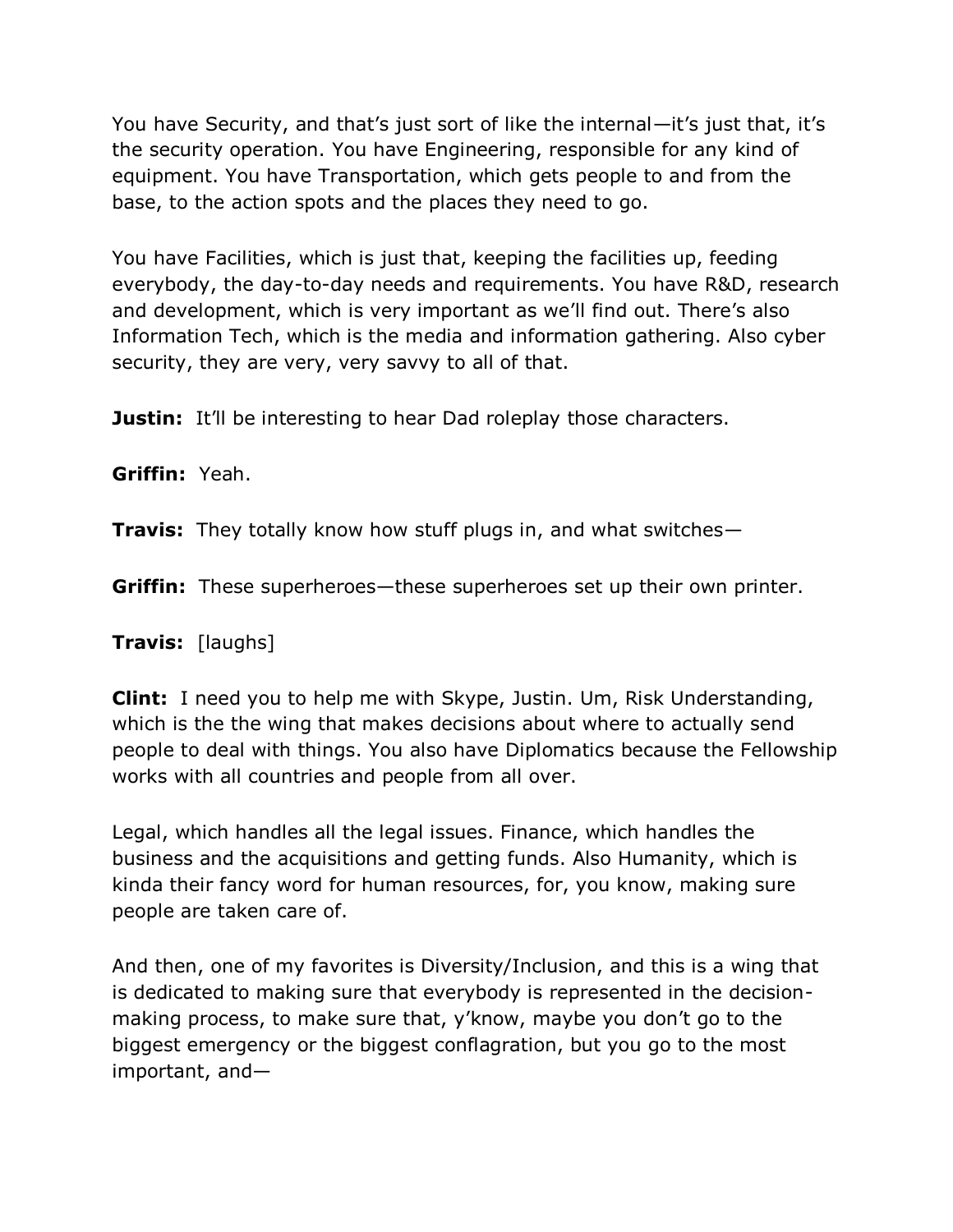**Griffin:** To make sure that everybody has a voice. I gotcha.

**Clint:** Right. Okay, so you have these—each one of these departments has a department head. The Fellowship has just had a major technical breakthrough, and they are using that for the next big expansion of the Fellowship. And that is to recruit one person for each department, and using this breakthrough technology, give them super abilities to go out and deal with these situations that are going on all across the planet.

And you three are three of the people who have been recruited to be part of this effort. Now, just—I don't want—I'm not telling you what your characters need to be or anything along those lines. But this is not just a job… this is kind of a… this is kind of a calling.

**Griffin:** Sure.

**Clint:** Everyone is on board, really wanting to be part of this organization. So, you three are three of the 12 new recruits that are coming in. Let me do one last thing, let me set the actual scene for you. It takes place on—

**Travis:** Smash cut!

**Clint:** It takes place on—

**Justin:** Wait, I do want to touch on something. Can I make a formal request that we encounter the super accountant just as early as humanly possible?

**Clint:** Oh, yeah.

**Justin:** And the super lawyer—

**Griffin:** I am so curious about the super—the super lawyer is going to be one—

**Travis:** Super Facilities Manager!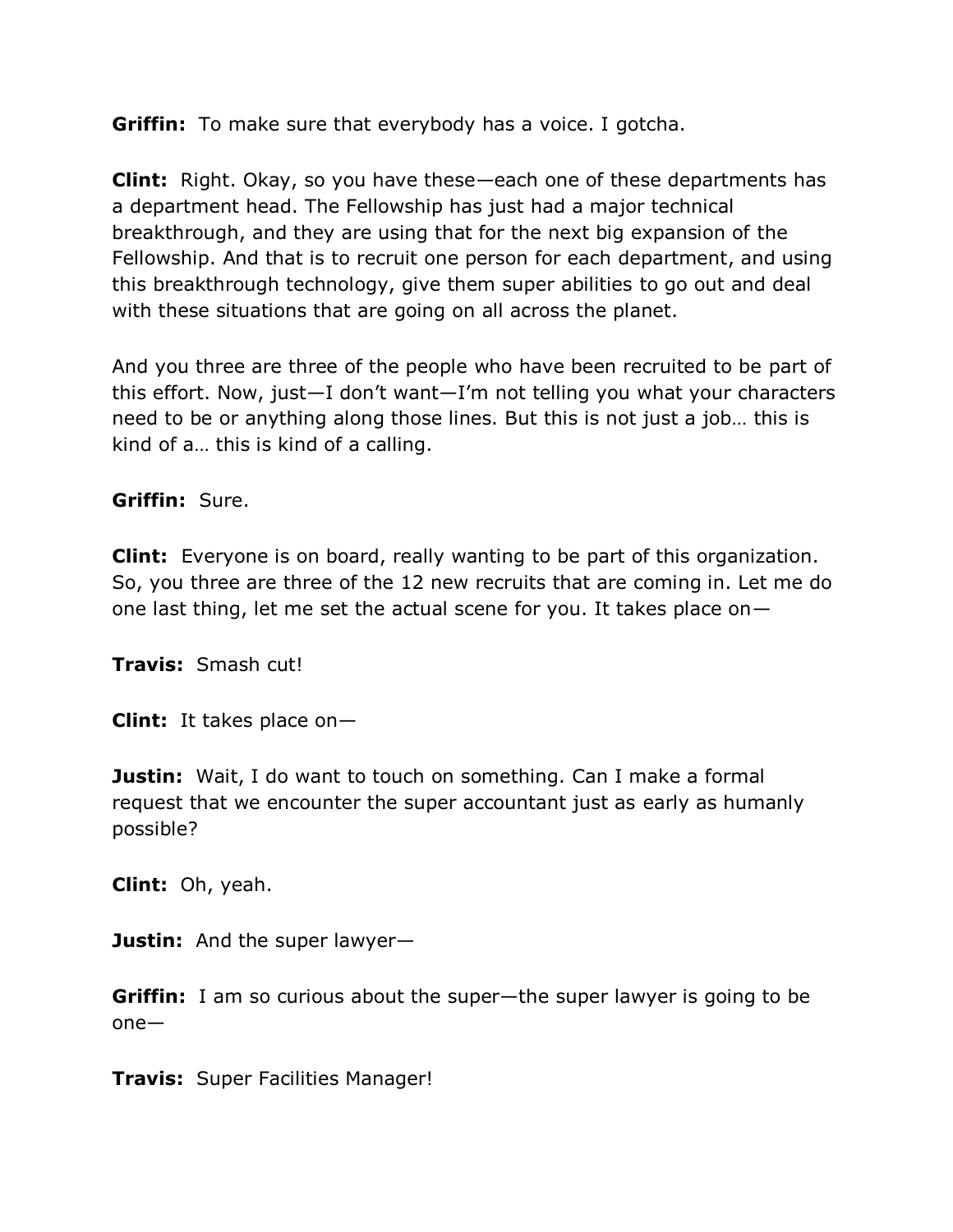**Clint:** The super—the super Humanities person is the one I'm excited about. It takes place on a gigantic floating base in the middle of the—

**Travis:** Wait, slow down.

**Griffin:** Well, okay, hold on, you've kinda chomped my flavor a little bit. I called—you know I said I get the only floating giant base, and you did it anyway, and now I'm all PO'ed.

**Clint:** Well, I guess you have to redo your thing. That's why—

**Griffin:** We can't, we already fucking did our thing!

**Travis:** Oh yeah, we'll just go back and redo all of Adventure Zone: Balance, Dad!

**Clint:** I have to have a base!

**Griffin:** No, it's fine. And it's gotta be floating.

**Clint:** It's floating in the middle of the Gulf of Mexico.

**Travis:** Oh, it's floating on water!

**Clint:** Yeah, and like, 90% of it is below the surface of the water. 10% is… like an iceberg. It's called the Roger, the Jolly Roger.

**Travis:** Okay, wait, hold on. To be fair, isn't that more like a submerged base, then? I mean if 90 percent of it is below the water, it's not really a floating base.

**Justin:** I mean, it's not touching the ground. So it's floating in water.

**Travis:** That's fair. Mm, good point, Justin. We're gonna have to take a break and discuss this.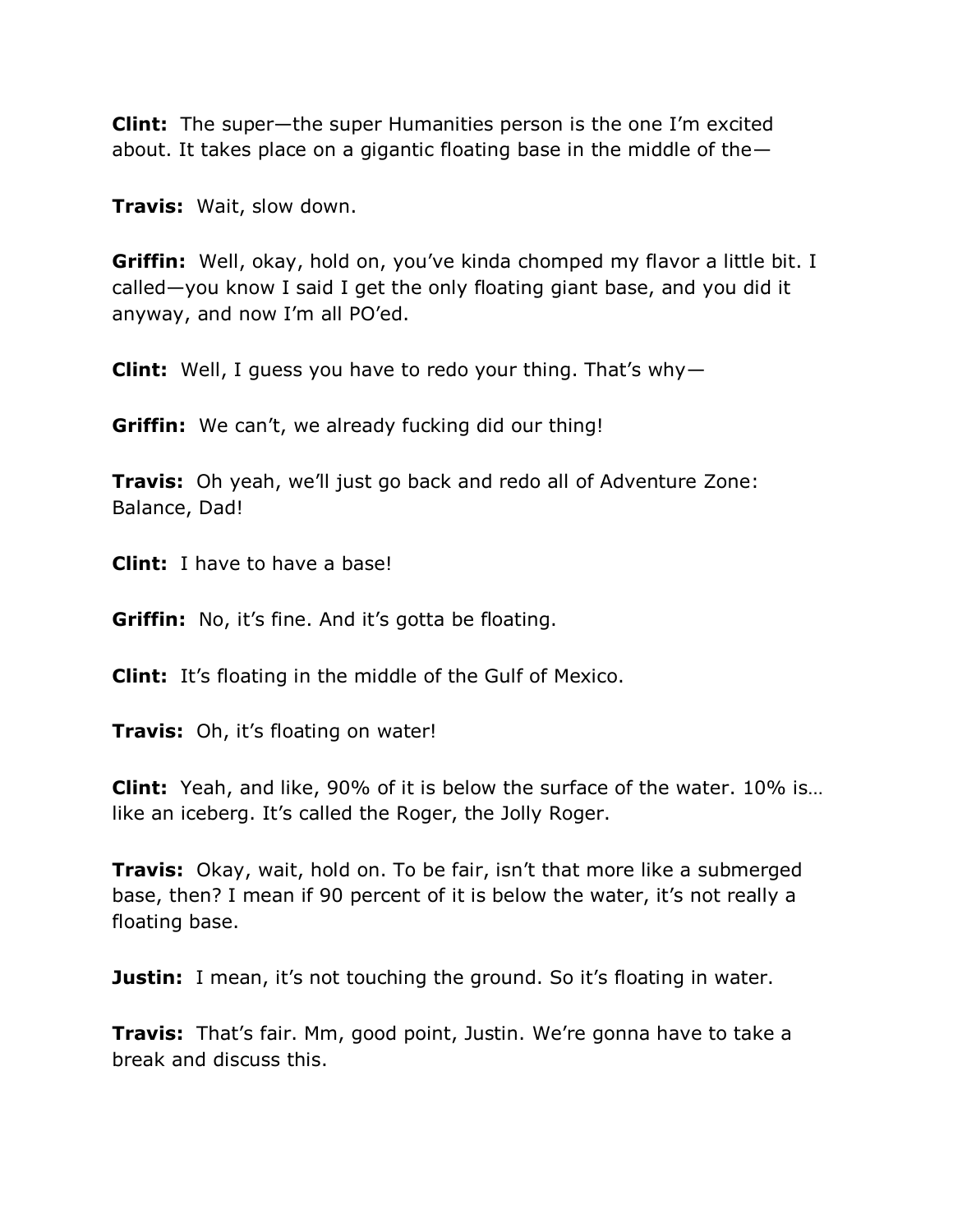**Clint:** Imagine a diamond. and then three offshoots from each point of the diamond. Okay? So almost like, I don't know, like a snowflake or something.

It's a huge facility. Each wing—each one of those 12 wings is where one of those departments is. And they call it the Jolly Roger, just because it's research and operations. The Do-Good Rectory is what it stands for, so they call it affectionately, "The Jolly Roger."

**Justin:** And some people call it the Iceberg or the Berg.

**Clint:** Or the Snowflake.

**Justin:** Or the Peter Berg, who directed Battleship. So the Berg is kind of what we all just agreed to call it.

**Griffin:** Unfortunately it's only going to be called the Berg. Sorry.

**Travis:** Yeah, the Berg!

**Clint:** In the Berg! Okay, that works. So that kinda sets the scene for ya. Um…

**Griffin:** I have a—I have a question, just off the top of my head. So it sounds like superpowers are a discovery by this organization. Are we to assume that there… this is not going to be a sort of comic book story where we are going to be going toe-to-toe with countless super-villains out in the world who have powers and are using them to accomplish bad things?

**Clint:** I think it is safe to say that, yes.

## **Griffin:** Okay!

**Clint:** I tell ya, one of the—y'know, one of my influences is a 50-year-old comic book series, um, the T.H.U.N.D.E.R Agents from Tower Comics. And of course, now, this was in the height of spy movies, and James Bond, and The Man From U.N.C.L.E., and Honey West, and all of these things.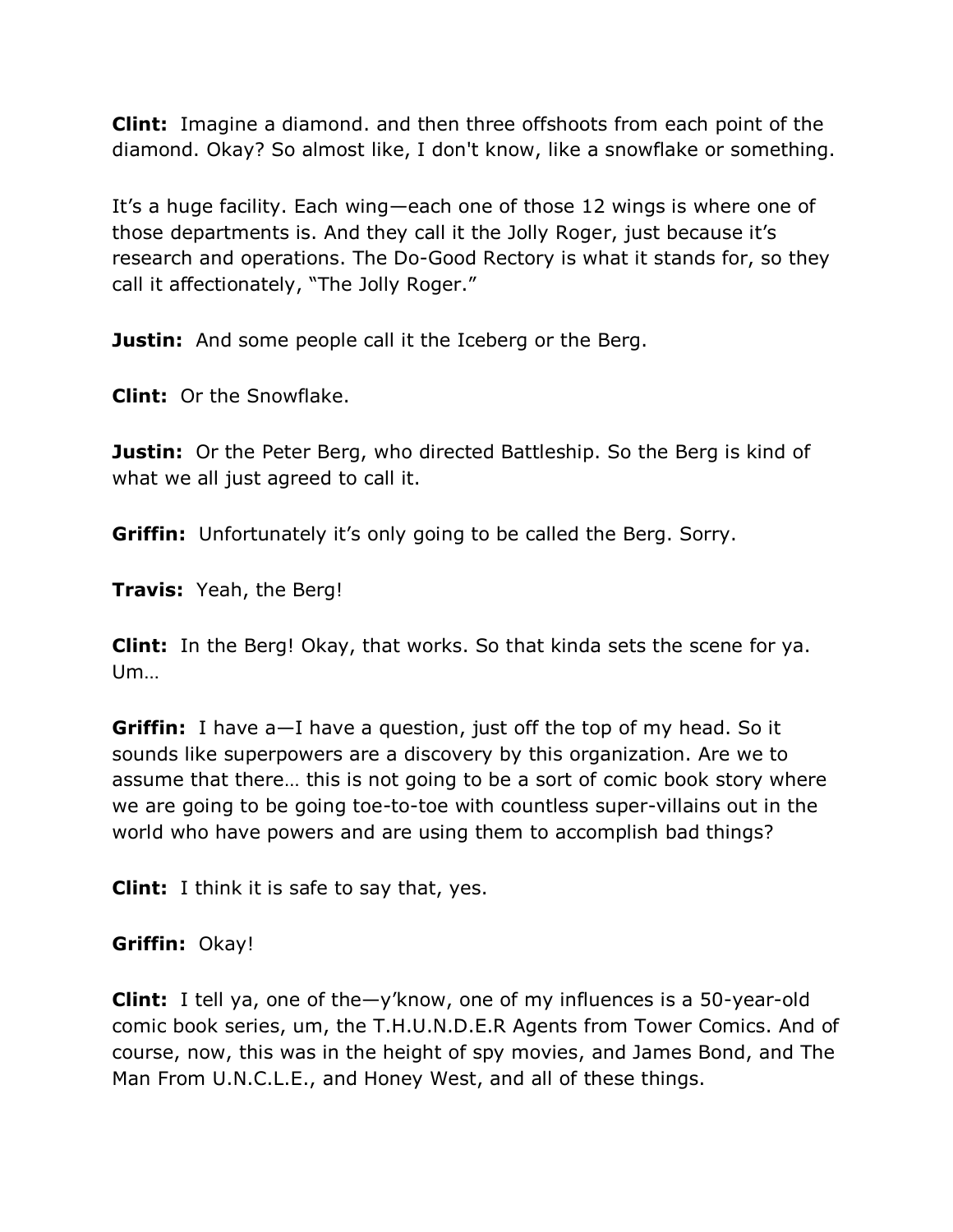And what they did was they introduced superpowers into an organization - Thunder, T-H-U-N-D-E-R - and they went out and dealt with these kind of issues. So that was kind of a template for me, 'cause it was one of my favorite comics. You had Wally Wood art, and you had Steve Ditko, and Gil Kane, and all these great comic artists.

**Griffin:** I think it's interesting—I think it's great. The idea of us not following the traditional arc of like, "Uh oh! The Vulture's here! Let's get The Vulture!" And instead, focusing on like, actual issues. I think it's really fascinating.

**Justin:** Do the people—so, do the people who are currently in the organization have superpowers?

**Clint:** No.

**Justin:** Are they worried about us just sort of like, taking over it? 'Cause it seems like that would be a concern if you had 12 people all of a sudden with superpowers, that they would want to be in charge.

**Clint:** That's why—

**Travis:** It would be hard to have like. my boss really chew me out and it's like. "Laser eyes!"

**Griffin:** Yeah, "Eat shit!" Yeah, "Pew!"

**Travis:** [laughs]

**Clint:** Well, there are certain controls in the—in giving you the powers. There are certain things that will… that's a good point, but hopefully, one of the things that'll happen, while that is a real concern, one of the things that'll happen is, everybody's on board for the cause.

**Griffin:** Okay.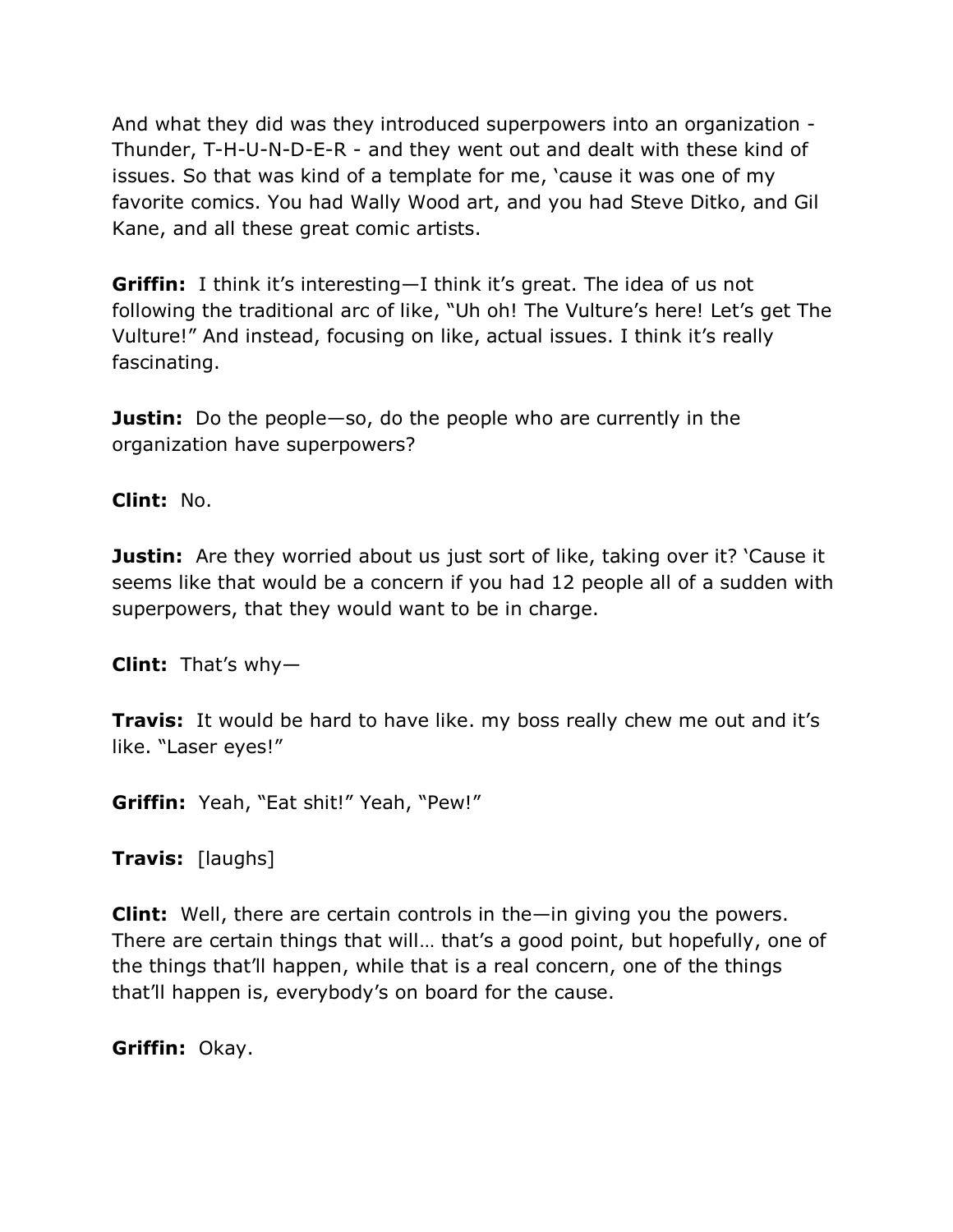**Justin:** Are we to assume that this technology is fairly new? That maybe like. the outcomes of this process of giving people superpowers may not be like, 100% well controlled?

**Clint:** Exactly. Yeah. And you aren't exactly the first guinea pigs, but this'll be the first major implementation of the technology. In addition to the… there's been a lot of biological screening to make sure that you're, y'know, your bodies are capable, or have the capacity to handle this augmentation.

So it's not just something you can grant upon anybody. There's certain genetic necessities that keep it from being just anybody can just get – boom, have superpowers.

**Travis:** Well, cool. Should we talk about the characters we have planned?

**Griffin:** I think that's probably a good next step. Sure. Who wants to kick things off? We may also—like, this might be a good time for us to come up with our interpersonal aspects, which I think is an important thing that we just—we have not talked about at all.

## **Travis:** Correct.

**Griffin:** So maybe we talk about our characters first, and then we figure out sort of where the dots connect there.

**Clint:** Yeah. As a matter of fact, I think it's important to the story that you guys establish who you are as people, who you were before you were augmented, um, y'know… and like we hinted at earlier, Aspects are not just positives - they are negatives, too. That's what makes interesting storytelling is, y'know, the things you have to overcome.

## **Griffin:** Sure.

**Justin:** So are we talking about... in the context of this, are we talking about just our pre… right now, do we want to talk about our pre-superpower characters?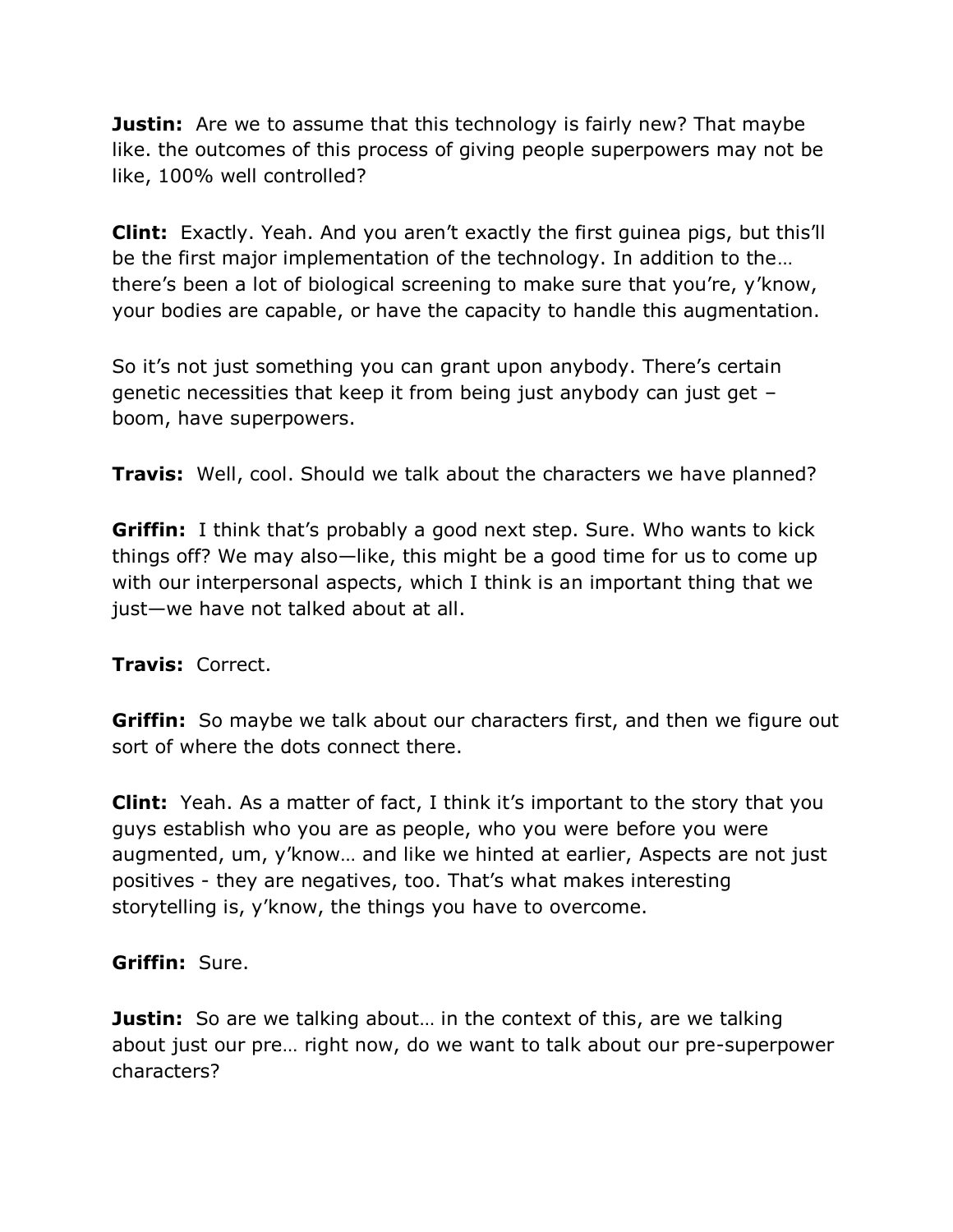**Griffin:** I mean, we should also—I mean, this was such an important aspect in making them, we should also talk about the power suite that we have in mind for them.

**Clint:** Oh yeah, I think so.

**Justin:** Okay.

**Clint:** Like for instance, if you—

**Griffin:** Even though, when you start the first proper episode, we will not have those powers yet.

**Clint:** But, the Aspects don't necessarily have to reflect the powers. Y'know what I mean?

**Justin:** Yeah.

**Clint:** The Aspects should reflect who you are as a person, and then we can add an Aspect afterwards if it's something that comes about from the granting of the powers.

**Griffin:** Okay.

**Clint:** Does that make sense?

**Griffin:** Sure, yeah, for sure. Uh, who wants to start?

**Travis:** I feel like I start every time. Every time we've done character creation—

**Griffin:** Why don't I start, since I've never played a character before? This is my first character.

**Travis:** Ooh!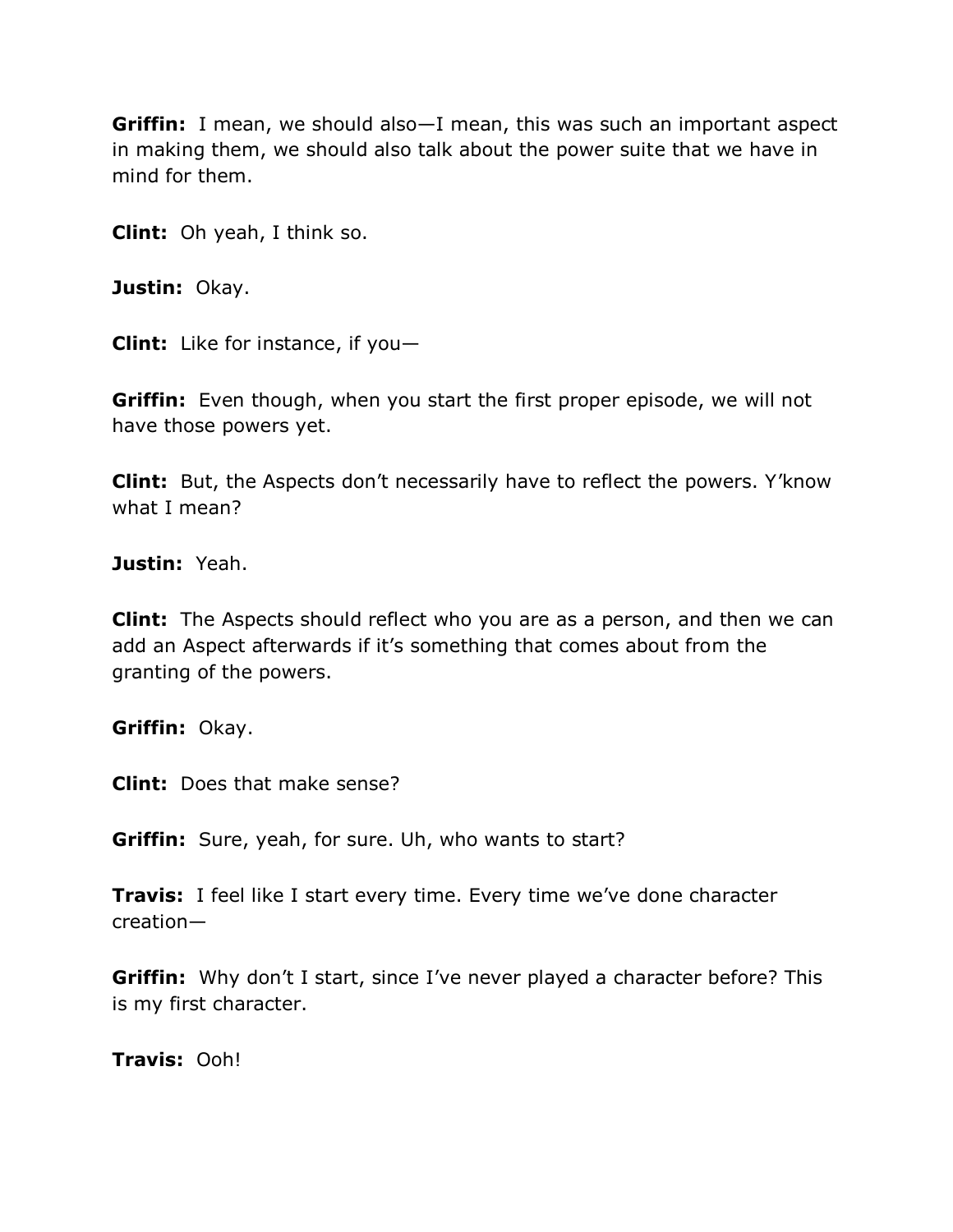**Justin:** Here we go!

#### **Clint:** Yeah!

**Griffin:** Um, so, I was trying to think of like, what appealed to me in comics. I don't read a lot of comics, and so, I was trying to figure out like, what I liked.

Uh, there was a Spider-Man fan comic called Your Friendly Neighborhood Cowboy Bebop made by an artist named Hannah Blumenreich that I really enjoyed. Spider-Man is probably my favorite superhero, and I liked the idea of just like, making a sort of acrobatic physical hero. And that comic is about sort of a Spider-Man who is obsessed with Cowboy Bebop, which I have also been watching a lot of. So I think those two are my biggest inspirations.

Um, and I also have been watching a lot of Ninja Warrior lately, and so, that was a big inspiration for me. So like, my character—the first idea I had was sort of a Cowboy Bebop-esque figure who, y'know, was sort of this acrobatic, flexible, 'use their own power against them' kind of fighter. Like, Cowboy Bebop - Spike Spiegel is the name of the character - by way of like, the wrestler Xavier Woods was sort of my original inspiration. I've made this very inaccessible to my family on this recording and I apologize.

**Clint:** [laughs]

#### **Travis:** Yuuup.

**Griffin:** Um, but there's people listening who I think understand where I'm coming from. So, my character is named Chris Rembrandt, but everybody calls him Remy, is his name. And he was a high school gymnast, and he was really good at gymnastics. Um, he was… he made it on the 2008 Summer Olympic team, but he missed the games, because shortly before he was supposed to leave, his parents disappeared. And while he was sort of figuring that out, he missed the games, which he is still pretty hung up about.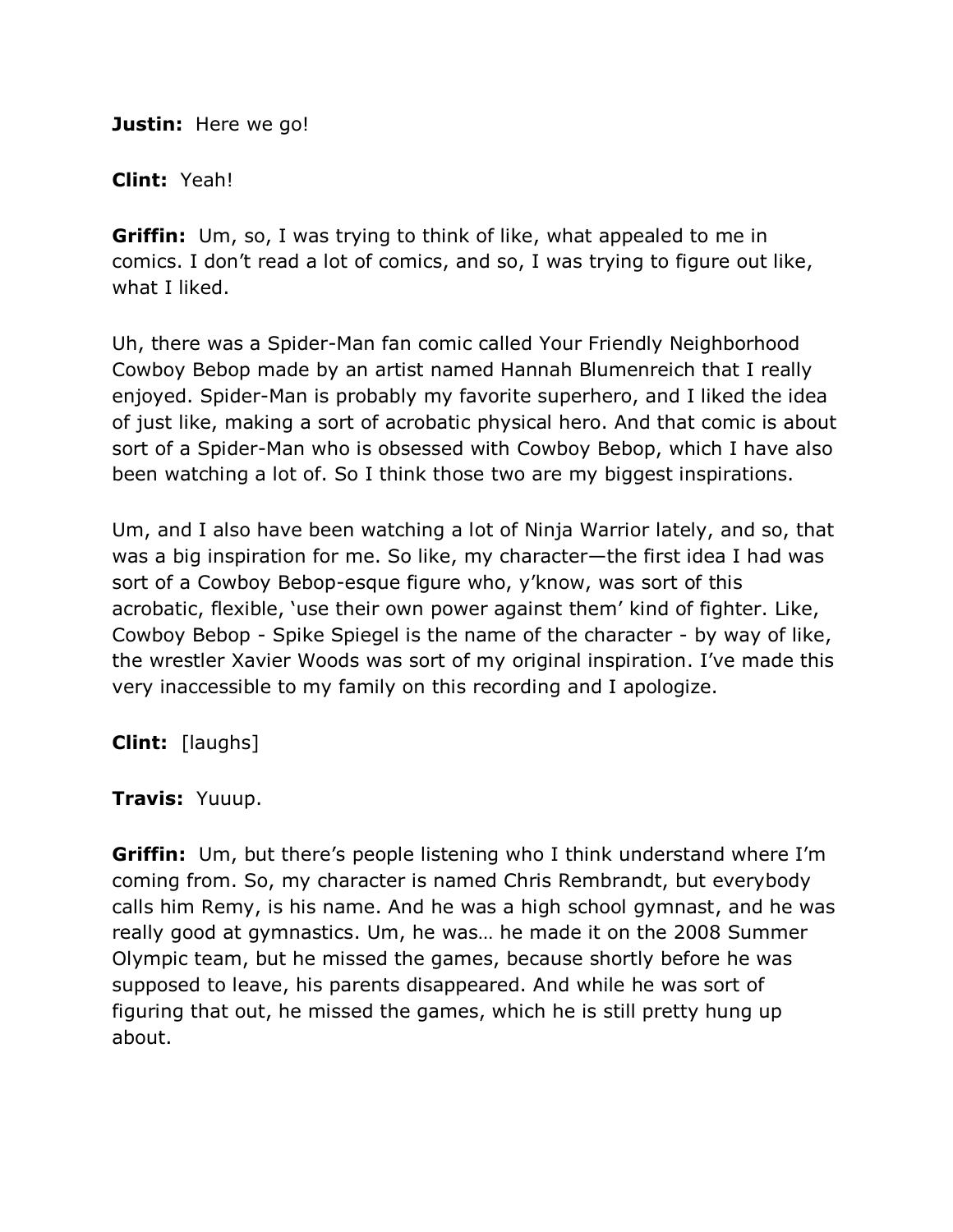Um, and in the wake of that, he, y'know, had a hard time. And he has a brother, a, uh, older brother. And he sort of came together with him over Ninja Warrior, because his brother also sort of a gymnast-type also; although, never as accomplished as Remy was.

And because of that, they had a connection formed over them opening up a Ninja Warrior training gym in… enter city here. I didn't know what, like… I didn't know if this would be taking in a city, and so, I kind of envisioned it taking place in that city. Um, but I don't know where it is, so maybe we'll just have to figure that out as we go.

So his brother invested like, all of his money in this gym. And the idea is that Remy would go on the television show, Ninja Warrior, and crush it, and bring in clients for the gym. And what happened was the very first obstacle in the qualifiers, Remy, who's probably had like a whole package dedicated to him, like, "The Olympic Ninja is here and he's about to plant his flag in the ground."

Very first obstacle, he is overconfident and he goes out. And it was a sort of hugely embarrassing, and probably, for those watching, like, hilarious thing that happened. He kind of embarrassed himself on television, and—

**Clint:** Was is those paddle things?

**Griffin:** It was the paddle things, and it's like, "Come on, it's the paddle things. Everybody can clear the fucking paddle things, Remy."

## **Clint:** Ahh.

**Griffin:** And because of that, like, he didn't get clients for the gym, and so, the gym is kind of failing. And so, at that point, I think he just like, gave up on gymnastics and is so disill—because like, nothing has gone right in that particular part of his life. And started to, y'know, find odd jobs to raise money to keep his brother's gym afloat.

And one of those jobs was in IT for this organization because, in addition to like his other traits, I think he's also kind of a big nerd. And he knows a lot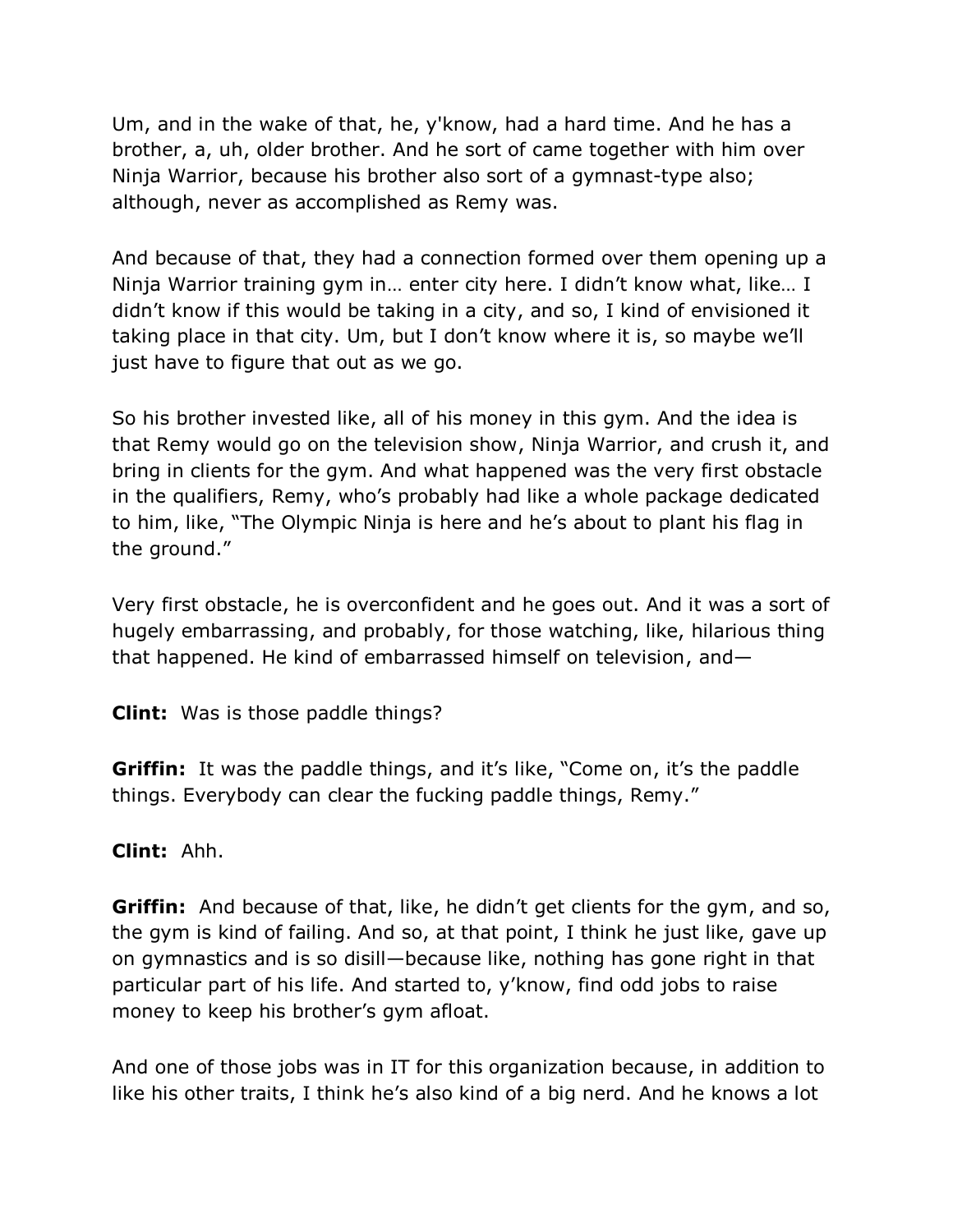about computers and other geek stuff, and so, Remy found a place in this organization, and is one of these candidates, probably because of his other skill set that he doesn't really talk about a whole lot.

And so, that is my character Remy. His superpower suite is called Super Agility, which basically gives him a lot of different bonuses whenever he's doing anything with athletics. He also has what's called Natural Weapon, which just sort of represents like... his super abilities allow him to fight really well. I like the idea of a superhero with just like, really powerful jumps and kicks. And his legs are very good.

## **Travis:** He kicks super good!

**Griffin:** And in line with that, he can like, do these acrobatic feats, basically without having to roll. Like, they require very little effort. Uh, "Leaping up to a second story window or from rooftop to rooftop across a wide alleyway is a simple task that doesn't require an Athletics roll."

And then he has some other stuff, one ability called Cat's Landing, where just like, he can't be hurt by falling, which you know I'm going to use that do some dumb shit. Um, and he has like, some Spider-Man-like dodging abilities, which are going to be very useful.

There's a really cool system… he's also like a personal trainer, right? So I gave him some sort of flavor there, where he has skills in conversing with people. I think this is a character who like, wants everybody to be their best, and wants to help everybody else get there, because that's what personal trainers do. And so, I think that's an aspect.

He has a stunt called Psychologist which sort of treats mental stress, so I think after a fight didn't go well, "Ah that's okay, that's okay, I'm going to help you out." And he's also Popular, is another skill I have, so if he's in a place where people knows who he is, then it's going to help him out.

And so, his high concept is Ninja Warrior-themed personal trainer, and his trouble is "family comes first," which I think could be interesting. He is like, kind of beholden to his brother. He feels this guilt. He's very, very close with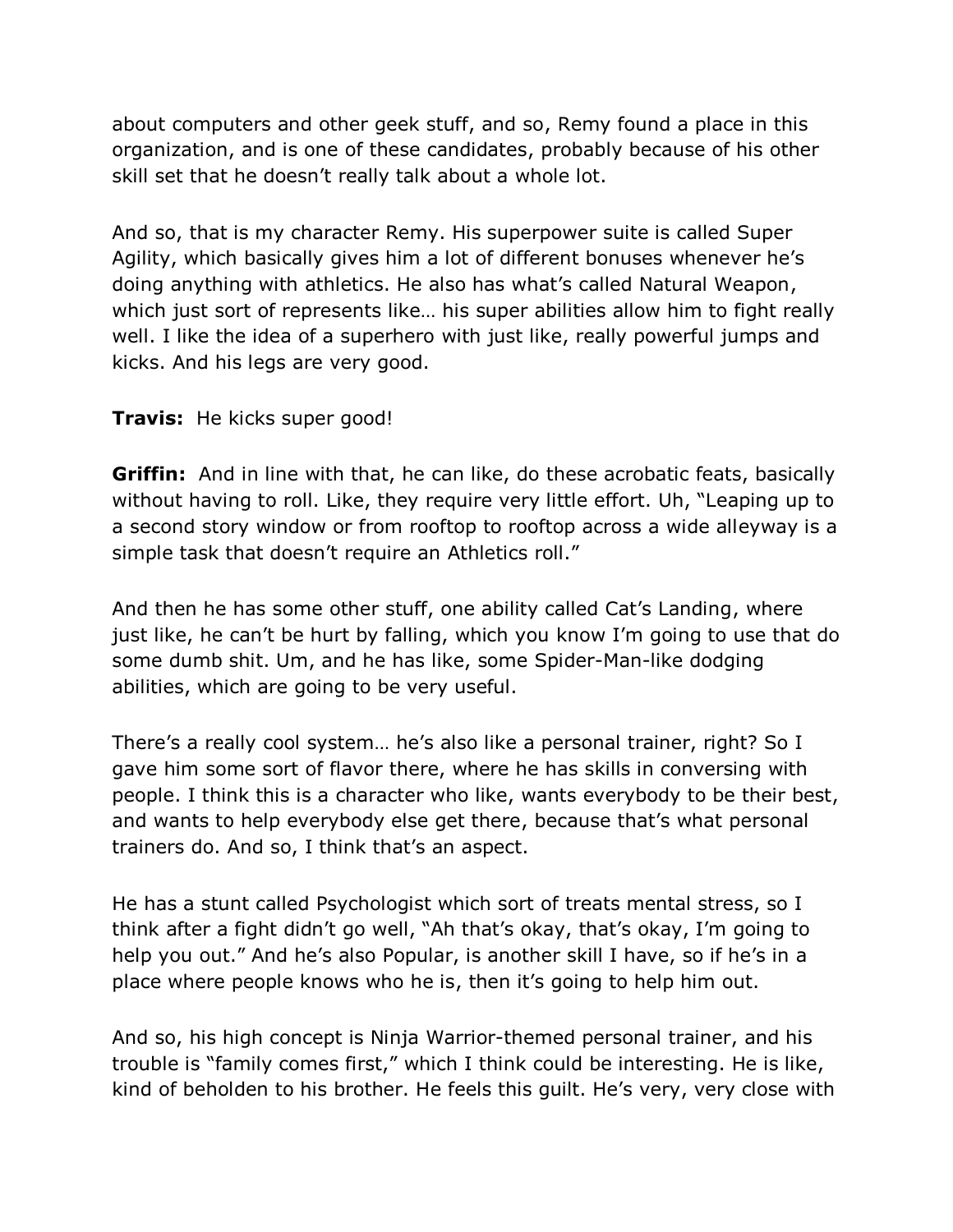his brother, and he feels guilty that he is kind of responsible for his life not going very well right now.

His brother also has a young son who he is very, very close to, and he will do anything for them first and foremost, no matter what. And then, we were supposed to come up with another Aspect, and so, one that I thought would be really interesting is "humiliated myself on national television." There are probably going to be situations where people are like, "Oh shit, you're the Olympic Ninja. Better watch out for those paddles, man!"

# **Clint:** [laughs]

**Griffin:** And so, that is my… that is my concept for Remy, sort of an acrobatic, um, kind of Spider-Man-inspired figure. The superhero name I came up with is Spring Heel, which represents, he can jump super good and he's very athletic and acrobatic and stuff.

**Clint:** On your skill tree… what I was thinking about for skills, is that you basically have one great, two good, three fair, and four average. What I thought we'd do is, apply those skills and then add a fifth one in superb at the top after the superpowers. Would that be alright?

**Griffin:** Uh, yeah, we can do--or we can bump the four up to a five. 'Cause' right now, my highest skill is Athletics, which represents like, even before I got these superpowers, I was still an Olympic-level like athlete. So I already have that one filled in with the one I think should be highest for this character.

And just to talk about my skills, like I said, it's mostly sort of Athletics, and y'know, physical fighting, which was like, hand-to-hand, or in my case, footto-head. But I also have some stuff in there for like, talking to people and helping people out with their stuff. I have Crafts in there, which is sort of the tinkering around with electronics, which in my way of thinking is his like, computer expertise.

Um, so yeah, so that is… that is Remy, or Spring Heel, is what he will go by as his superhero name, and… that is him. And again, I think that one thing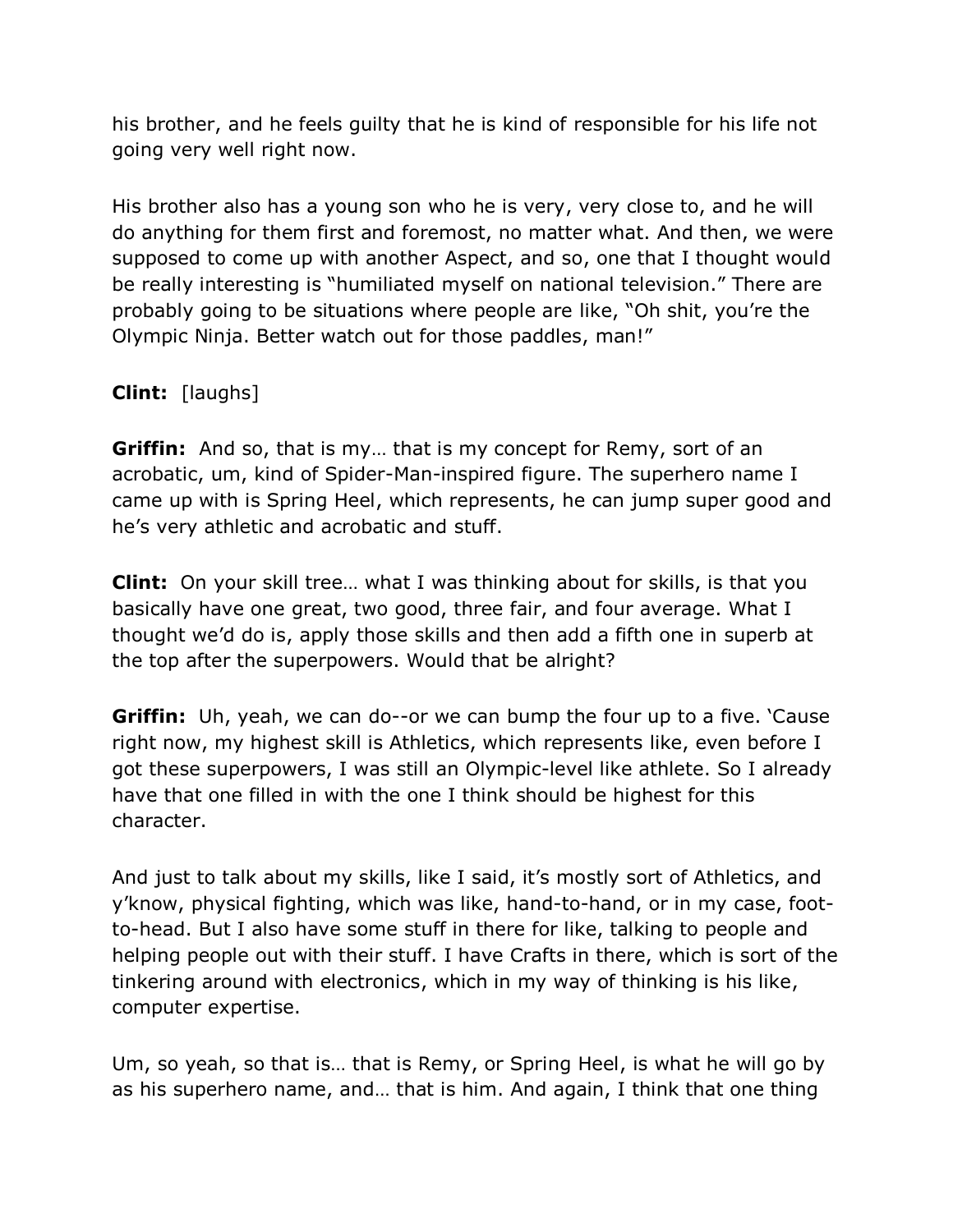we should all do is leave some gaps. Like, I don't know where this gym is, I don't have a name for the family quite yet, but I think we can maybe fill that stuff out as we go. Or maybe we won't get around to it. Either way, I think it's more interesting to sort of leave that stuff blank until we get to it.

**Clint:** And he will be in Information Tech, right?

**Griffin:** Uh yes, he is in the IT department.

**Clint:** Okay.

**Travis:** Can I talk--can I talk about mine? 'Cause I think I have already been inspired by an interpersonal from Remy. Um, so, when I started thinking about my character, I was inspired—two different kind of inspiration directions. One, I kind of wanted to play a character who was as different from Magnus as I could think. And so, I set about making a character who was very intellectual, and analytical, and, also on a personal level, much more reserved as far as interpersonal relationships goes, and much more withdrawn.

And then as far as kind of the abilities go, my two biggest inspirations were Green Lantern, who is my favorite superhero, and Mr. Fantastic. And the thing I really liked about Mr. Fantastic was this idea of, really, if you look at Mr. Fantastic, it is not his, y'know, elasticity that is his strongest ability it's his brain. It's the fact that he is like, one of the smartest people in the Marvel Universe, and the elasticity is kind of a secondary thing.

So my character, her name is Nadiya Jones, and her background is what I'm about to read to you on this piece of paper. Nadiya Jones, 25, her mother is second-generation British-Bangladeshi. Her father is American. He never cared much about his ancestry past that, but often answered simply, "Irish, German, I don't know, what does it matter?" Her parents divorced when she was three years old, and her mother returned to Britain. She has only seen her mother a few times since—

**Griffin:** Are you going to do a British accent?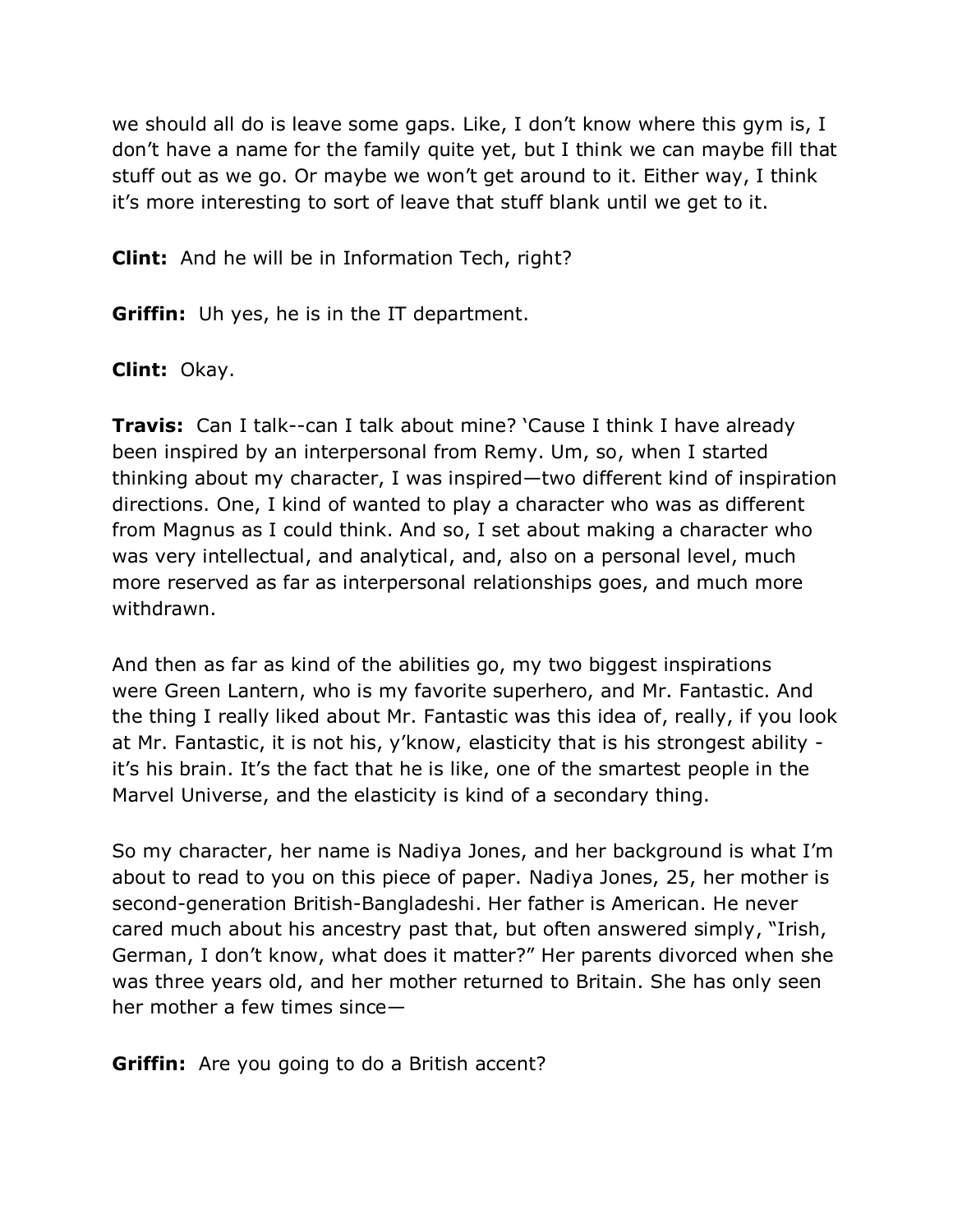**Travis:** No, she was raised in America.

**Griffin:** Okay.

**Travis:** Um—

**Griffin:** I'm down for it either way, I just wanted to prepare myself—

**Travis:** No it would be so inconsistent and so terrible, I could never. She's only seen her mother a few times since. Her father was granted sole custody, and while he cared for her in his way, he was not a nurturing man. A scientist himself, he held several lucrative patents that allowed Nadiya a string of private tutors rather than attending school.

Her father worked as a highly paid consultant for the military, and so, they bounced from one base to another with no permanent residence. So all those things kind of added together into interpersonal relationships hold very little interest to Nadiya, as she has never had much use for them. She can relate to other people just fine, she just doesn't see the purpose.

She followed in her father's footsteps, and many would argue, has surpassed his most impressive achievements. She earned her doctorate in biochemistry at an impressively young age, which I left blank because I don't know what an impressively young age to earn your doctorate in biochemistry is. But it was! Believe me. She also holds advanced degrees in biotechnology and biomedical sciences.

So, my vision of her is… she is a very big-picture kind of scientist, and what's interesting is, the work that she does is to benefit humanity but she doesn't see much value in humanity on like, an individual basis. Like, she doesn't have friends, she doesn't date. She just, like, doesn't see the purpose of it. Like, her work is her life, and science is her life.

But the project that she was working on before engaging in this kind of individual enhancement project was, she had developed a, what she called a smart biopolymer. And basically, it can be used in skin grafts, and mimics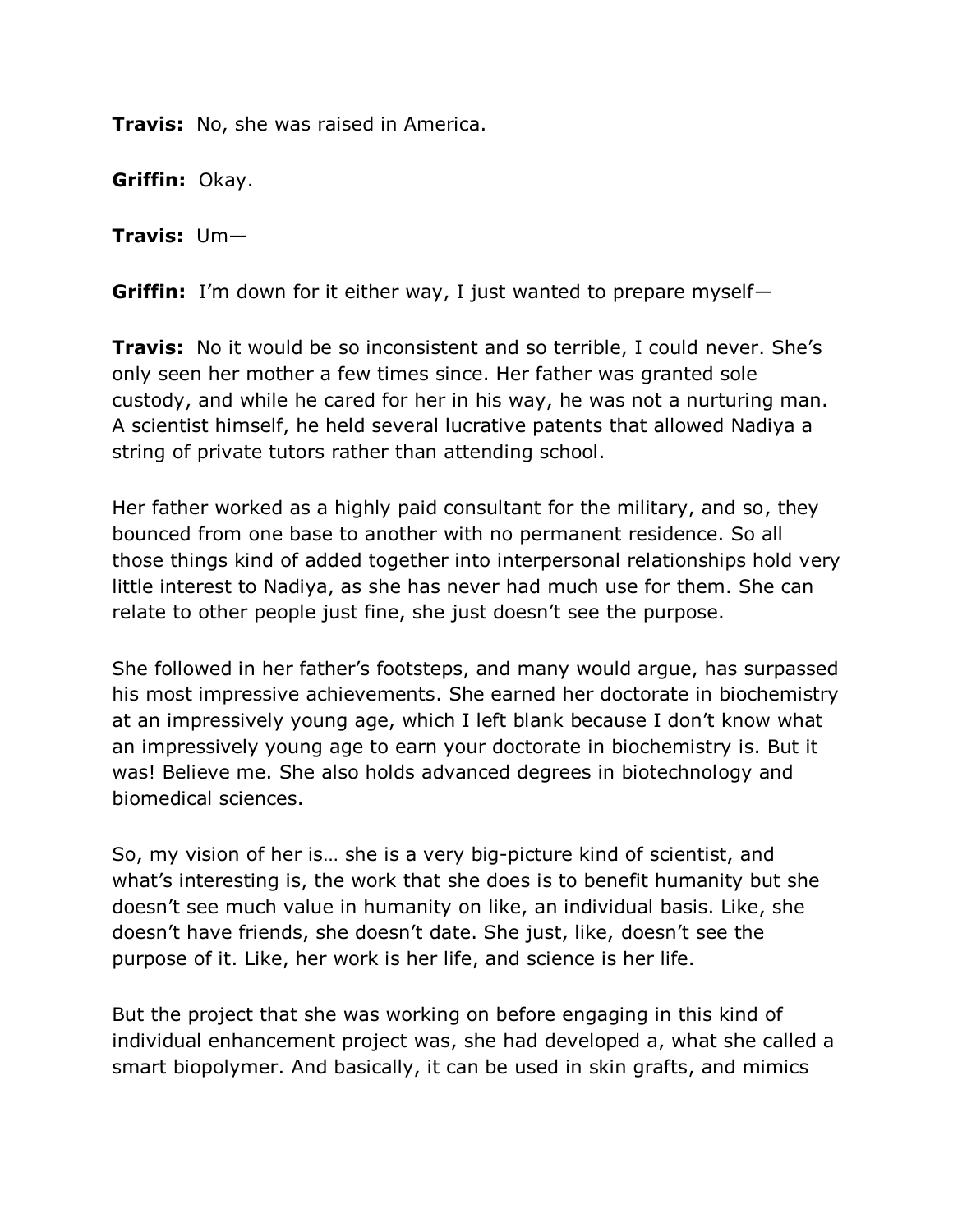human skin. It heals and adapts like human skin, has the sensitivity of human skin, but can be made in a lab and doesn't need skin donors.

So that was the project she was working on before. Keep that in mind. Also, she holds many lucrative patents herself. She is not doing this for the money, she is very rich. So I actually - I gave her the skill Resources as  $a-$ 

**Griffin:** That's a great one.

**Travis:** It's a plus two skill.

**Griffin:** Yeah, there's no—there's no money in the game, there's just a skill called Resources that you roll when you need to know if you have the thing and it's like, "Oh yeah, I'm fuckin rich, I have the Resources skill."

**Travis:** Yeah, it's kind of the, y'know, the Tony Stark, Bruce Wayne kind of skill. Um, so, she has resources, and I think that takes the form both of like, money, and also like, her lab. Y'know, of like, the resources to investigate something.

But her—so, her high concept is hyper-focused scientist, and her trouble is "values logic over humanity." Think like Spock kind of deal, y'know what I mean? It's like that kind of like, highly analytical, isn't going to rush to save a single person when she could take an action that would benefit a much larger group. Um, she is a good person, mind you. She's not like, an asshole or anything, but she just doesn't… she's not… she doesn't rush in, is the thing.

**Griffin:** You mention that, I want to pause real quick just to say… I don't think any of us are going to adhere to the sort of static archetypes that defined our characters, or your characters, in TAZ: Balance. Like, I do not think of Remy as the Magnus this time around. He is also brilliant, and he is all--like, he is not this sort of foolhardy jock who always rushes in.

Like, I wanna be careful here, because I want to make sure that everybody understands, like… it's not like, oh, well, this time, Griffin is playing the unintelligent tank, and this time, Travis is playing the, y'know, cerebral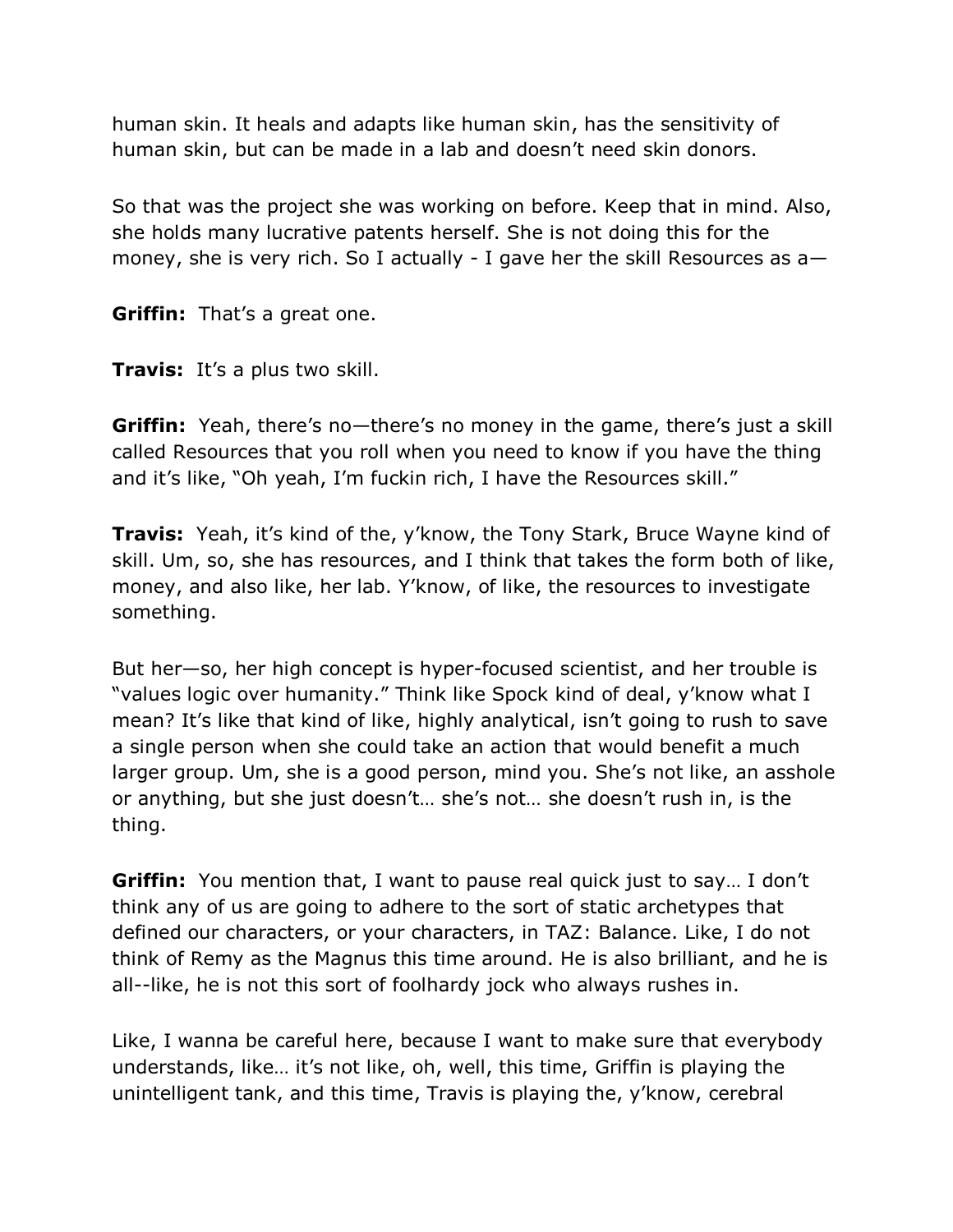Taako—like, that's--not that that's how I would describe Taako, necessarily, I don't think there's a correlation there.

I just wanna be clear that like, we are not going to be filling… we're not gonna be filling those like, sort of traditional archetypes, if that… do you guys know what I'm saying? Like, does that makes sense?

**Travis:** Yeeeup.

**Griffin:** Okay.

**Justin:** Yup.

**Travis:** Yeah. Nadiya, I created her pretty whole—like, specifically because it was a version of a character I was interested in playing. Whereas, I made Magnus because I wanted to fill a role in traditional D&D of like, you need a fighter, you need a caster, you need a healer.

**Griffin:** That's gonna take us a long time to—when we talked about what we were gonna do next, I remember having a conversation with you, Travis, where you were like, "I don't understand how we fill the four usual party archetypes with three people," and it's like, no, you don't have to—we don't have to be healer, tank, magic user, and nimble fighter. Like, that's not... that's not how RPGs have to work, nor should they work.

**Travis:** Yes. So, um, my vision of her kind of super… So, let me run through her skills. Her great is a skill I call Science! exclamation point. Um—

**Griffin:** You made your own skill?

**Travis:** Yeah.

**Justin:** Wait, you can't make your own skills.

**Travis:** But I did. You can actually, that is part of Fate. I read through it, of like, the skills are a suggestion. You can make your own that fits your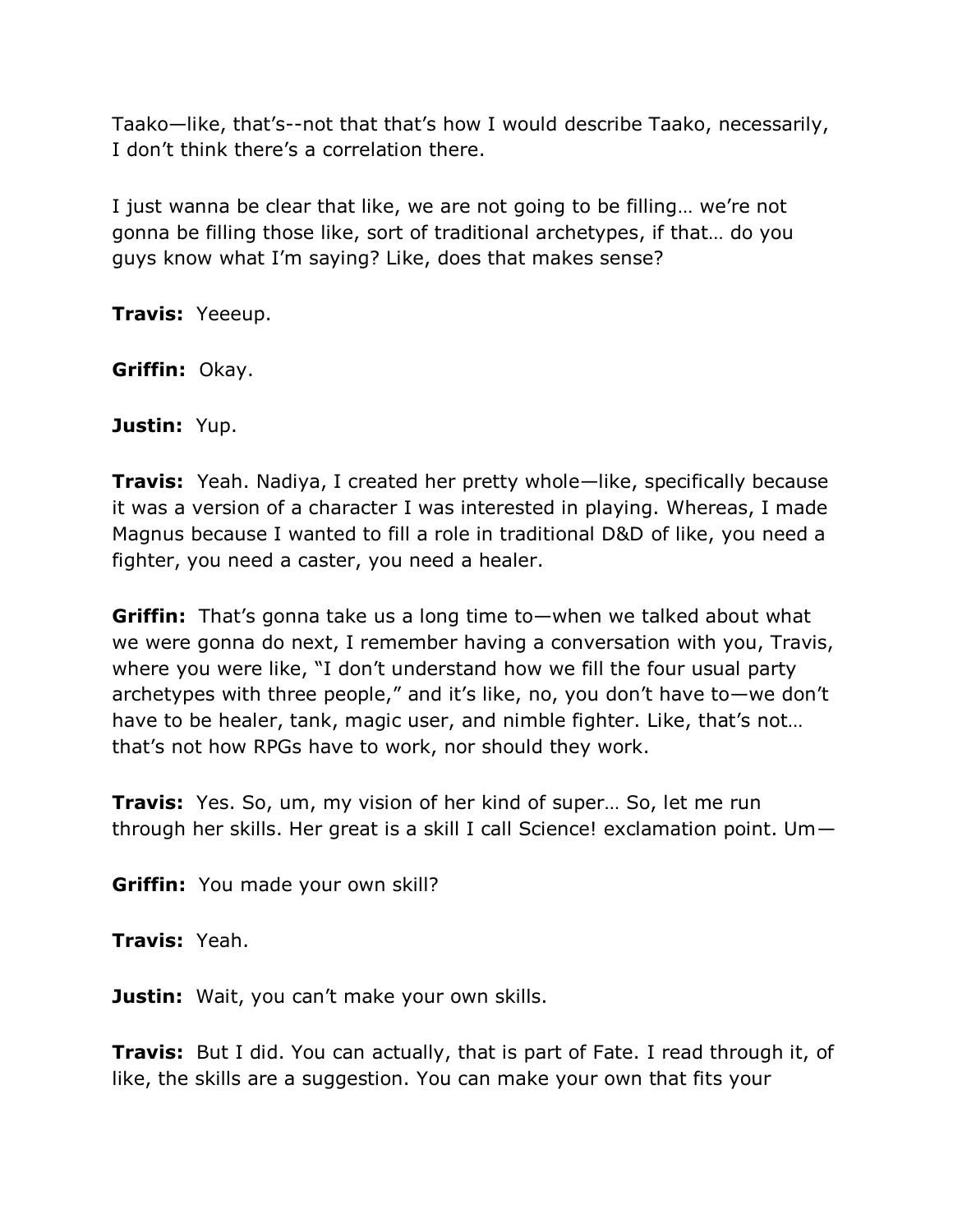character, um, because Lore is one of them, but I wanted something very specific to her.

**Griffin:** Why don't we do this? Why don't we just call the Crafts skill ―Science!‖ because there are rules in place for Crafts, and it sounds like you're describing kind of the same—

**Travis:** Okay, we can call it that, but I'm still gonna call it Science! With an exclamation point.

**Griffin:** Okay.

**Travis:** Because I want to be able to say "I want to use Science!"

Um, and so, her other skills in the Good category are Will and Investigate. Um, in Fair is Intimidate, Lore, and Resources, and in Average, I put Notice and Athletics. Because I think that, along with having a disciplined mind, she also takes good care of herself.

She's in a biomedical field, she has, y'know, knowledge of the human body, and she takes good care of herself. She's not like… I don't think she's at the level of Remy or anything, but y'know, she can run if she needs to, that kinda thing.

**Griffin:** We've also—

**Clint:** To kind of address that, and also, Griffin's suggestion about intelligence… Remember, these are the cream of the crop.

**Travis:** Yep.

**Clint:** Through the selection process the Fellowship has done, y'know. So, they're going to be good physical and mental specimens.

**Travis:** And to that point, my vision of her as far as the superpowers went was, I think she was selected, of course, because of her intellect and knowledge and, y'know, rapid analytical mind. But, I think that when she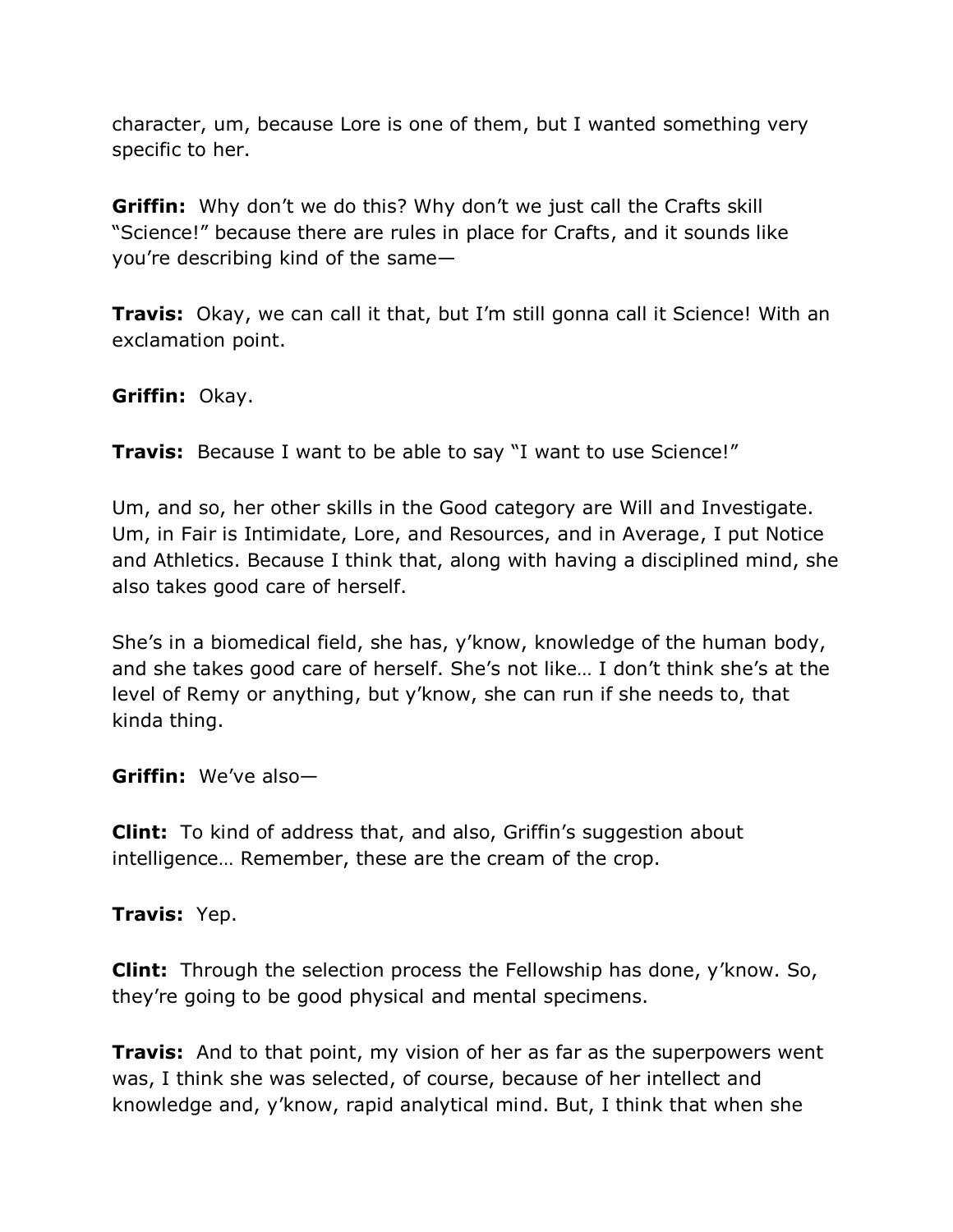goes through the process, what ends up triggering is, because of her exposure to this biopolymer… and like, she has, y'know, tested it on herself and that kind of thing. Just tiny patches, that kind of thing.

But I think that that triggers, and what ends up happening is, she ends up with the skill to shape her body, um, both as weapon and as defense so that she can—

**Griffin:** Is there a power in the book for that?

**Travis:** Um, I'm tweaking one.

**Clint:** Shape shifting is in there.

**Travis:** Yes, shape shifting, but rather than having it be animal based, it's inanimate based, is basically my slight change to it.

**Griffin:** Cool.

**Clint:** So it's almost like a Green Lantern…

**Griffin:** Or like a Mr. Fantastic, it sounds like.

**Travis:** Yeah, so basically, if Mr. Fantastic had to shape specific ob—so like, turn his hand into a hammer and that kind of thing. But it takes a Will roll to do it. And the drawback is, the power is physically exhausting. So if she relies on it too much, it… she'll faint. She'll pass out. It is physical exertion to control the power. It's not an instantaneous thing.

So she uses it as an attack, but her first kind of line of attack and defense is a skill I renamed Knowledge is Power. It's actually called in the thing something like Shield of Knowledge or something, but I called it Knowledge is Power. That basically, she can use Science! as the attack and defense skill, but I have to be able to justify that science applies to the situation.

But basically, she is much more analytical kind of fighter and approaches the situation very disassociated from it. To like, figure out the best way to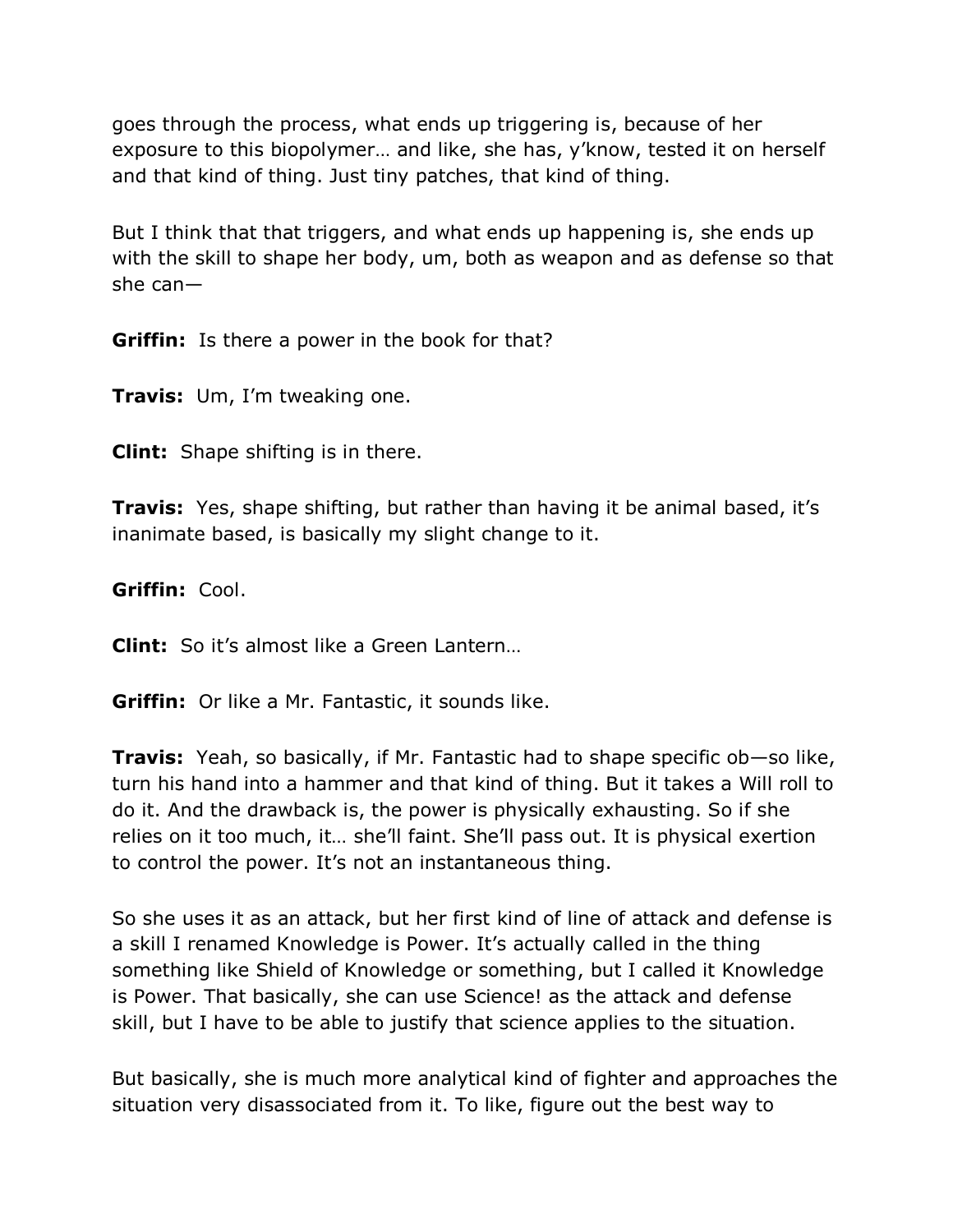proceed in it. So her skills much more kind of pertain to breaking down what needs to happen, and addressing the concerns, y'know, the issues, rather than fighting.

**Griffin:** So she was in R&D, I'm assuming?

**Travis:** Yeah, she was in R&D.

**Griffin:** And does she have a superhero name? Do you have that figured out yet?

**Travis:** Her superhero name is Nadiya Jones. She doesn't go in for that.

**Griffin:** Ah! So you got like a Tony Stark, like, revealed identity thing going on.

**Travis:** Very much so. She doesn't do this for the flight of fancy. So basically, this is where it comes down to – I think that she sees Remy as, uh, as a failure. [laughs] I think she sees him as a representation of failure where she has always succeeded.

**Griffin:** I don't... [sighs] It feels weird to have such a combative like, thing starting out.

**Travis:** Okay, let me do it a different way, then.

**Griffin:** *Cause I still want this to be a positive story about people who,* like… I think that was a defining characteristic of Balance, which was like, this is a group of people who care about each other and want to take care of each other. And I think having an aspect that's like, "You're a failure," is maybe…

**Travis:** Let me try a different one. I think that—

**Clint:** Wait, wait, wait, hold on. Wait a minute, though, but this is a team just coming together.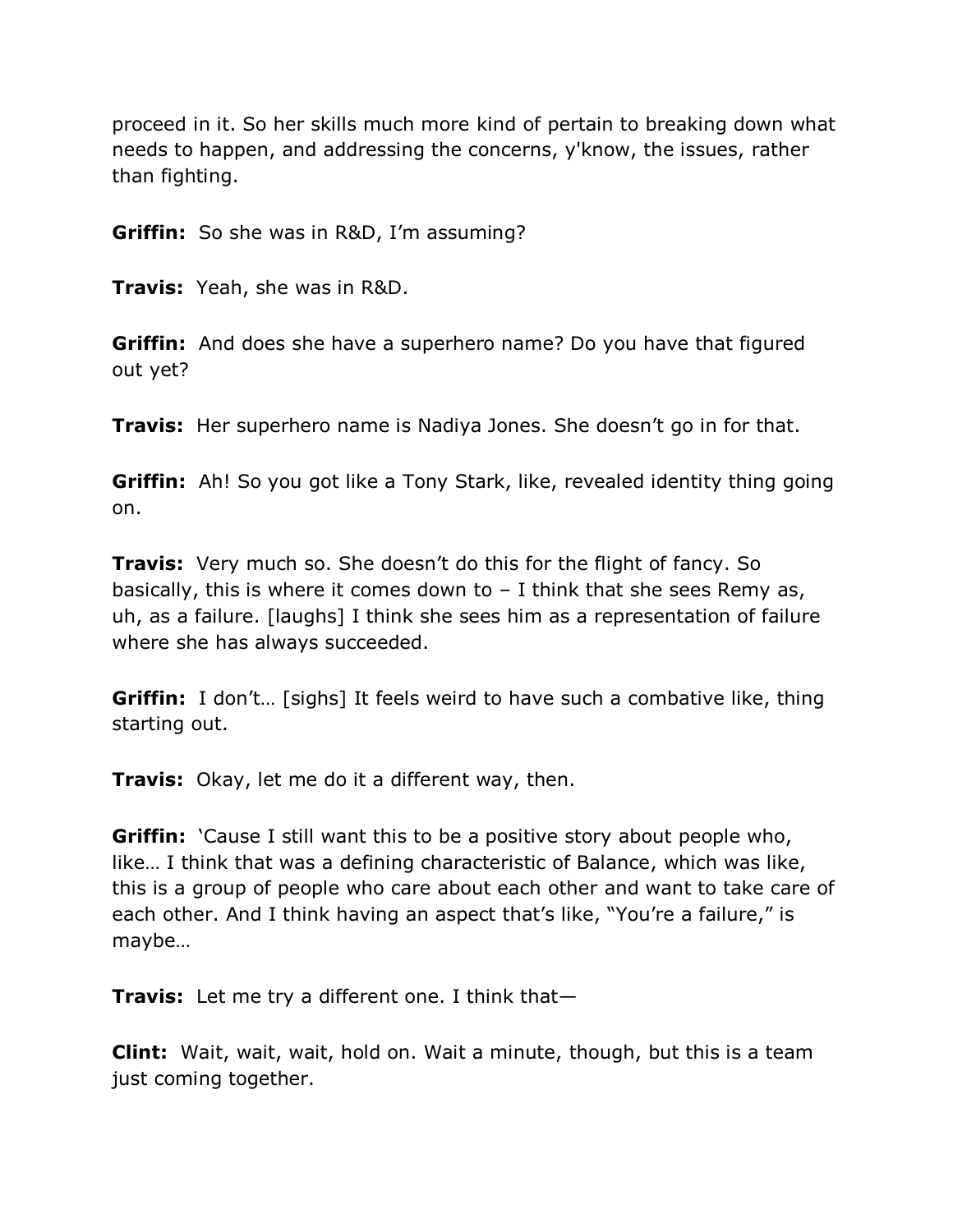**Griffin:** That's true. Can Aspects change, I guess?

**Clint:** They're not gonna… well, I mean, you don't have to invoke it, I don't guess.

**Travis:** I would say that basically what it comes down to, to justify my choice, Griffin, is… I think that Nadiya represents someone who, her whole life, has been about honing her mind and being the best, and being the best she can be so she can do the best, y'know, and create the best. And everything about her is about the best, the best, the best.

And I think that on some level, she sees Remy being elevated in the same group that she is as an insult. Not necessarily a personal insult from Remy. I don't think she holds it necessarily against him, so much as she looks at it as an insult of the choice being made that they are on the same level.

**Griffin:** Yeah, I—I understand what you're saying, but it's like, Remy was also an Olympic-level athlete who also worked to like, do that same exact stuff—

**Travis:** But he didn't go. He chose humanity over success, which Nadiya would never do.

**Griffin:** That's fair.

**Clint:** Yeah, I like the dynamic. I like the dynamic.

**Griffin:** I think it's interesting, I just—I think it's a good angle, I just think "Remy is a failure" is maybe too harsh of a way of phrasing the actual $-$ 

**Travis:** How about this?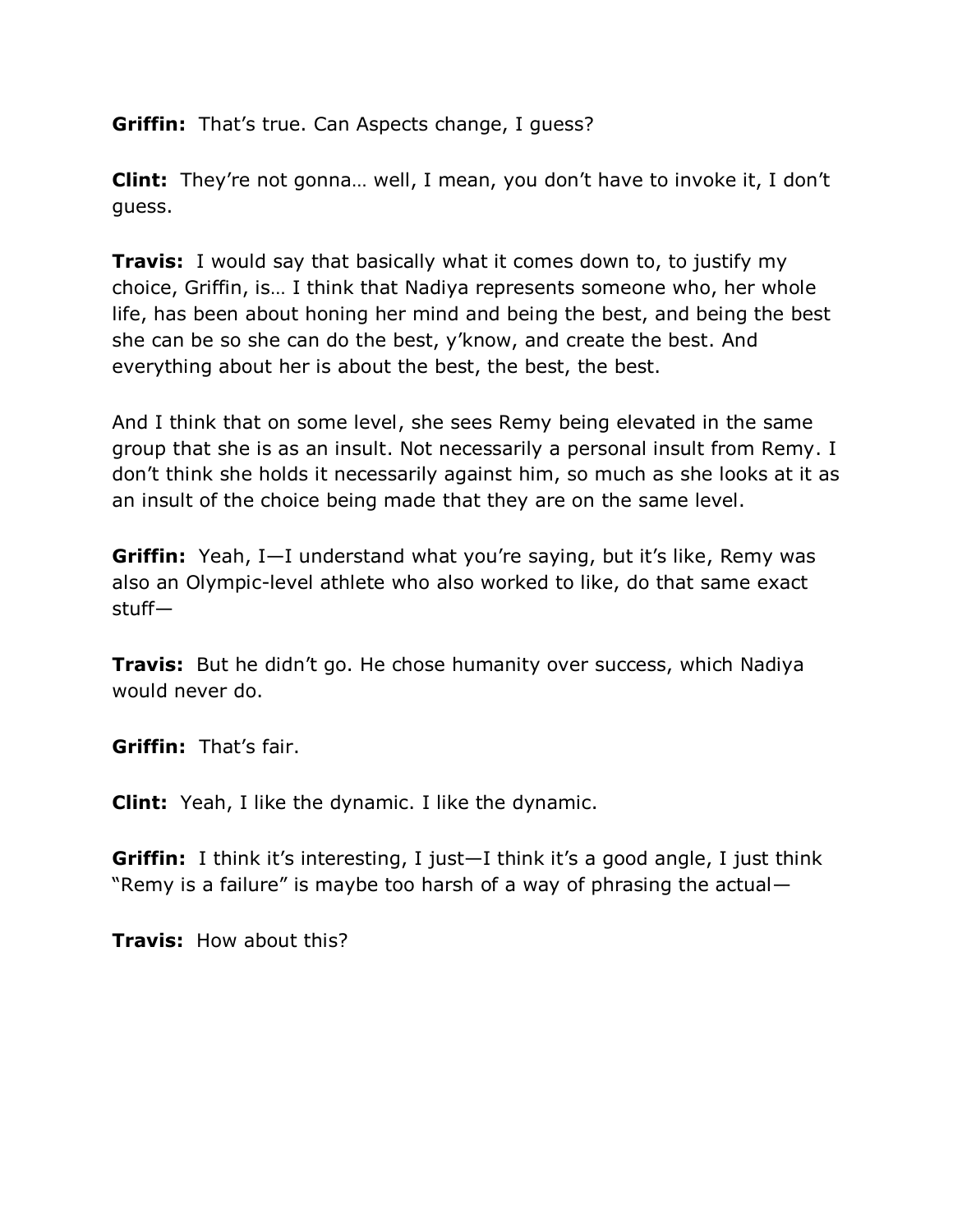**Justin:** Like, Remy failed himself.

**Travis:** Remy encouraging others to succeed, she sees as hypocritical.

**Griffin:** That could be good. Or like, I think Justin's suggestion is not a bad one.

**Travis:** What was it?

**Griffin:** About like, Remy failed himself, or something like that? Then it's less like, "He's a piece of shit," and more like—

**Travis:** How about this - Remy needs to be pushed.

**Griffin:** That's great. That's excellent.

**Justin:** Ooh, that's good.

**Travis:** Yeah, we'll go with that.

**Griffin:** And that's gonna be—can I suggest another one? And this might be off-limits, but like, I think Remy has specific reasons for having a hidden identity which is like, the same reasons that all superheroes do which is that it limits your… it limits collateral damage to people you care about. And it sounds like Nadiya doesn't have like, a ton of people in her life that fill that category.

**Travis:** Uh, zero.

**Griffin:** But I think that exposed identity is a really cool aspect that could be used for all kinds of things.

**Travis:** Yeah I think… I think let's keep exposed identity as just a general one, because I also like that. So we'll go with "Remy needs to be pushed" and "exposed identity."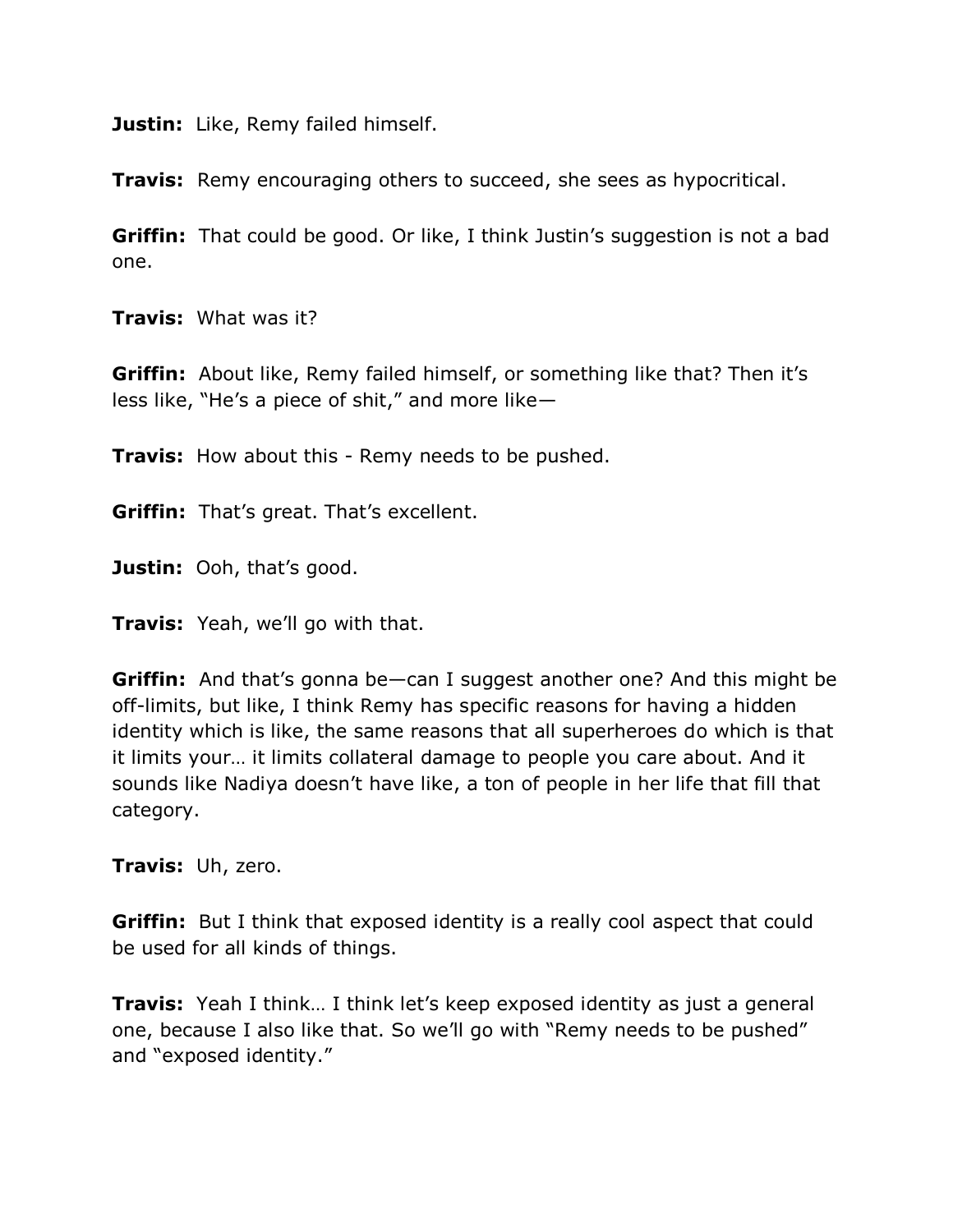**Clint:** Well now, would "Remy needs to be pushed," that's her opinion? Or is that a fact? Because if it's a fact, it would be Remy's—

**Griffin:** No, I don't think that— I think that's her thing. I think Remy's great.

**Travis:** Yeah, because I think that, being part of this team, it is important to her that this team is a success. And she knows that in Remy's past, he has allowed himself to fail because he has allowed himself to think too much, or to like, feel too much instead of thinking logically.

So I think that, now that she is a part of this team, she sees it as an extension of herself. And so, if any member of the team fails, it is a failure reflected upon her. So I'm gonna go with, "Remy needs to be pushed" and "exposed identity."

**Clint:** Okay.

**Griffin:** That's great.

**Clint:** And she will be in R&D.

**Travis:** Yes. Nadiya Jones. N-A-D-I-Y-A J-O-N-E-S.

**Clint:** Okay.

**Griffin:** Um, real quick, before we go to Justin's character, let's go to the Money Zone? We've never had a name for it.

**Travis:** The Zone Zone… the… the… uhh… uhh… the Loot Zone.

**Griffin:** Okay, I wanna tell you first off—

**Travis:** Treasure Zone!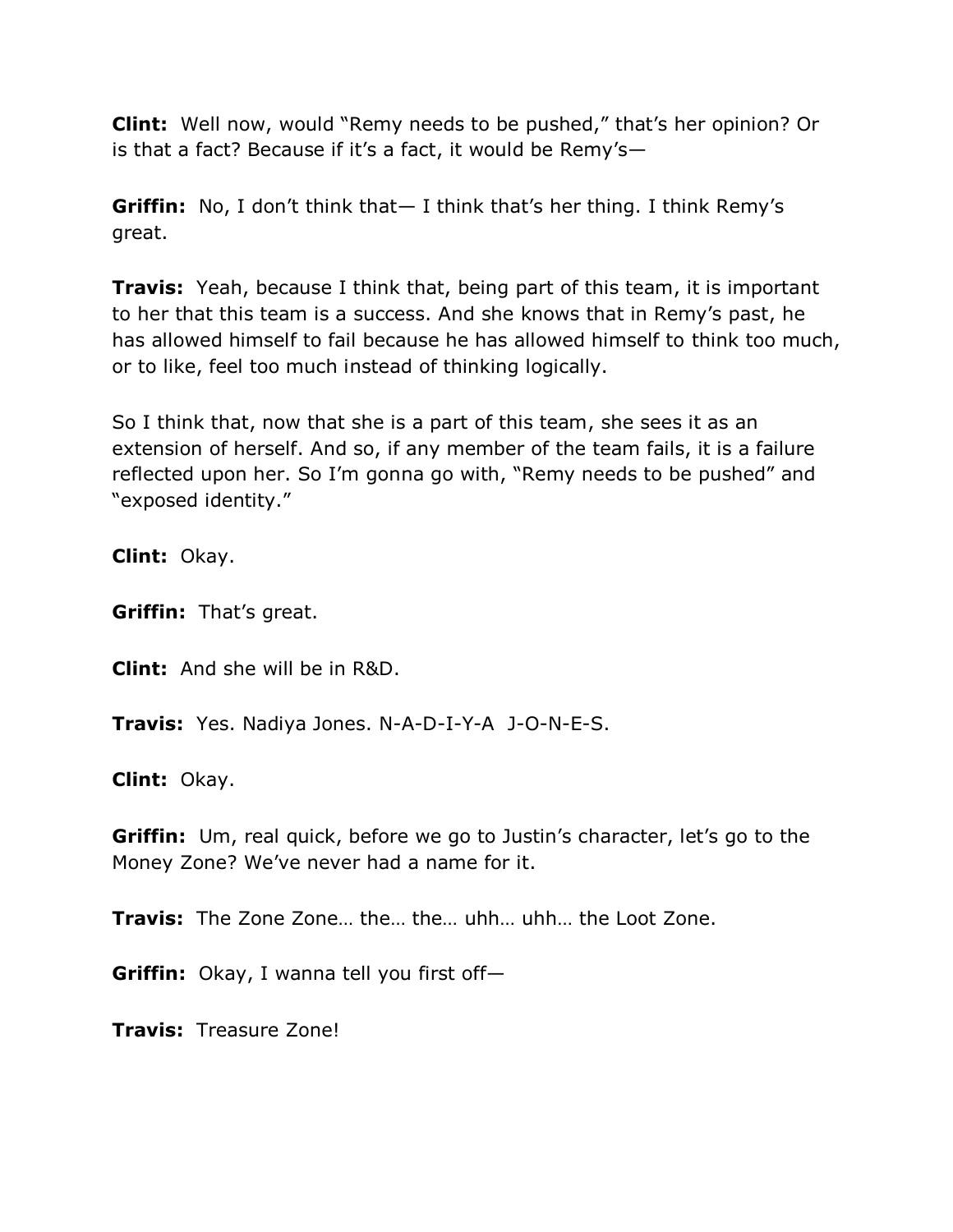**Griffin:** The Treasure Zone. Okay, I wanna tell you first off about Blue Apron. Because we use Blue Apron in this house, and we love it, and we respect it. It's a really great service where, for less that 10 bucks per person per meal, they will deliver seasonal recipes along with pre-proportioned ingredients that you can use to make delicious home-cooked meals.

Upcoming meals include maple gravy smothered pork chops with stewed collard greens and sweet potatoes…

## **Travis:** Ooh!

**Griffin:** Yeah, sounds really good. Spiced cauliflower and pepper with jasmine rice and cilantro yogurt sauce, and so much more. All the recipes are always like new. I've been doing it for over a year now, and I've never gotten a repeat recipe. They're always great and exciting. And you can check out this week's menu and get your first three meals for free with free shipping by going to BlueApron.com/Adventure.

You're gonna love how good it feels and tastes to create incredible, homecooked meals with Blue Apron, so don't wait. BlueApron.com/Adventure. Blue Apron: A better way to cook.

**Justin:** I texted the copy for the next ad read to Dad, 'cause he's a professional. And just because he's retired, I want him to keep those skills sharp.

**Travis:** Yeah!

**Clint:** Well, I want to talk about MVMT watches. Um…

**Justin:** Movement. It's pronounced 'movement.'

**Clint:** Pronounced 'movement.'

**Travis:** It says it right there in the…

**Clint:** I see that now in the parentheses.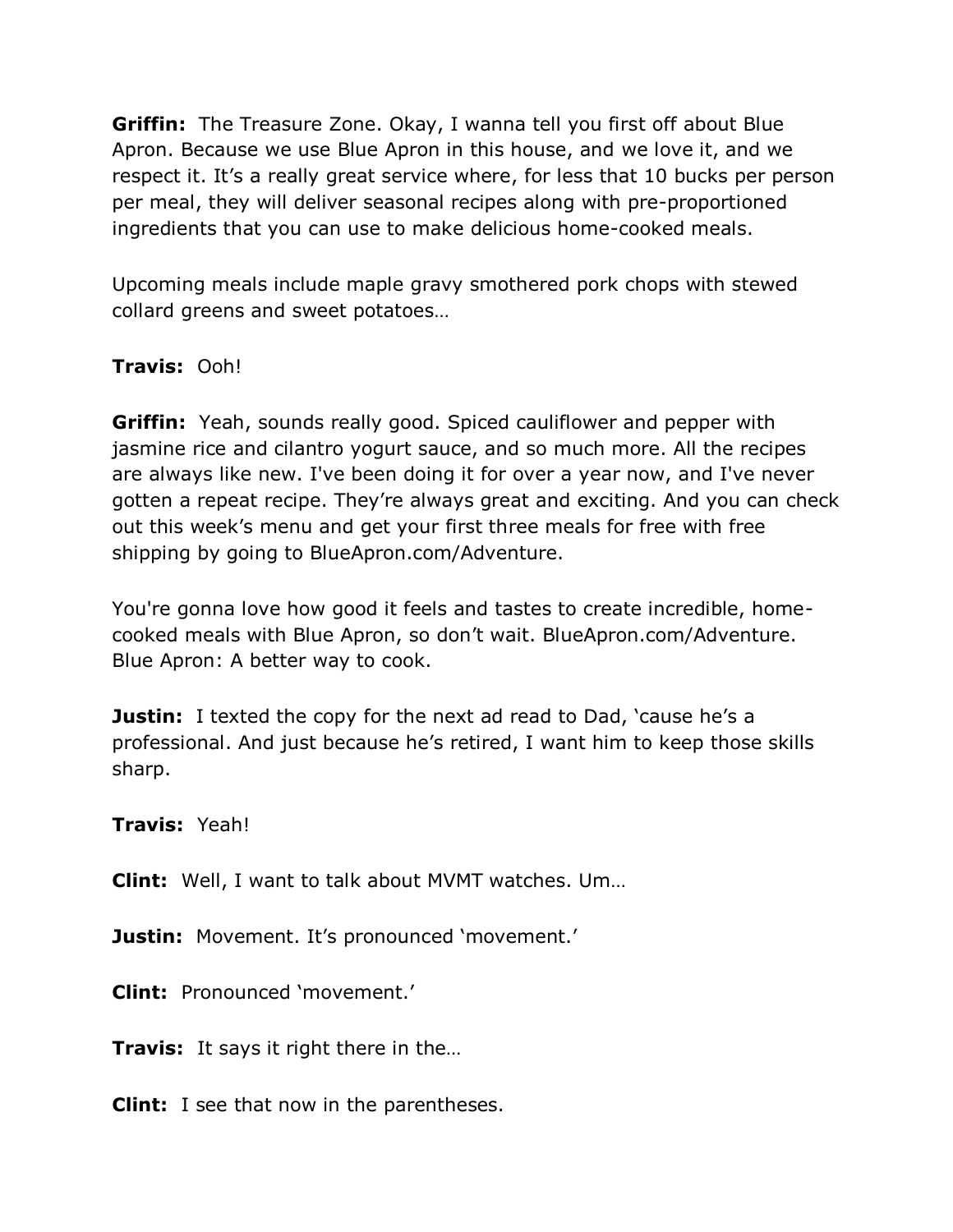**Justin:** Says it right there in parentheses. Parentheses means 'read this.'

**Clint:** When they put it together, their whole driving philosophy was that style should not break the bank. And let's face it, none of us have a bank that should be broken.

**Travis:** No, we don't own banks. Banks own you, am I right everyone?

**Griffin:** Yeah. I own several banks. Um, we—

**Clint:** MVMT watches—

**Griffin:** A lot of us have MVMT watches. I have a couple, actually, 'cause I think they're really sharp, and they look really good, and I always get compliments on my nice watch.

**Justin:** And they sent it to us for free.

**Griffin:** Well, they did send it for free, but I like them a lot.

**Clint:** I'm gonna look into it, because the pebble watch that Griffin got me has died.

**Griffin:** Oh, RIP!

**Clint:** So maybe—so maybe I'll pick up on a MVMT watch.

**Travis:** You should. They're great.

**Justin:** Tell me more about them, Daddy.

**Clint:** Huh?

**Justin:** Tell me more about them.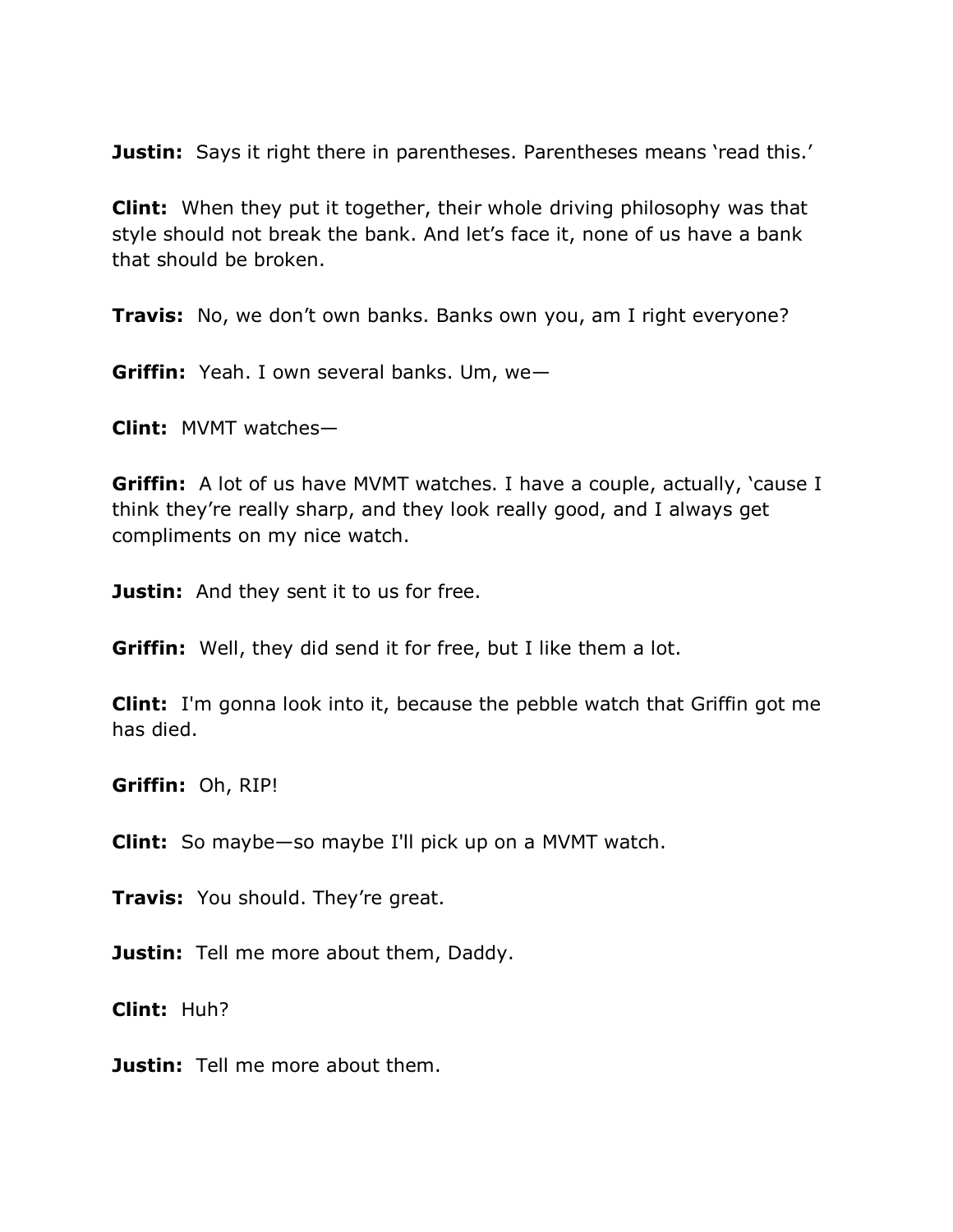**Clint:** Well, for instance, it doesn't mat—it matches your look. I mean, if you're dressed up fancy shmancy to go to like, a promenade, that works. Or if you're just relaxing out on the—

**Travis:** No, no, no. Dad, I'm sorry. I'm gonna need three more examples of somewhere someone might dress fancy.

**Clint:** Okay.

**Griffin:** We got promenade…

**Clint:** Cotillion.

**Griffin:** Cotillion.

**Travis:** Okay, that's two.

**Clint:** Uh, and funerals.

**Griffin:** That's three.

**Justin:** Dad's running a little long, baby. It's time to bring it home.

**Griffin:** [laughs]

**Clint:** MVMT watches start at just 95 bucks. At a department store, you're looking at 400 to 500 bucks. MVMT figured out that by selling online, they cut out the middle man and the retail mark up. [blows raspberry] That's gone. Gives the best possible price, classic design, quality construction, and styled minimalism.

**Justin:** That's the body I was looking for, baby. Give them a call to the action. Let's get it home!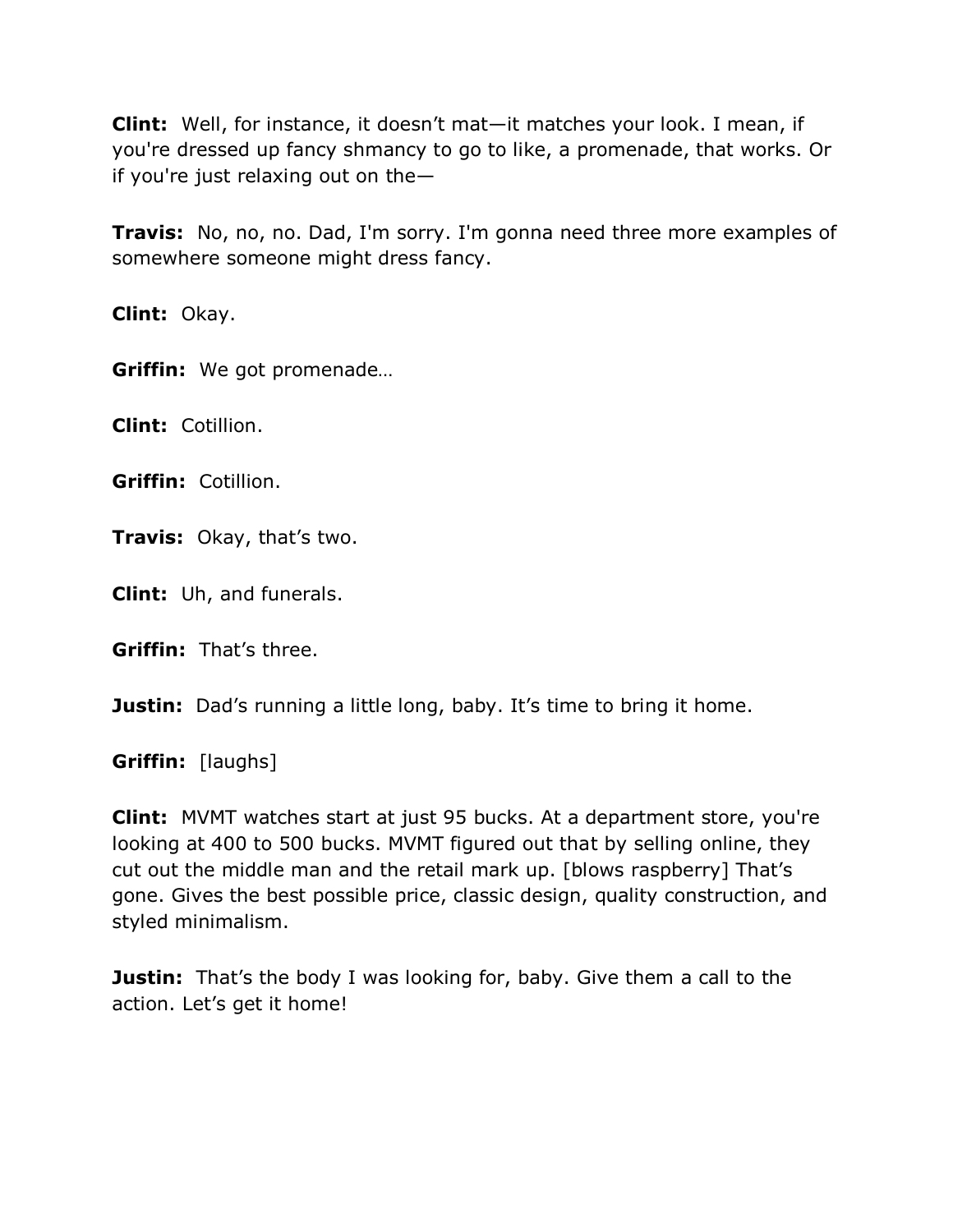**Clint:** Get 50% off today with free shipping and free returns by going to MVMT.com/Adventure. Go to MVMTwatches.com/Adventure, and join the MVMT.

**Justin:** And again, this is M-V—this would be an appropriate place to spell the name.

**Clint:** Well, now, you yelled at me before!

**Justin:** M-V-M-T.com/Adventure. [laughing]

**Clint:** Gah!

**Griffin:** Dad, it's just like falling off a bike, man. You didn't miss a step. Wait, not falling—

**Clint:** I hated falling off bikes, though.

**Griffin:** Yeah, you don't want to fall off a bike. It's a log or a bike.

**Clint:** You might break your MVMT watches.

**Griffin:** No, you won't. they're fuckin' solidly made.

**Justin:** So I want to tell you all about—

**Travis:** Before we do the jumbotrons—hold on. Before we do the jumbotrons, I have an important message that I don't want to get buried here. Me and Dad and Carey Pietsch are going to be doing a panel at New York Comic Con. If you're listening to this on Thursday… tomorrow.

We're gonna be at the Hudson Mercantile at 10:30AM. Come join us. We're doing a panel moderated by Patrick Rothfuss, and afterwards, we're doing a ticketed signing. The first 75 people to show up to the panel are gonna get tickets to the signing afterwards. So don't be late. Show up to the panel. Hear us talk about the The Adventure Zone graphic novel, and we'll see you there.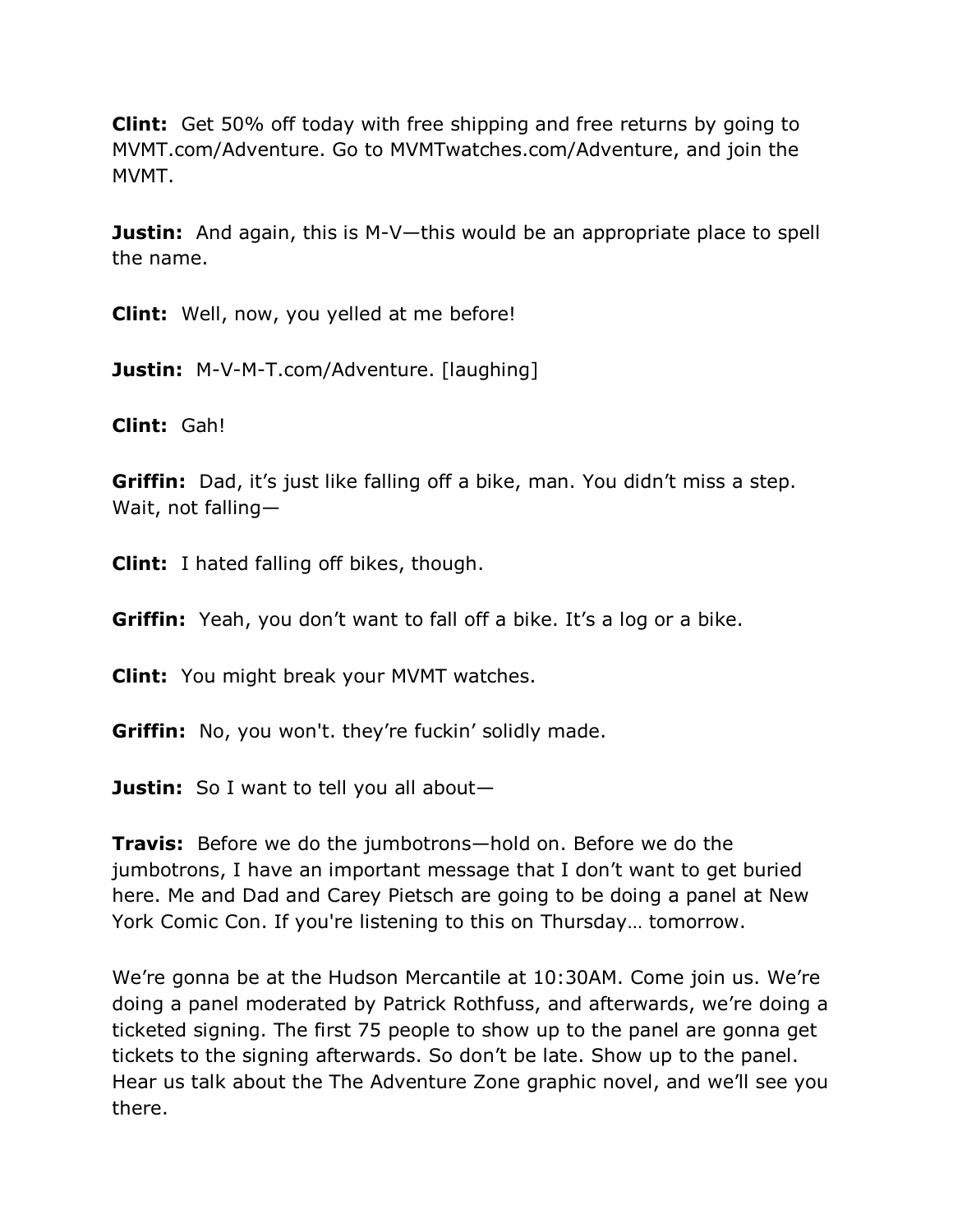**Clint:** I will also unveil my new ink. My new TAZ tattoo.

**Griffin:** It's really good. Man, I need to get my TAZ tattoo. I've wanted to.

**Justin:** Um, I got a message here. I want to tell you all about the Aspect of Separation. It's a sci-fi fantasy adventure novel set in a world of immortal beings, lucid dreamings, mysterious towers that control physics, invisible demons, and a yellow drug made from river water, flowing from an inexplicable hole in the middle of the countryside. The novel was written specifically for people who have short attention spans – love it – or don't normally like reading for fun.

And uh, you can pick up this book, the Aspect of Separation, at Amazon in e-book, or in paperback. You can visit TheAspectofSeparation.com to listen to the first few chapters as an audio drama before you buy.

**Griffin:** And separation is spelled S-E-P-A-R-A-T-I-O-N. A lot of people struggle with that one. Including myself. Separation. It's a tricky word. It'll getcha. It'll sneak up on ya. Travis, have you done an ad?

**Travis:** I haven't.

**Griffin:** Do this one.

**Travis:** Who is this message for, you might ask? Well, it's for Marlton. Who's it from, you might also ask? Well, it's from Mid, Eeb, Gwerf, Jick, and Christine.

"Thanks for all the work you put into being our DM. Sorry we get distracted and veer off topic so often. We're the worst, but you're the best! Your expert storytelling gives us the chance to leave notes to cover up murders like, ‗Had to go, forgot to pick up my kids from soccer practice. It's their birthday.' Thanks for everything. What is your—" Oh, that is not the rest. "And what is your preferred time frame for this message to air? Next available.‖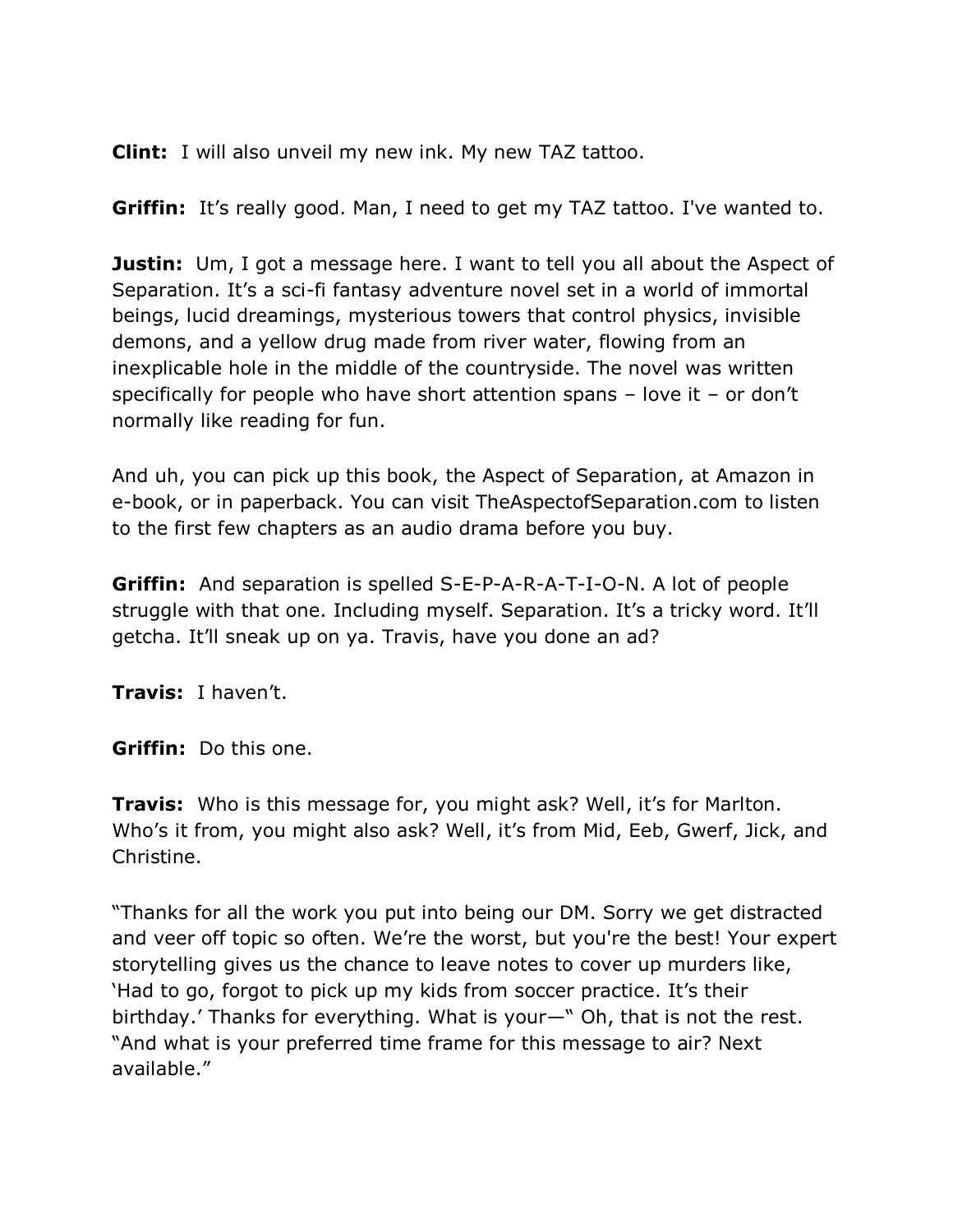**Griffin:** [laughs] Got it.

**Travis:** Heartfelt words.

**Griffin:** You all are maybe not as familiar with this, because I always do the ads by myself, but I love hearing everybody's D&D names. It is so good.

**Travis:** I love that it's Mid, Eeb, Gwerf, Jick, and *Christine.*

**Griffin:** Yeah.

**Justin:** Christine's like, "Y'know what, you nerds? Sorry. I'm getting a real name."

**Clint:** [laughs]

[music plays]

**Oliver:** How's it going everyone? I'm Oliver Wang.

**Morgan:** And I'm Morgan Rhodes. We have a brand new show on the Maximum Fun network that we'd love to share with you. It's called Heat Rocks.

**Oliver:** Morgan, we should probably explain what a heat rock is.

**Morgan:** It is a banger, a fire track, true fire.

**Oliver:** Right. Dope album. Each episode, we will bring on a special quest to join us to talk about one of their heat rocks. It might be a musician…

**Morgan:** A writer…

**Oliver:** Maybe a scholar.

**Morgan:** I mean, I would've been happy to just talk to you about your heat rocks. But this is a different show, so…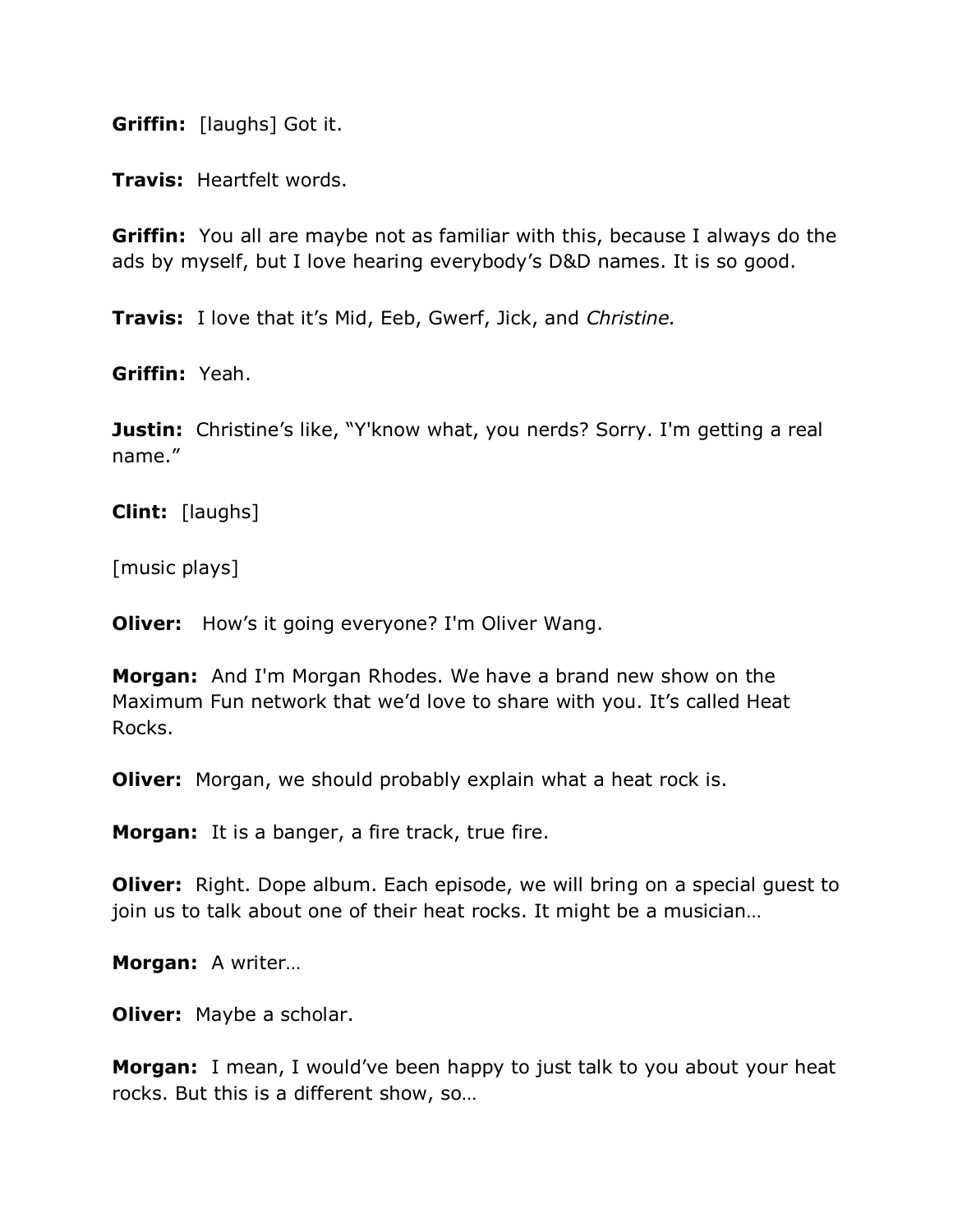**Oliver:** Yeah, I think people might enjoy hearing maybe the quests instead.

**Morgan:** To do that, you'll have to go to MaximumFun.org. So if you want to talk about hot music, you should check us out.

**Oliver:** Heat Rocks.

**Justin:** Lastly, I wanted to talk about my character. Thank goodness we had the ads in there to give me the time to make one up. Um, what a relief that was. Uhh, just kidding, just a little fun joke. Just a little humor between friends.

Uh, so I'm playing as… when we begin, I'll be playing as a character called Irene Baker, and she is in the Human Resources department of the organization. She got her MBA in human resources, and she is basically the best. Paycheck didn't come in? You need to get some health insurance? You got a problem with a co-worker you need solved? You need a softball team organized? She is the person to talk to.

She likes dad rock, like Elvis Costello and Wilco. That's her—in her private life, she has some eclectic tastes like that. But in the office, she is really sort of the glue that holds everybody together. She makes sure everybody's getting along, and makes sure that uh, it is a great environment for everyone. and makes sure that the trains run on time. Um, she's uh—

**Travis:** Justin, can I ask a question?

**Justin:** Yeah, please.

**Travis:** Is she cool?

**Griffin:** Or is she a narc?

**Justin:** [laughs]

**Clint:** [laughs]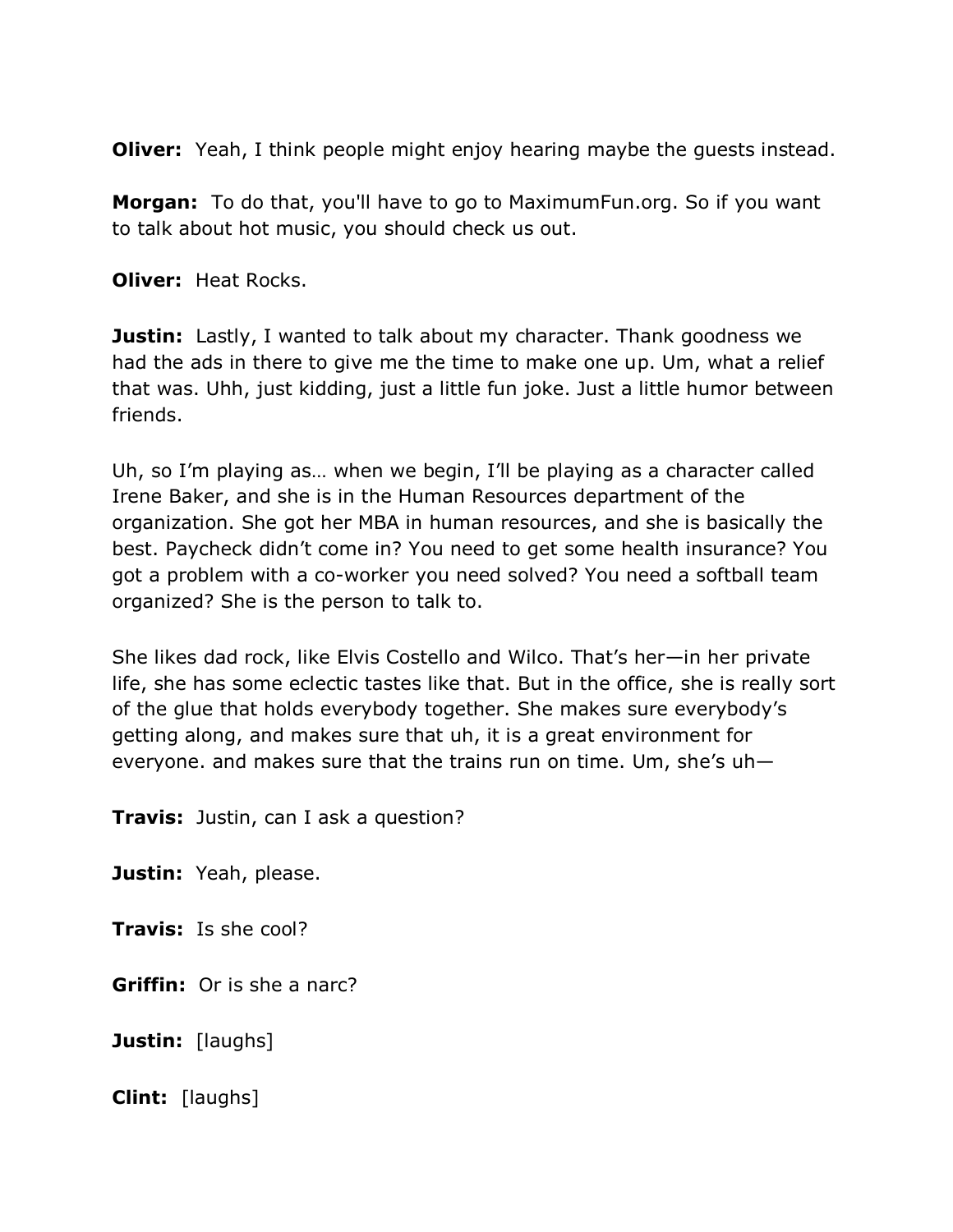**Travis:** Yeah, do people like her? Or are they like, "Oh she's fine to hang out with, but like, y'know, she's very HR all the time."

**Justin:** I would say that she probably doesn't have a ton of great friends at the office, but she's someone that everybody likes. But like, less of the close connection, because she's very focused on making sure that everybody is getting along and everything's going swimmingly. She's a little reserved, uh, a little bit mousy, I would say. But she's not unlikeable. She's a likeable person.

Except… when I was going to create a character for this, I really struggled, because I… I don't know, sometimes I'm not a very creative person. It takes a while for something to come to me. I'm sorry, that's just the truth. And uh, the idea that I eventually hit on was kind of unnerving for me, because it's kind of out of my lane for a little bit, and I was nervous about doing it. But the longer I tried to put it off and come up with something different, I couldn't, and this idea kept sort of stirring around in my brain.

So… For a while now, I've been sort of interested in Inuit mythology. It's something that we don't see represented a lot, I think, in popular culture. We're very much inundated with the mythology of the Greeks and the Romans and the Norse mythology and what have you. But we don't get a lot of… there are some mythologies that I think are unrepresented, and I think Inuit mythology specifically is really interesting.

Now, I am not attempting to, y'know, directly sort of tap into that or make a 100% perfect simulation of Inuit mythology, because that would, I think, not be…

**Griffin:** That would be pretty appropriative and bad.

**Justin:** It would not be great. But I'm definitely inspired by that. I think it's a really interesting—the more I thought about it, the more I thought that it was something I really wanted to try. Irene is someone who I think, uh, that is definitely her culture, but I don't think it's something she's particularly connected to. But it is definitely her sort of background.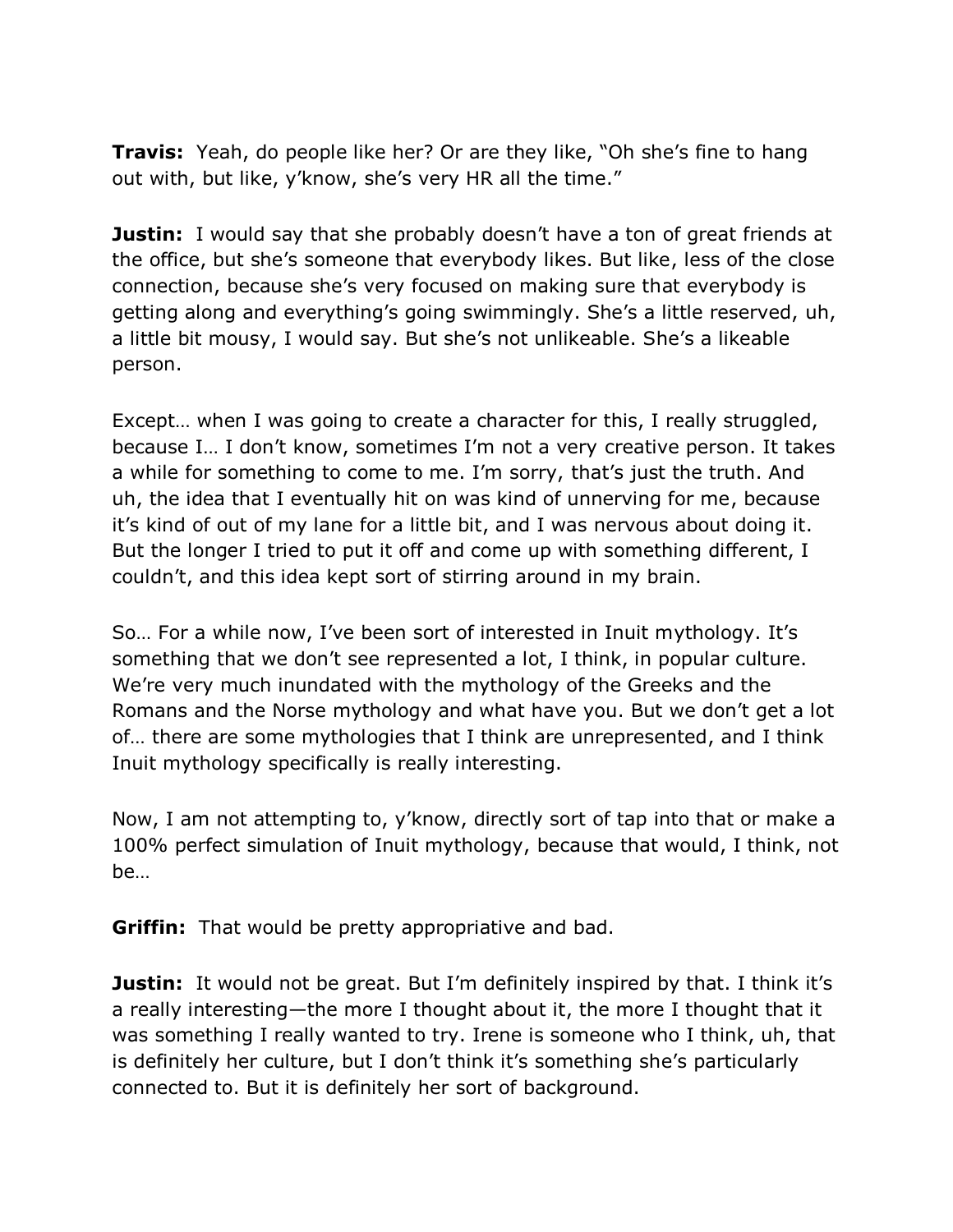And so, it is something that I have definitely tried my best to sort of learn about, familiarize myself with, and talk to people about, and that is what I am trying to attempt with Irene Baker.

So, Irene Baker. The best way to—the thing about her transformation, it is very much a transformation. When she gets her powers, she becomes the thunder goddess named Kardala. And Kardala is somewhat inspired by Kadlu, who is a thunder goddess in Inuit mythology. Um, so Kardala has—is basically a juggernaut. She is incredibly strong, incredibly tough, uh, has control of the weather.

Her main power suite is basic weather control. So, she can create weather, she can use weather to attack people, and sort of has the ability to control weather and uses that against her enemies. Her secondary power, which is a synthesis in the nomenclature of inter city, is Super Toughness. So she's really hard to bring down. And she is very strong, and sort of operating at peak physical capability.

But she is also very different from Irene in so much as they are practically the inverse of each other. I'm very much thinking of sort of an Inuit mythology version of Thor, and the more I thought about that idea, the more it sort of like, resonated with me and seemed like something I'd really like to try to do a good job with.

So that is Kardala in a nutshell. Her main trait, the high concept is, she is a thunder goddess among mortals, and she does not value or even approach humans in the same way that Irene does. In fact, quite the opposite. I think that, for Kardala, she sees the other people with super abilities as somewhat on her level, and I think she sees people without them as humans that need to be perhaps shepherded. Perhaps protected somewhat, but does not consider them as her equals in any way, shape, or form.

And I think that colors who she is as a character, and that is her trouble aspect in the Venture City Fate Corps nomenclature. She struggles with having a mortal's perspective on things.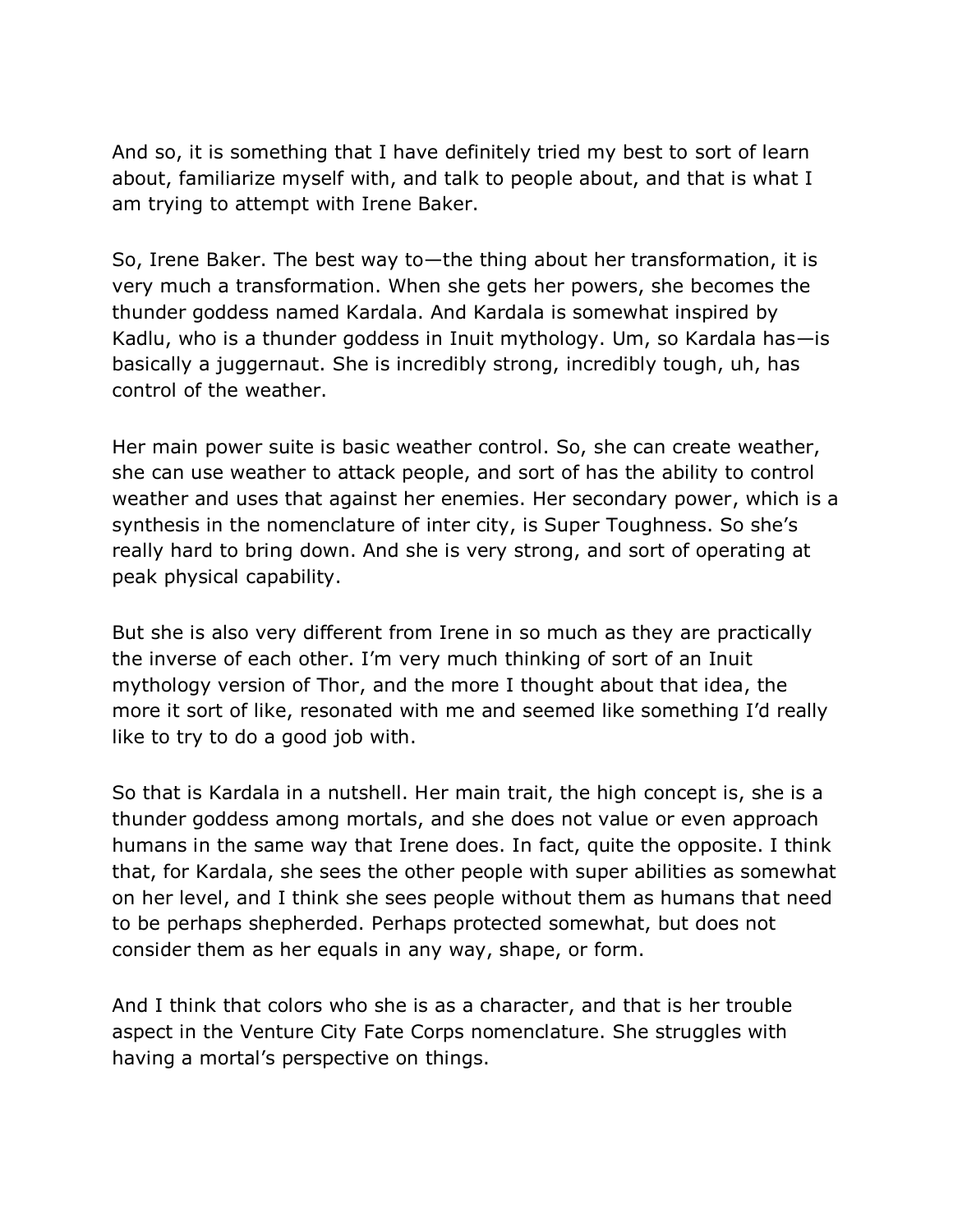**Griffin:** Is this something—I want to make this clear. Is this something she believes, or is it the truth? Is she actually inhabited by Kardala?

**Justin:** When she is Kardala—When she is Kardala, that is her. Okay? But, there is one other aspect, that I have… [laughs] Oh so cleverly, in my patented Justin McElroy style, called On Comes Irene.

**Griffin:** [laughs]

**Justin:** That trait is that—

**Travis:** Oh, I see!

**Justin:** Yeah. At inopportune times, or maybe opportune times, depending, Kardala can revert to Irene. I have a separate character sheet for Irene Baker, who shares the physical things, like, consequences and what have you, would be shared across the two. So I can't use it to game whatever, but her skills are very much the inverse of Kardala's.

**Griffin:** That is fucking great. This is such a good character and such a good game.

**Justin:** She's very good at... when she's Irene, she has high ratings in Empathy, in Rapport, in, um… Rapport, which can be a defensive skill in Fate, and things like that. And that is… Irene has those skills, but in physical confrontations, Irene is severely lacking. So that is sort of the… a big problem with Kardala, and—

**Griffin:** Does she have absolute control over when the transform—

**Clint:** Yeah, that's what I wanted to ask.

**Justin:** I would say that, if she had absolute control, it would be a little too OP, because I don't want it to be a situation—or overpowered, sorry—

**Griffin:** Like, "I need athletic skills, so now I'm the thunder goddess." Yeah.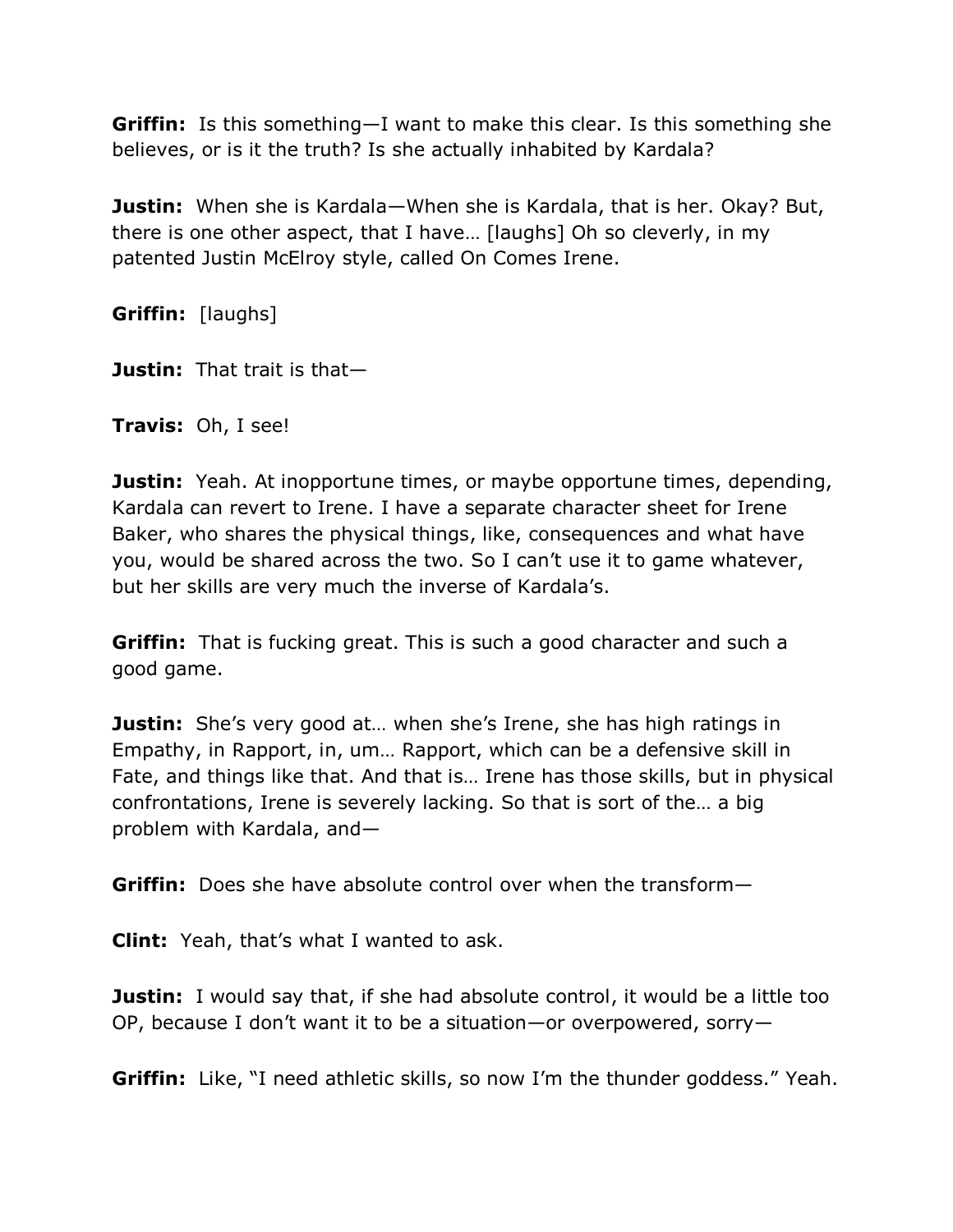**Justin:** Exactly, right. Or, "I need to be empathetic right now, so now I'm this." It's more about, I think, one, places where it would be a good story opportunity for one or the other to manifest. But also a way of, uh… I think balancing that very sort of distant god character.

I'm actually thinking of a specific manifestation of Thor that was in, of all things, a made-for-TV movie that I believe was called The Death of the Incredible Hulk.

## **Clint:** Mm-hmm.

**Justin:** And it was this very cool... it was a very funny take on Thor, where it was all about him sort of adjusting to human life. And you see that trait, I think, somewhat in the more recent adaptations of Thor, but very much a goddess among mortals. And that is the way she is approaching the world.

So she can… I would say that like, maybe if she concentrated very hard, there is perhaps a chance that she could become Irene Baker. But I would say that the bias I would have is that, I don't think Kardala would necessarily see any benefit to doing that, so it would be very hard to justify.

**Griffin:** It also puts a huge arrow in Dad's quiver of a Compel he can drop at any time to make you be whoever is going to be the most like, narratively interesting and challenging for you to be at any point. That is like, the strength of this system, and stuff like this proves the worth of this system.

**Justin:** Yeah, and I think that, Kardala, for me... I think that Irene is a character that is not, perhaps, super connected to this mythology, personally, and I think that makes it a really interesting counterpoint for her to actually manifest some portion of a version of that mythology. So, that is what I am going for.

**Griffin:** I also want to say, and I know this is not something you would do, but something we should probably make clear. This is not going to be a, like, manifestation of like, bipolar disorder, for instance, which is a real thing that folks suffer from.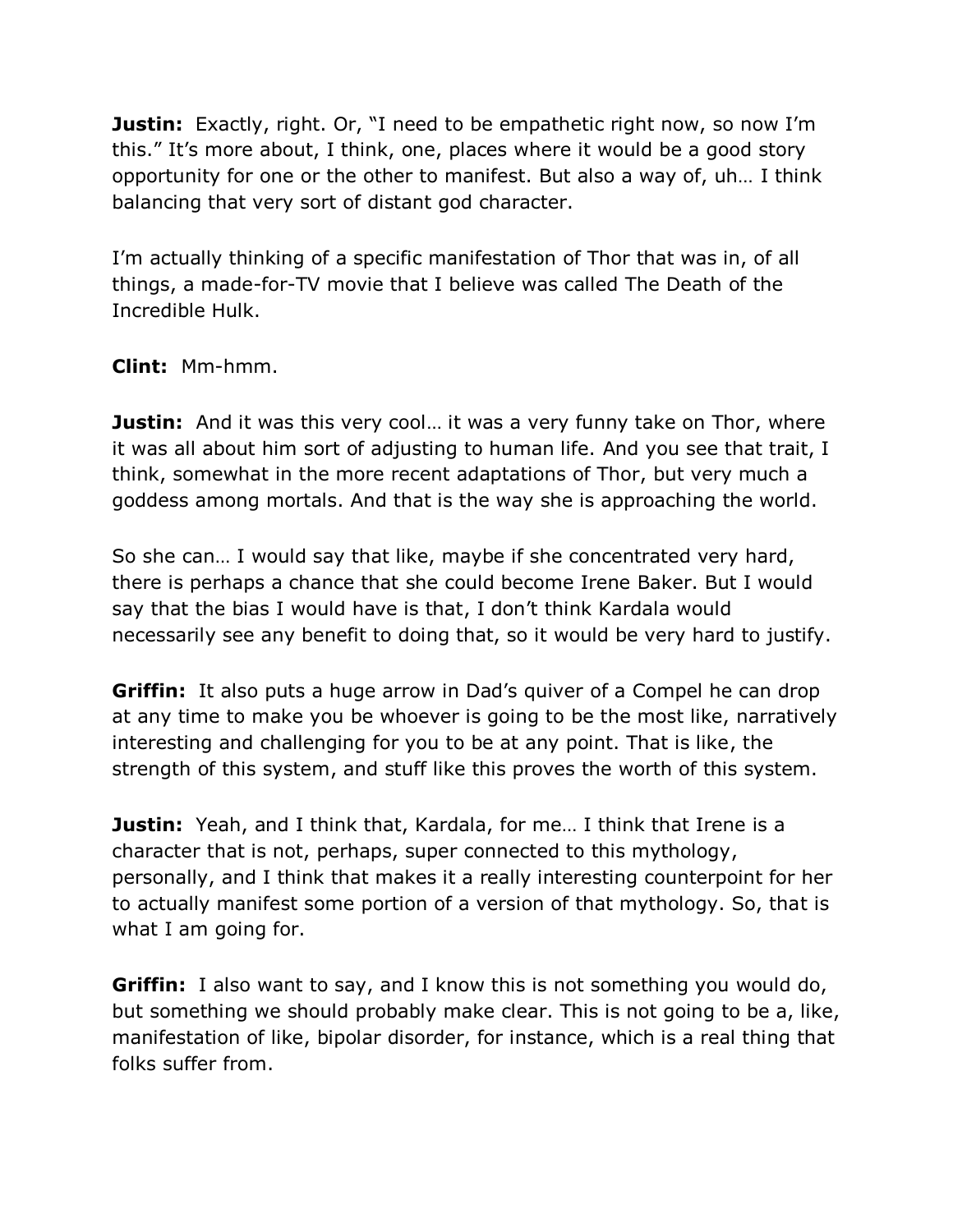**Justin:** Right, yeah.

**Griffin:** This is... I do not believe that this is your, y'know, "What if that was a superpower?" sort of thing. Like, that's not something we would ever do.

**Justin:** Yeah, and that's why I want to make it clear that this is not a delusional state. This is—that is what she is in that moment. That is—that is who she, uh, becomes. And whether or not that is metaphorical or literal, I don't know. We probably don't have enough episodes to cover it, so… [laughs]

**Travis:** [laughs]

**Griffin:** I say that not to like, stigmatize bipolar disorder, but just to say that like, it would not be appropriate for any of us to say, "Well, what if it was a, y'know... wouldn't it be a cool superpower?" Like, that's not—that just doesn't—

**Justin:** Yeah, and I realize—and again, I know that just like, a lot like I did with Taako, this is not a character that is necessarily drawn on my own experience. And so, I'm obviously really hesitant about doing it, but also, as we've talked about so many times on this show and what have you, we are four straight, cis, white dudes, and I just don't feel like a show, a team made of straight cis white dudes entirely is very interesting or sustainable or valuable or useful. So, uh—

**Griffin:** Yeah. I also will say—

**Justin:** As always, we're doing our best, and we're... y'know, we're trying our best.

**Griffin:** You've talked to some people who like, deal with Inuit representation in media, which I think is very… I'm very proud of you for having put in that effort.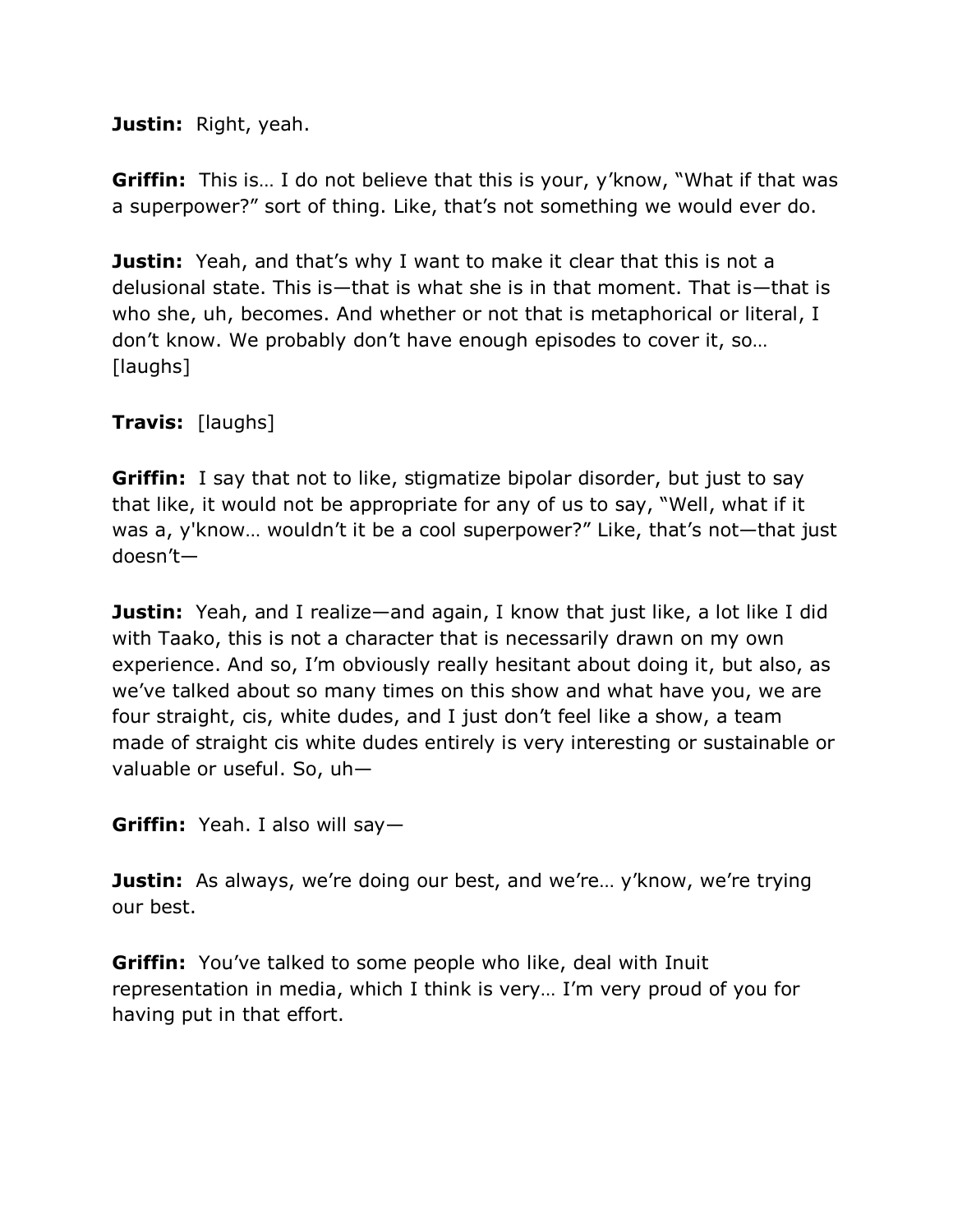**Justin:** Yeah, it's a hell of an email, y'all. It's a long way to walk around before you get to the part. It's a long road before you get to part where you understand why I'm emailing.

**Clint:** Let me ask you this, and you may have touched on this and I just missed it. Is there a physical manifestation of the change between Irene?

**Justin:** Oh yeah, she's huge.

**Clint:** Okay.

**Justin:** She's huge, yep.

**Clint:** Well, there's also another aspect that's going to be built into this that deals with the—

**Justin:** Kardala—sorry, I should be more clear. A height difference. There's a physical change. Irene is smaller, and I think, now that you say that, I hadn't really thought about it, but maybe a little more stout. And Kardala is just big. She's tall, and strong, and… I was about to say down to get the friction on. I don't actually know if that's accurate or not, but uh, there ya go.

**Clint:** Also, the technology will lend itself in an aspect of this as well, that I will reveal when you get your powers. Also, I need to point out, it was the Return of the Incredible Hulk, with Thor played by Eric Kramer, who you all know from The Thundermans.

**Justin:** Motherfucker, don't try to act like you didn't just Google that.

**Clint:** I did just Google it!

**Justin:** Okay! Well, at least we're agreed.

**Griffin:** I want to add an Aspect. 'Cause we have to have them for each other. I like the idea of Irene's human-focused approach to her day-to-day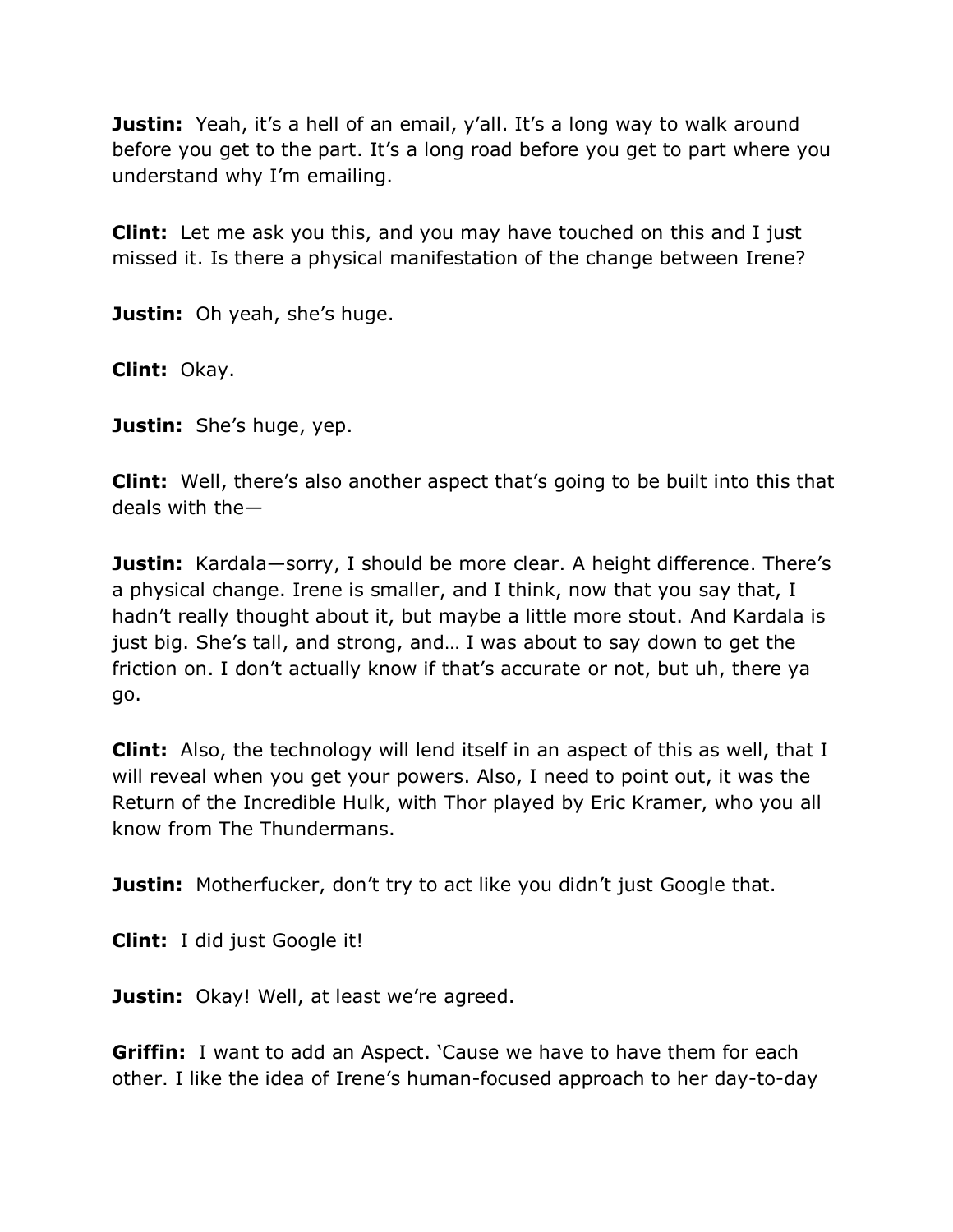thing, and that seems very sympathetic with like, how Remy thinks about people, and why he joined this organization.

And so like, I like the Aspect for me of like, "We can trust Irene's instincts." As just like… Yeah. And that way, if Irene wants to make a decision, like, I think Remy would be like, "Well, she has everybody's interests in mind, and she's approaching that scenario from a very human-oriented place, and so I am down with it." Does that make sense?

**Clint:** Yeah, and that's a nice balance, also, to Trav's character.

**Griffin:** Yeah, so, I think Irene would need one for Nadiya, right? Just so that we have one for each other.

**Justin:** I think probably more useful would Kardala, because I see Kardala as like, probably would be more prominent, rather than Irene? I think Irene would have different… sort of a different take on these characters. But I think that Irene believes that Nadiya is a demon. And what I mean by that is, literally believes that… she is unnerved by Nadiya's abilities and she finds them very upsetting.

**Travis:** Irene does, or Kardala does?

**Justin:** Kardala does. Yes. Because Kardala also has Lore as one of her abilities. I think Kardala has a, like, has an awareness of other parts of that mythology. And I think that she would be unner—she is convinced that Nadiya is a demon. Not necessarily—

**Griffin:** A literal—

**Justin:** A literal demon that she needs to be wary of.

**Clint:** Oh, I like that.

**Travis:** What I love about that is I think... I was gonna suggest like, kind of a similar thing, but for Irene, where I imagine Nadiya has been complained to HR a lot about. Like, I think that a lot of people have issues with Nadiya.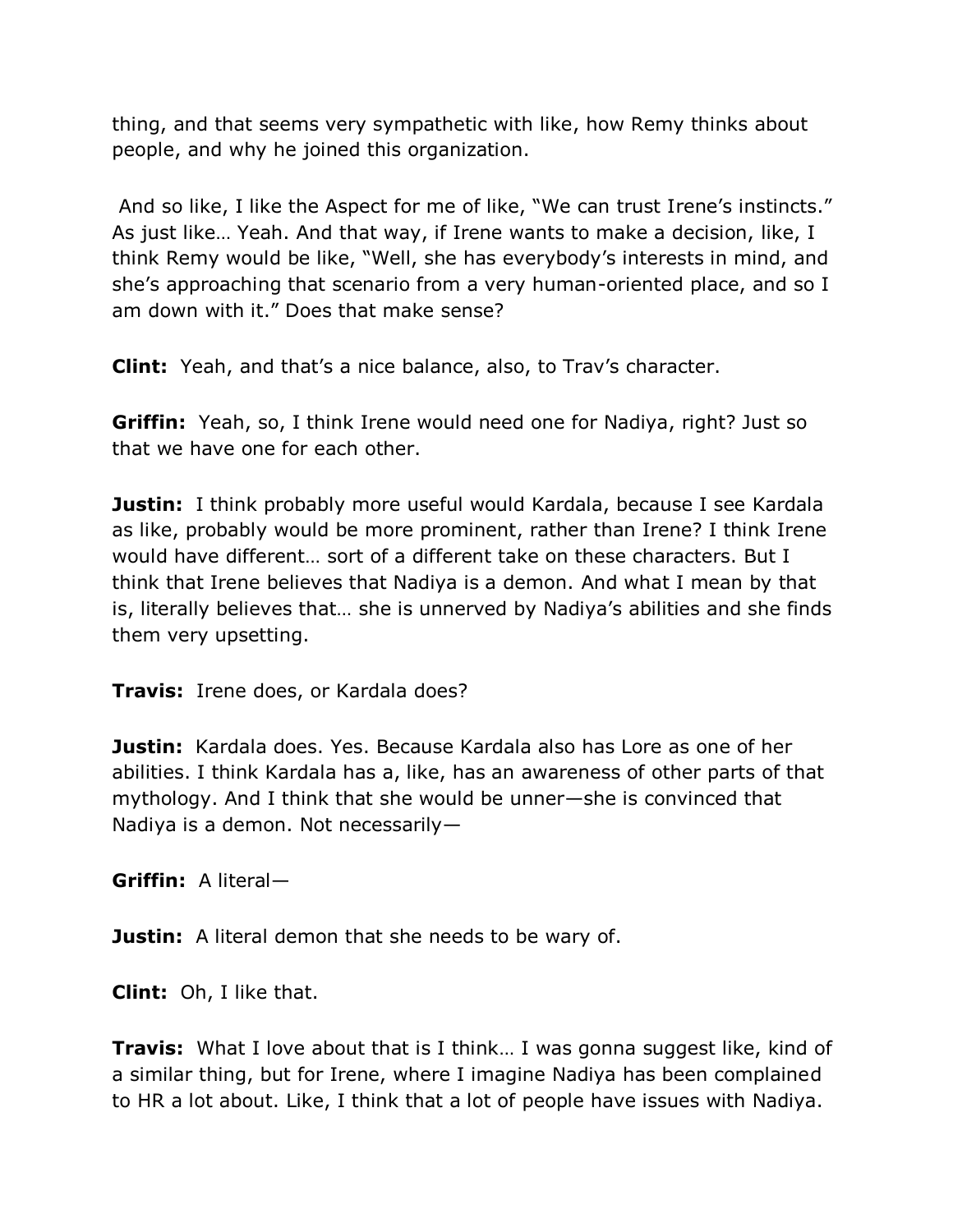She's not very good at interacting with humans in any kind of nice way, and so, I imagine that there have been a lot of complaints about her made.

**Griffin:** So this idea of... you could have one Aspect on Irene, which is, "I want to help Nadiya open up." And then when you transform, you think that she's an actual literal demon from hell.

**Justin:** Right.

**Clint:** That's awesome.

**Justin:** That's sort of my logic that it sort of colored that perception, I think. Parts of where their personalities I think sort of overlap.

**Travis:** God, that's so cool, dude. I love that.

**Griffin:** This is very good. Yeah, these are…

**Travis:** That presents so many interesting moments. Yep. I like these! I like these characters we've done.

**Griffin:** I do too! So these are the characters we're gonna be playing in the game we're gonna be playing, um, and—

**Clint:** And you are going to be… you said HR, so Humanity. Humanity Division.

**Justin:** Yep, HR.

**Clint:** Okay.

**Griffin:** And like I said, we're going to be playing a few episodes with these and just sort of exploring the space, and I think we're going to do some… what gives me hope about this—like, I was really nervous about the idea of moving away from Balance, and to be frank, like, since we've wrapped up Balance, um, my head has been in a really weird place.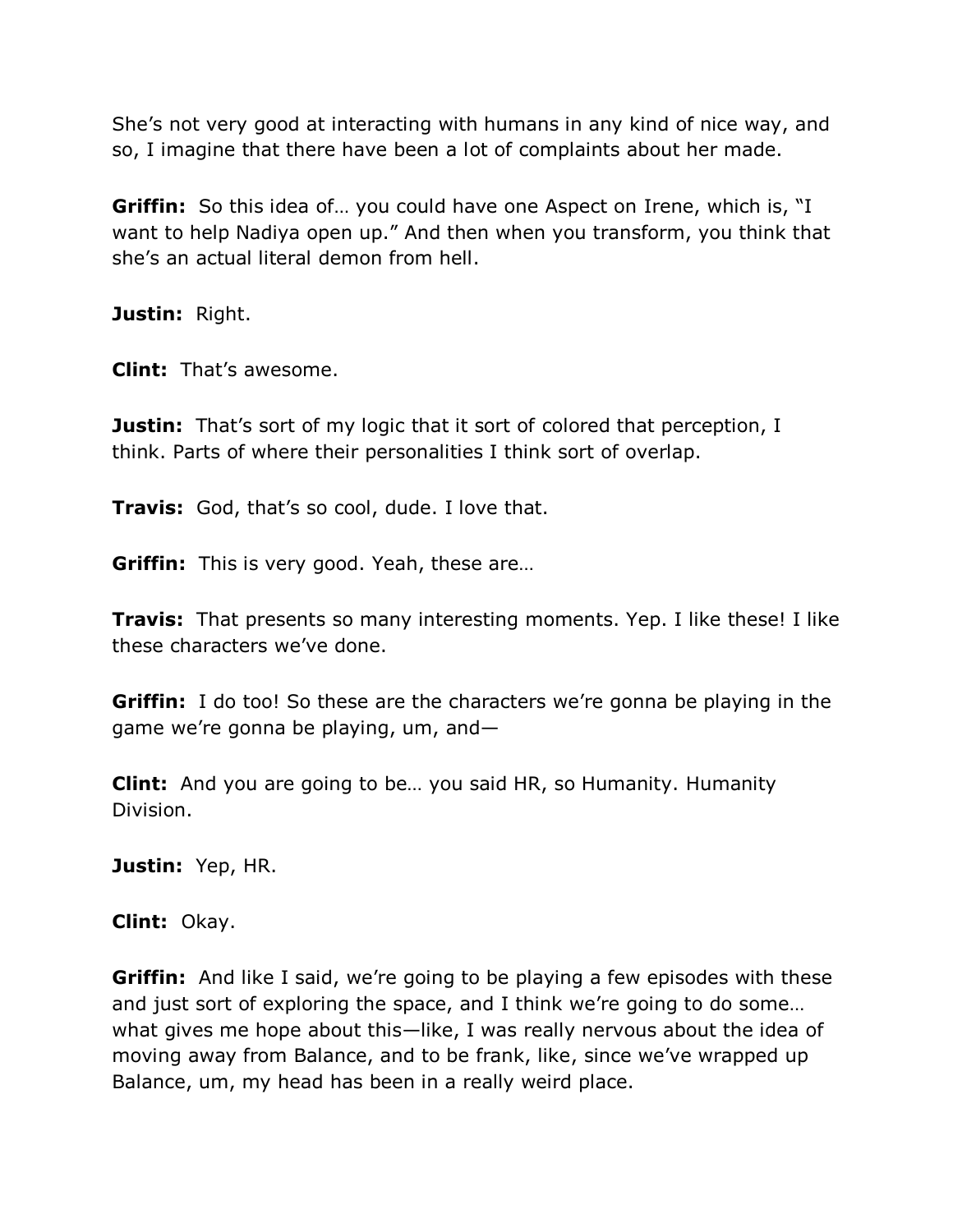Partially because like, I'm not creating in the way that I used to when we were doing the show, and there's always nerves like, "Oh, we're moving away from this new thing." But like, Adventure Zone Nights I thought was really fun, and I thought we did some interesting stuff there, and the opportunity to do that a lot of times I think is going to end up being really, really great.

Dad, do you have anything else you want to say, to like set up this first episode well?

**Clint:** Well, I think just a couple things to keep in mind. We're going to start… you will get your powers in that first episode. And I think it's going to be kind of… kind of a mystery as to how your powers are going to manifest. I mean, not to us as the players, 'cause we already kind of have an idea. But I think in fiction… except for, I think Nadiya, I think has an idea. I think that just is too… she's working in R&D, so I think she'll have some idea.

#### **Griffin:** R&D, right.

**Clint:** So I think maybe she has some idea that this might happen to some respect. But that's—y'know, I'll let you guys figure out the reaction to that. But we will start non-powered. There's a big cast of NPCs. Not nearly as big as the whole, y'know, 69 episodes of Balance. But you're not going to be thrust into a situation where you're gonna have to remember a whole bunch of names and everything else right off the bat.

And then, you'll get your first mission, and things will kind of take from there. Uh, and I also wanted to tell folks that there are similarities, I guess with Balance, in that, y'know, there's an organization, and there's going out on missions. But if you really stop to think about what we're doing, that's kind of a basic… at least for a startup story, to kind of operate from. So… when I steal, I steal from Griffin.

## **Travis:** Great.

**Griffin:** Steal from the best! That's what they say!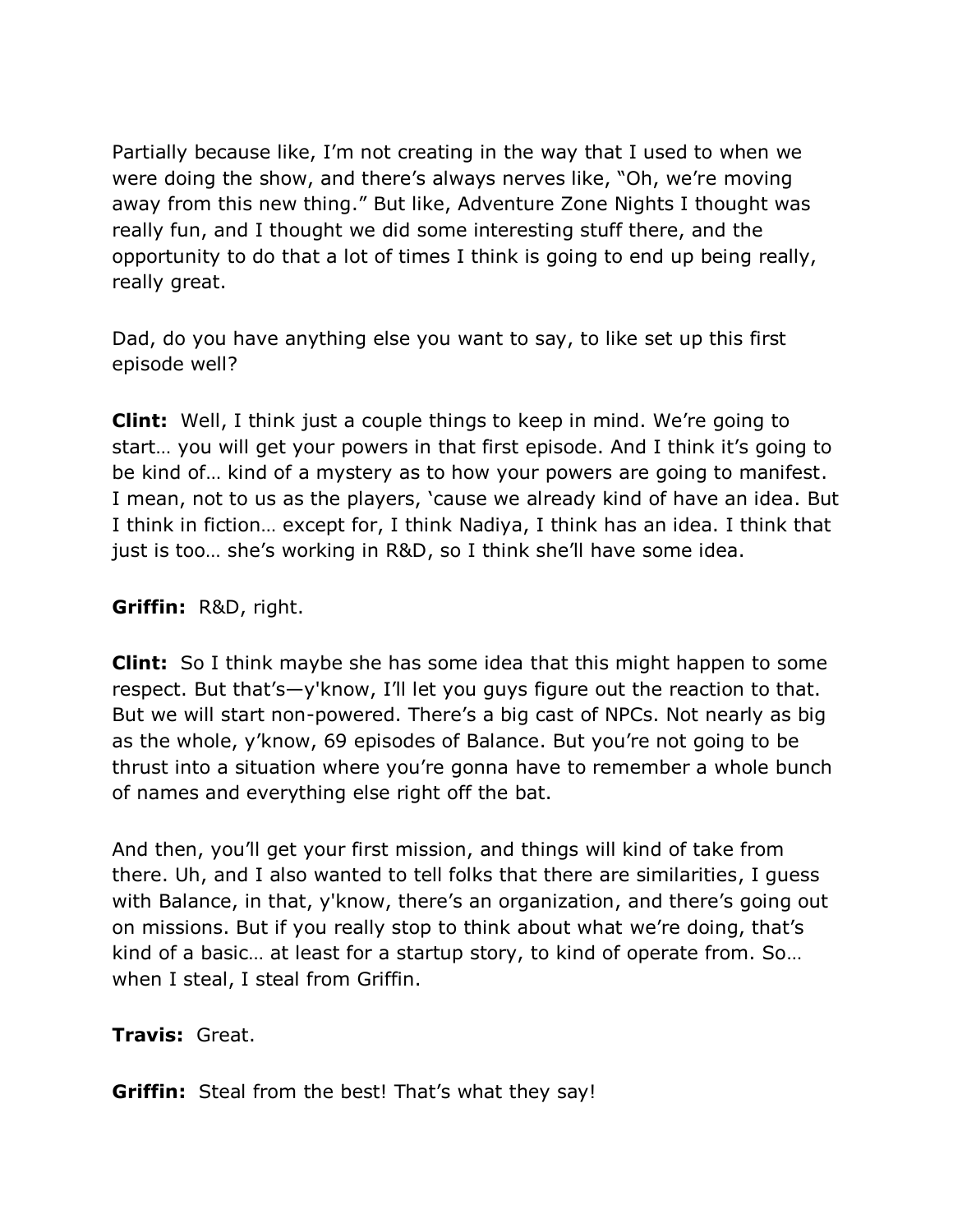**Clint:** I'm really excited, I'm really pumped up about it. I think you guys are going to really enjoy the story, but I'm already digging the characters, so…

**Griffin:** Yeah, and I'm going to say this a lot, and this is sort of the sentiment we all have. Please be patient with us, and bear with us, and get… I hope you can get as excited with this process as we are going to get, because I anticipate that we will get folks telling us, "I liked Balance better."

And Balance was an incredibly great and special thing that is always going to mean a lot to us, but it had to end when it ended. And I want the next thing, the next full season that we make to be not just as good and as special as Balance was but even better.

And I think this is going to get us there. Like, doing stuff like this, and seeing, like, figuring out the best stuff in all the games, and figuring out what suits our play style, and the way that we put a show and a story together the best, like, figuring that stuff out is what's going to make for the best second season. So, um, keep in mind, this is a short thing, a temporary thing, and we're going to be trying some stuff out, and we hope that you enjoy the result of that. Uh, I think that's it though.

#### **Travis:** Yes, yes.

**Griffin:** Uh, thank you all for listening. Remember it's the hash tag, #TheZoneCast. Tell a friend to listen to it. Uh, again, it's going to be… while we transition here, it's going to be very important that you help spread the word. If you think like, "Oh I have a friend who's into comic books. Shit, go listen to this thing," that would mean a lot, and it would be super helpful to us, because y'know, it's harder to keep retention and everything when you're doing something like this. So anything you can do really means a lot.

**Justin:** And this is a great time... perhaps the best... to get people on board. But um, thank you, more than anything, even if you don't share with anybody, thank you to you, dear listener, for hanging in with us. We… this show literally, I think, would not exist had you not responded to it the way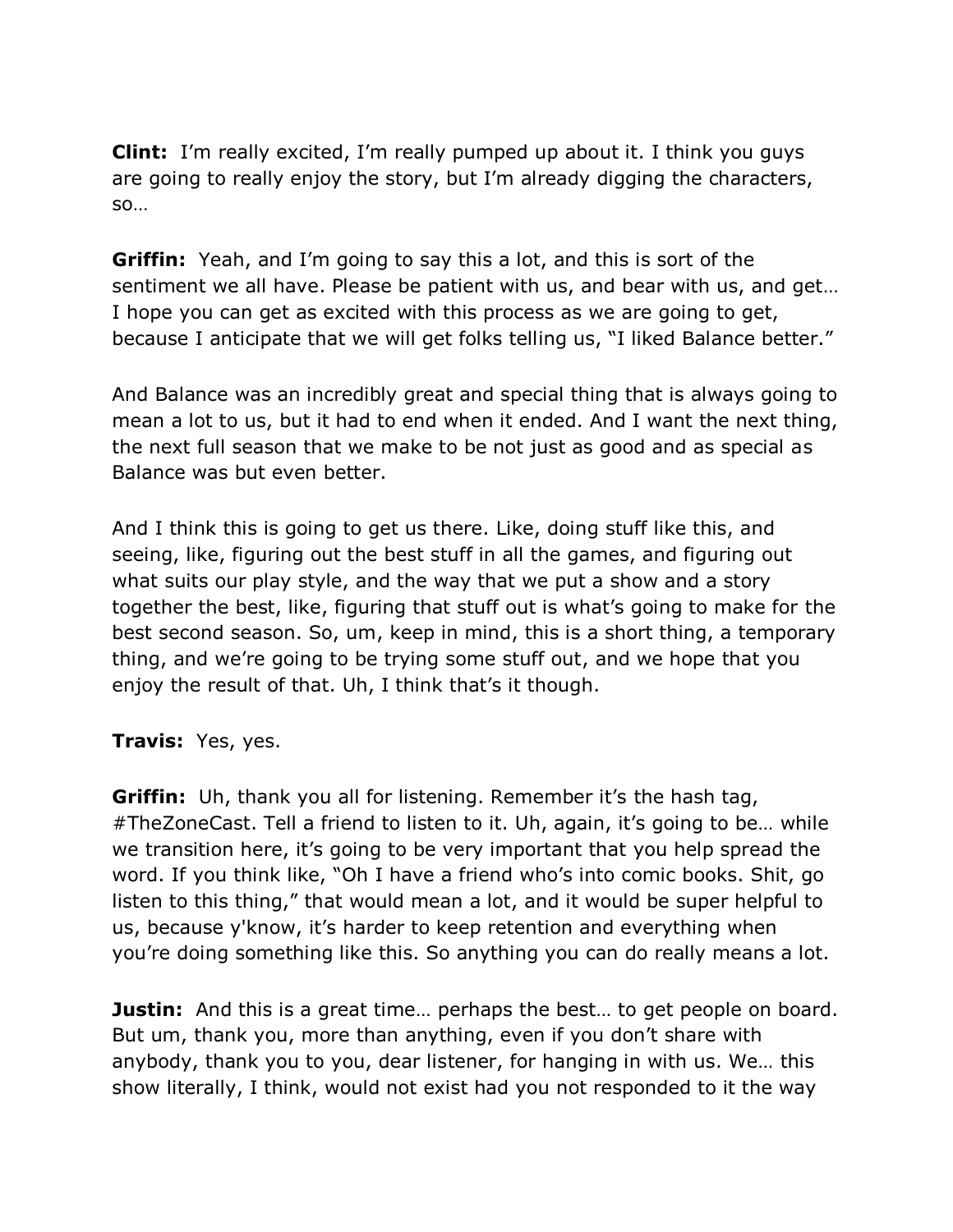you had, and it means a lot to us that you're still here listening. So thank you.

**Travis:** You're great!

**Griffin:** Uh, and thank you to Maximum Fun for having us. Go to MaximumFun.org, check out all the great podcasts there.

You can listen to other stuff we do and see our videos and stuff at McElroyShows.com. Go to the Comic Con panel if you're going to be at New York Comic Con. Is that it?

**Travis:** Yep!

**Clint:** Yep!

**Griffin:** Cool. Well, the next episode's going to be up in two weeks on October  $19^{th}$ , and that's going to be the first episode of our new arc, TAZ: Commitment, so we will talk to you then. Bye!

**Travis:** Bye!

**Justin:** Bye!

**Clint:** Bye!

[theme music plays]

MaximumFun.org. Comedy and culture. Artist owned. Listener supported.

**Sean:** Every week on Inside Pop, we take turns recommending something great from the world of pop culture to each other.